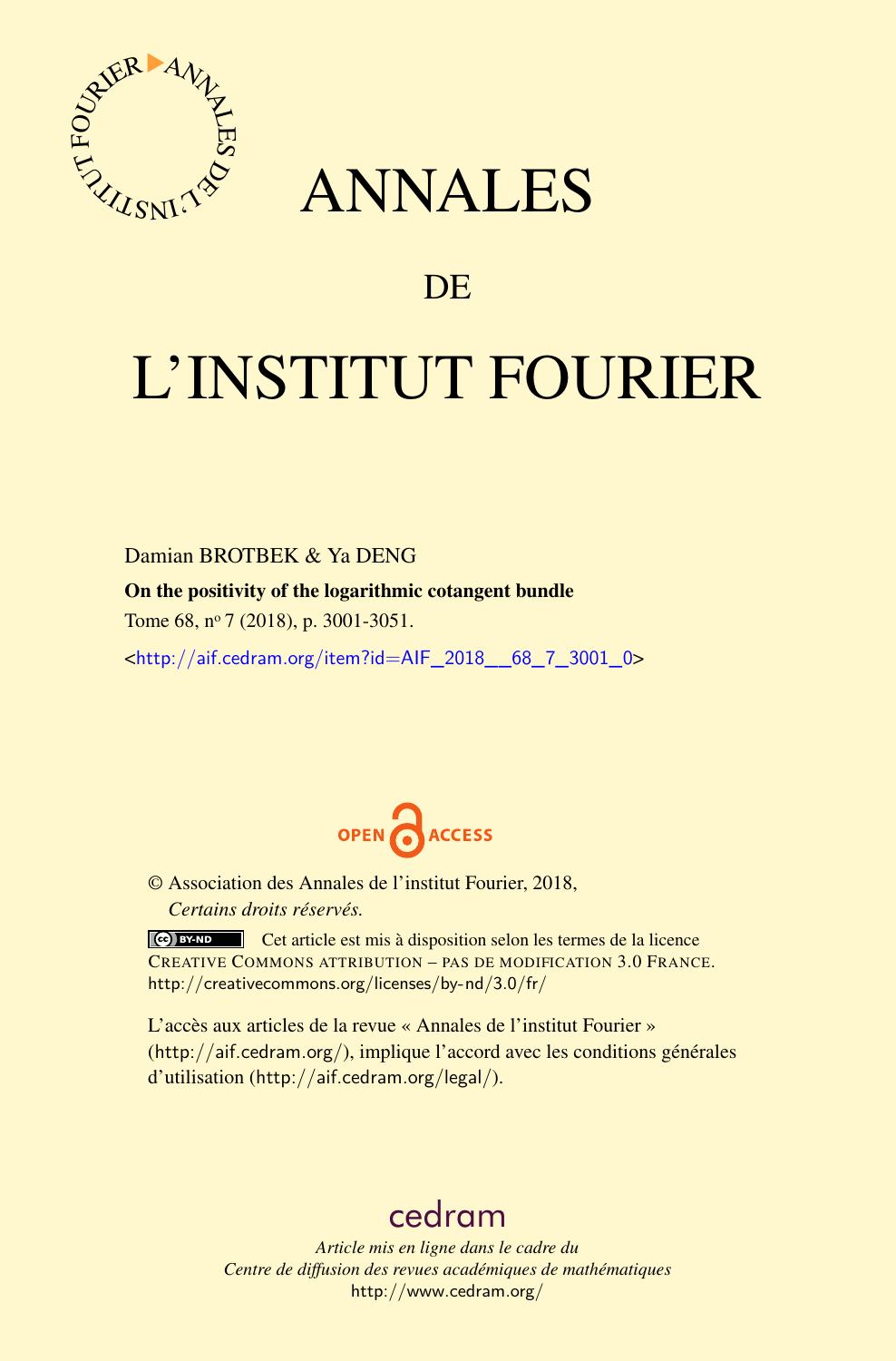#### ON THE POSITIVITY OF THE LOGARITHMIC COTANGENT BUNDLE

#### **by Damian BROTBEK & Ya DENG**

Dedicated to Jean-Pierre Demailly on the occasion of his 60th birthday

ABSTRACT. — The aim of this work is to construct examples of pairs whose logarithmic cotangent bundles have strong positivity properties. These examples are constructed from any smooth *n*-dimensional complex projective varieties by considering the sum of at least *n* general sufficiently ample hypersurfaces.

Résumé. — L'objectif de ce travail est de construire des exemples de paires dont le fibré cotangent logarithmique possède de fortes propriétés de positivité. Ces exemples sont construit à partir de n'importe quelle variété lisse de dimension *n* en considérant la somme d'au moins *n* diviseurs généraux suffisamment amples.

#### **1. Introduction**

To every smooth pair  $(X, D)$  (a smooth projective variety X with a simple normal crossing divisor *D*), one can associate a logarithmic cotangent bundle  $\Omega_X(\log D)$ . The properties of this bundle have important consequences concerning the geometry of the pair  $(X, D)$ . In the present paper, we focus on the positivity properties of the logarithmic cotangent bundle and in particular on the study in  $X_1(D) := \mathbb{P}(\Omega_X(\log D))$  of the augmented base locus  $\mathbf{B}_{+}(\mathscr{O}_{X_1(D)}(1))$  of the tautological line bundle  $\mathscr{O}_{X_1(D)}(1)$ . There are now several examples of pairs  $(X, D)$  for which this base locus is not the entire space  $X_1(D)$  [\[2,](#page-49-0) [9,](#page-49-1) [10,](#page-49-2) [11,](#page-49-3) [29,](#page-50-0) [34,](#page-51-0) [39\]](#page-51-1), but we lack examples of pairs for which one has a stronger control of  $\mathbf{B}_{+}(\mathscr{O}_{X_1(D)}(1))$  when  $\Omega_X$  itself does not have a strong positivity property.

It should be noted that if  $D \neq \emptyset$  and dim  $X \geq 2$ , this augmented base locus is never empty. In particular, the logarithmic cotangent bundle is

Keywords: Logarithmic cotangent bundles, hyperbolicity.

<sup>2010</sup> Mathematics Subject Classification: 14J60, 32Q45.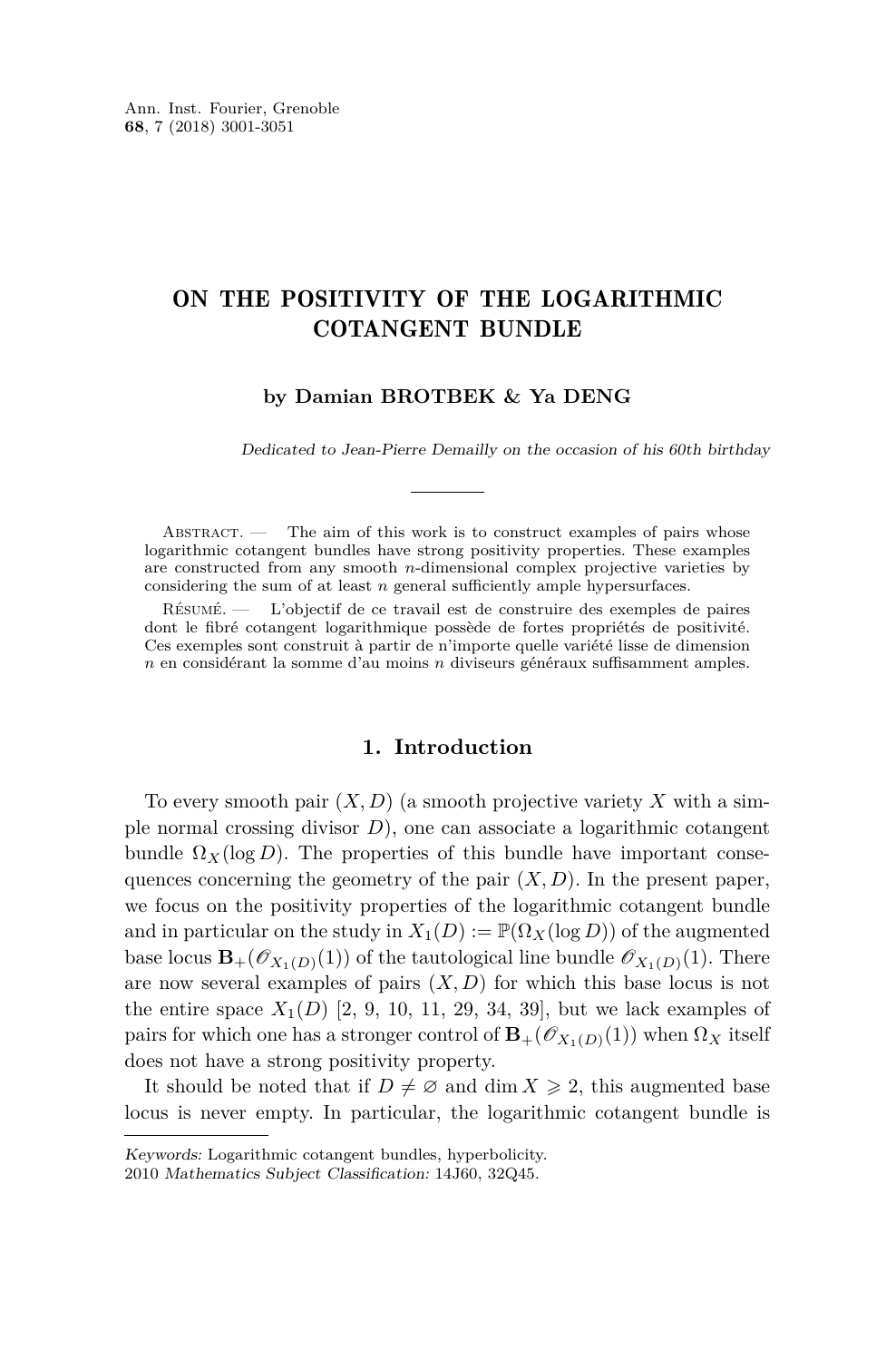not ample. This follows from the existence of residue maps which induce a trivial quotient of the logarithmic cotangent bundle when restricted to the different components of *D*. Each such quotient produces a positive dimensional subvariety of  $\mathbf{B}_{+}(\mathscr{O}_{X_1(D)}(1)).$ 

It is therefore natural to wonder if these are the only general obstructions to the ampleness of the logarithmic cotangent bundle. In the present paper we show that this is the case by producing examples for which the augmented base locus of the tautological line bundle on  $X_1(D)$  is equal to the reunion of all obstructions induced by the residue maps, in which case we say that the logarithmic cotangent bundle is almost ample.

<span id="page-2-0"></span>THEOREM A. — Let Y be a smooth projective variety of dimension *n* and let  $c \ge n$ . Let L be a very ample line bundle on Y. For any  $m \ge (4n)^{n+2}$ and for general hypersurfaces  $H_1, \ldots, H_c \in |L^m|$ , writing  $D = \sum_{i=1}^c H_i$ , the logarithmic cotangent bundle  $\Omega_Y(\log D)$  is almost ample.

In this statement, the case  $c = n$  is the critical case. In Section [4](#page-35-0) we shall see that for  $Y = \mathbb{P}^n$ , and for  $c < n$ , the logarithmic cotangent bundle can not be almost ample as it is not even big. Therefore, in this generality, our result is optimal on *c*. Our main result is a special case of Corollary [3.2](#page-19-0) (see Section [3\)](#page-18-0), in which we also consider cases where the degrees of the different hypersurfaces are different.

The only result of this type we are aware of is due to Noguchi [\[29\]](#page-50-0), who proved that for pair  $(\mathbb{P}^2, D)$ , where *D* is the sum of 6 lines in general position, the logarithmic cotangent bundle satisfies a similar positivity property.

Let us mention that Theorem [A](#page-2-0) has a straightforward implication regarding the hyperbolicity of  $Y \setminus D$ . In fact it implies that  $Y \setminus D$  does not contain any entire curve, where we recall that an entire curve in  $Y \setminus D$  is a non constant holomorphic map  $f: \mathbb{C} \to Y \setminus D$ . Moreover, one can actually prove that  $Y \setminus D$  is hyperbolically embedded in *Y* (see [\[23\]](#page-50-1) for the definition). These results are not new and follow from the work [\[12\]](#page-50-2) or [\[38\]](#page-51-2), but while these works rely on higher order jet space technics, here we just rely on jets of order one. Let us put this in perspective with previously known results and conjectures.

A conjecture of Kobayashi states that the complement of a general hypersurface of high degree in P *<sup>n</sup>* is Kobayashi hyperbolic. In view of a result of Green [\[22\]](#page-50-3) and the compact counterpart of the Kobayashi conjecture, this would imply that the complement of a general hypersurface is in fact hyperbolically embedded in  $\mathbb{P}^n$ . This conjecture was only proved recently by Siu [\[38\]](#page-51-2). Before that, the effective algebraic degeneracy of entire curve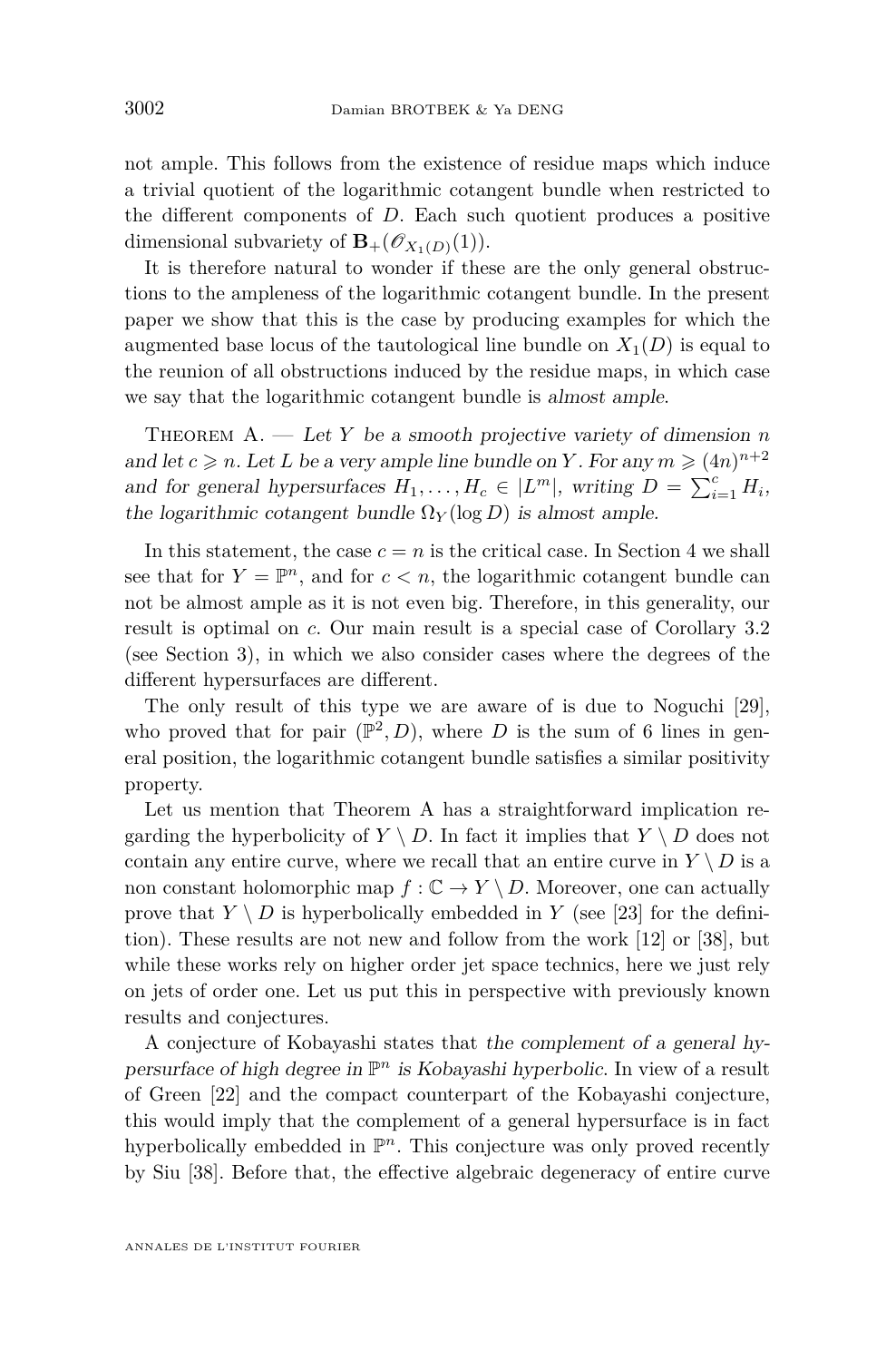in these complements was proved by Darondeau [\[12\]](#page-50-2) building on ideas of Voisin [\[40,](#page-51-3) [41\]](#page-51-4), Siu [\[37\]](#page-51-5), Diverio, Merker and Rousseau [\[20\]](#page-50-4).

On the other hand, the logarithmic Green–Griffiths conjecture stipulates that if  $(X, D)$  is a pair of log general type (i.e.  $K_X(D)$  is big), then every entire curve in  $X \setminus D$  is algebraically degenerate (one even expects there to be an algebraic subset  $Z \subseteq X$  containing the image of all entire curves). One of the main general results towards this conjecture was obtained by the work of Noguchi, Winkelmann and Yamanoi [\[31,](#page-50-5) [32,](#page-50-6) [33\]](#page-51-6) and Lu and Winkelmann [\[25\]](#page-50-7) who proved that if  $(X, D)$  is a pair of log general type with logarithmic irregularity  $h^0(X, \Omega_X(\log D)) \geq \dim X$ , then every entire curve in  $X \setminus D$  is algebraically degenerate. This improves and generalizes a classical result of Bloch and Ochiai. When  $X = \mathbb{P}^n$  and if *D* has *n* components, then, as we recall in Section [4,](#page-35-0) the logarithmic irregularity of the pair  $(\mathbb{P}^n, D)$  is  $n-1$ , and therefore the situation of Theorem [A](#page-2-0) lies just outside the cases covered by the work of these authors.

The first step when one tries to control the augmented base locus of the tautological line bundle  $\mathscr{O}_{X_1(D)}(1)$  is to prove that this line bundle is big and therefore to construct some logarithmic symmetric differential forms on the pair  $(X, D)$ . Under some circumstances, as in [\[34\]](#page-51-0) one can use a Riemann–Roch argument. A more differential geometric approach, motivated by the study of hyperbolicity properties of moduli spaces, is sometimes possible. It relies on the curvature properties of some metric on  $X \setminus D$ . This approach has proved very fruitful when for instance  $X \setminus D$ carries a variation of Hodge structure or is the base of a suitable family of smooth varieties  $[2, 9, 10, 11, 17, 18, 39, 43]$  $[2, 9, 10, 11, 17, 18, 39, 43]$  $[2, 9, 10, 11, 17, 18, 39, 43]$  $[2, 9, 10, 11, 17, 18, 39, 43]$  $[2, 9, 10, 11, 17, 18, 39, 43]$  $[2, 9, 10, 11, 17, 18, 39, 43]$  $[2, 9, 10, 11, 17, 18, 39, 43]$  $[2, 9, 10, 11, 17, 18, 39, 43]$  $[2, 9, 10, 11, 17, 18, 39, 43]$  $[2, 9, 10, 11, 17, 18, 39, 43]$  $[2, 9, 10, 11, 17, 18, 39, 43]$  $[2, 9, 10, 11, 17, 18, 39, 43]$  $[2, 9, 10, 11, 17, 18, 39, 43]$  $[2, 9, 10, 11, 17, 18, 39, 43]$  $[2, 9, 10, 11, 17, 18, 39, 43]$ , but we don't know if the pairs considered in Theorem [A](#page-2-0) have such a property.

In the present article, in order to construct logarithmic symmetric differential forms on the pairs under consideration, we follow the general strategy of [\[5,](#page-49-4) [6\]](#page-49-5). In fact, our main result can be seen as a logarithmic analogue of a result of Darondeau and the first named author [\[6\]](#page-49-5) on a conjecture of Debarre, taking into account the effective results of the second named author [\[15,](#page-50-10) [16\]](#page-50-11). In [\[13\]](#page-50-12), Debarre conjectured that if  $X \subset \mathbb{P}^n$  is a general complete intersection of sufficiently high multidegree and such that codim<sub>*Pn*</sub>  $(X) \geq \dim X$ , then the cotangent bundle  $\Omega_X$  is ample. This conjecture was established by Xie [\[42\]](#page-51-8) with an effective uniform lower bound on the degree and independently, in the work [\[6\]](#page-49-5) with no effective bound and moreover an arithmetic condition on the multidegree, similar to the one appearing in Corollary [3.2.](#page-19-0) In [\[16\]](#page-50-11), among other results, the second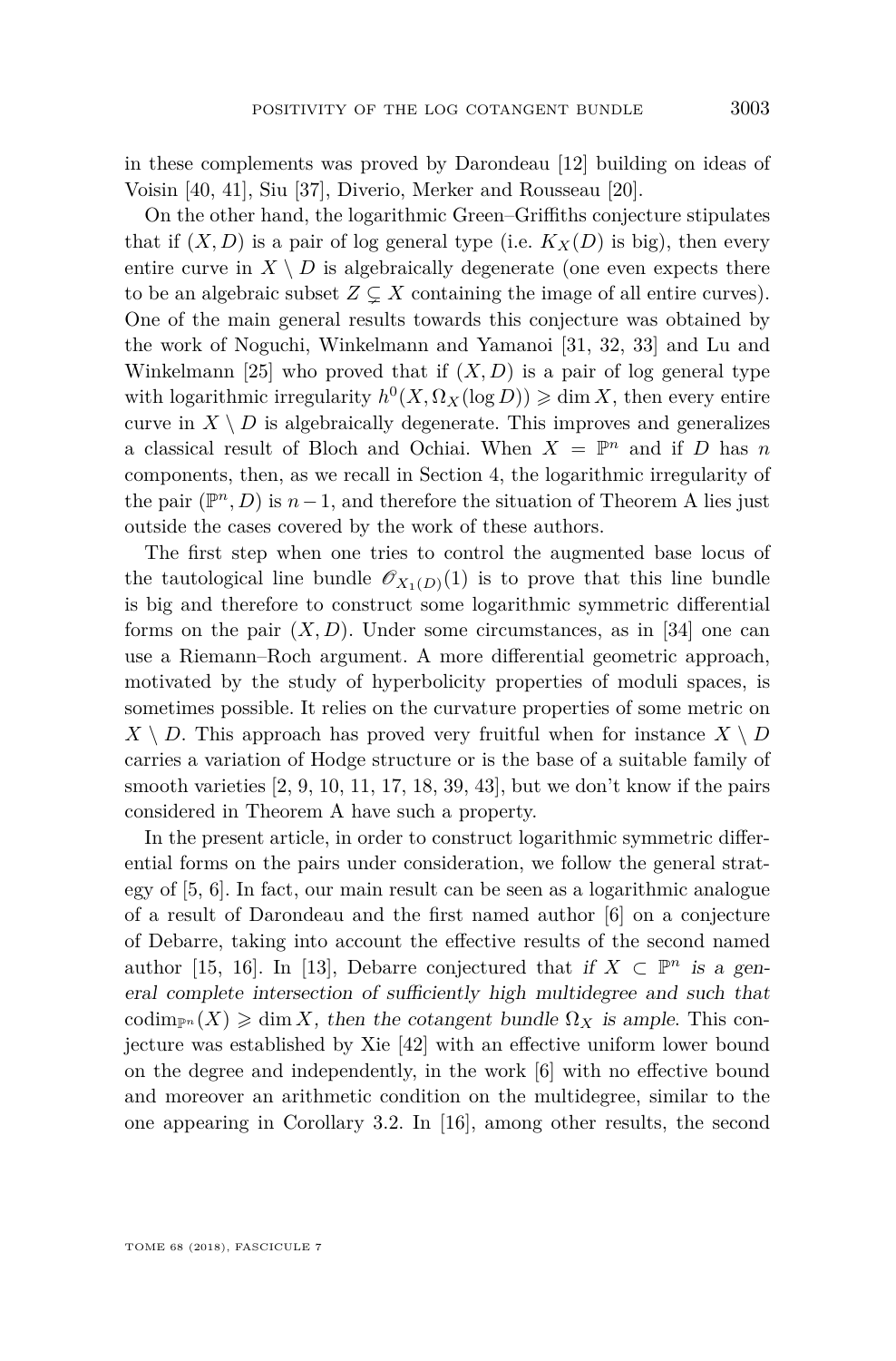named was able to make the argument of [\[6\]](#page-49-5) effective, and improved the bounds obtained in [\[42\]](#page-51-8).

Let us now outline the proof of Theorem [A.](#page-2-0) First we reduce ourselves to the case  $c = n$ , then, the main idea of the proof is to deduce the result for general pairs from the construction of a particular example (*Y, D*) satisfying a stronger Zariski open property. Because the logarithmic cotangent bundle can not be ample, we can not use the Zariski openness of ampleness in such a direct way. Instead, one has to take into account the obstructions from the residues by considering a "universal" modification  $\mathbb{P}(\Omega_Y(\log D))$ of  $\mathbb{P}(\Omega_Y(\log D))$  and prove a suitable ampleness statement on this modification.

Such examples are constructed by considering hypersurfaces  $H_1, \ldots, H_n$ being defined as suitable deformations of Fermat type hypersurfaces. For simplicity, until the end of this introduction, let us restrict ourselves to the case  $Y = \mathbb{P}^n$  and  $L = \mathcal{O}_{\mathbb{P}^n}(1)$ . For  $i \in \{1, ..., n\}$ , we consider the hypersurface  $H_i \subset \mathbb{P}^n$  defined by a polynomial of the form

$$
F_i = \sum_{|I| = \delta} a_{i,I} y^{(r+1)I},
$$

where  $\delta \in \mathbb{N}^*, r \in \mathbb{N}$  is large enough, the  $a_{i,I}$ 's are polynomials of degree  $\varepsilon \geq 1$  in  $\mathbb{C}[y_0, \ldots, y_n]$ , and where we used the multi-index notation  $y^{(r+1)I} = (y_0^{i_0} \dots y_n^{i_n})^{r+1}$  for  $I = (i_0, \dots, i_n)$  and homogeneous coordinates  $[y_0, \ldots, y_n]$  on  $\mathbb{P}^n$ . Set  $m := \varepsilon + (r+1)\delta$ . For any  $i \in \{1, \ldots, n\}$  we ob-tain, as explained in Section [2.6,](#page-17-0) a logarithmic connection  $\nabla_{F_i} : \mathscr{O}_{\mathbb{P}^n}(m) \to$  $\mathscr{O}_{\mathbb{P}^n}(m) \otimes \Omega_{\mathbb{P}^n}(\log H_i)$  defined by

$$
\nabla_{F_i}(s) \stackrel{\text{loc}}{:=} \mathrm{d} s - s \frac{\mathrm{d} F_i}{F_i}.
$$

This connection satisfies moreover trivially the relation  $\nabla_{F_i}(F_i) \equiv 0$ . A straightforward computation therefore implies that

$$
0 = \nabla_{F_i}(F_i) = \sum_{|I| = \delta_i} \alpha_{i,I} y^{rI} = \sum_{|I| = \delta_i} \alpha_{i,I} x^I
$$

where for each *I*,  $\alpha_{i,I} \in H^0(\mathbb{P}^n, \Omega_{\mathbb{P}^n}(\log H_i) \otimes \mathcal{O}_{\mathbb{P}^n}(\varepsilon + \delta))$  and where  $(x_0, \ldots, x_n) = (y_0^r, \ldots, y_n^r)$ . From this observation, one can see that this collection of connexions induces a rational map

$$
\mathbb{P}(\Omega_{\mathbb{P}^n}(\log D)) \dashrightarrow \mathscr{Y}
$$

where  $\mathscr Y$  is the universal family of complete intersections of codimension *n* and multidegree  $(\delta, \ldots, \delta)$ :

$$
\mathscr{Y} := \{ (P_1, \ldots, P_n, [x]) \in |\mathscr{O}_{\mathbb{P}^n}(\delta)|^{\times n} \times \mathbb{P}^n | P_1(x) = \cdots = P_n(x) = 0 \}.
$$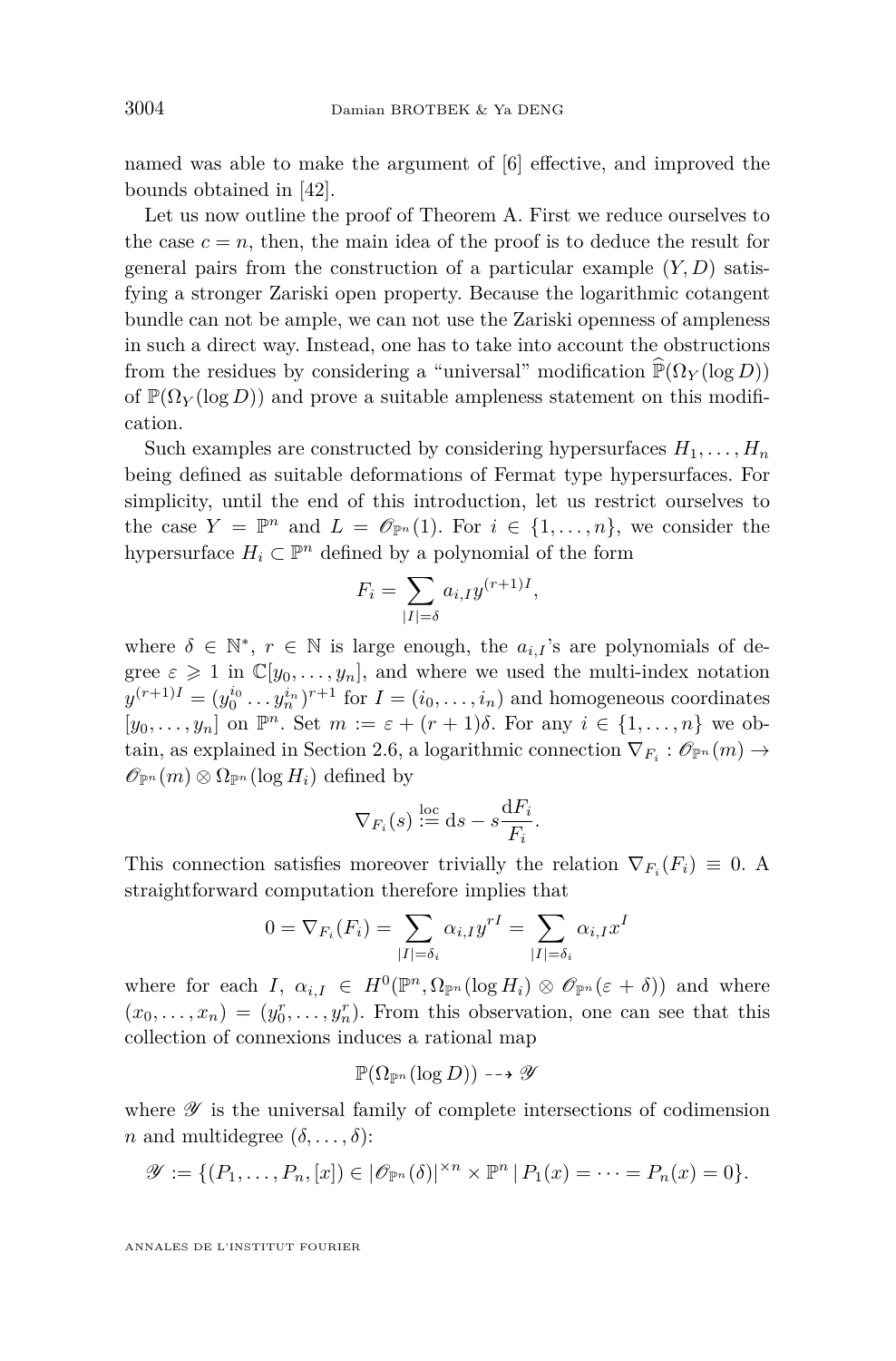If one denotes  $\mathscr{O}(b_1,\ldots,b_n) := \mathscr{O}_{|\mathscr{O}_{\mathbb{P}^n}(\delta)|}(b_1) \times \cdots \times \mathscr{O}_{|\mathscr{O}_{\mathbb{P}^n}(\delta)|}(b_n)$  for any integers  $b_1, \ldots, b_n$ , then, as we shall see, at least for *r* large enough, every element in

$$
H^0(\mathscr{Y},\mathscr{O}(b_1,\ldots,b_n)\boxtimes\mathscr{O}_{\mathbb{P}^n}(-1)|_{\mathscr{Y}})
$$

induces a symmetric logarithmic differential form of (P *<sup>n</sup>, D*) vanishing along some ample divisor. The map  $\mathscr{Y} \to |\mathscr{O}_{\mathbb{P}^n}(\delta)|^{\times n}$  being generically finite, if the  $b_i$ 's are positive, the pull back of  $\mathscr{O}(b_1, \ldots, b_n)$  to  $\mathscr{Y}$  is big and nef. Therefore, at least when the  $b_i$ 's are large enough, there are many global sections of  $\mathscr{O}(b_1, \ldots, b_n) \boxtimes \mathscr{O}_{\mathbb{P}^n}(-1)|_{\mathscr{Y}}$ . Moreover, the base locus in Y of these global section can be understood geometrical from a result of Nakamaye [\[27\]](#page-50-13) and one can control the dimension of this base locus in view of a work of Benoist [\[1\]](#page-49-6). One can thus hope to use this information to understand the augmented base locus of the tautological line bundle on  $\mathbb{P}(\Omega_{\mathbb{P}^n}(\log D)).$ 

Unfortunately, there are several technical difficulties which make the proof rather involved. First of all, as mentioned above, we first have to take a suitable modification of  $\mathbb{P}(\Omega_{\mathbb{P}^n}(\log D))$ , this relies on the most technical part of our argument, namely an explicit resolution of the obstructions induced by the residues. Even so, it is rather delicate to understand the map from  $\mathbb{P}(\Omega_{\mathbb{P}^n}(\log D))$  to  $\mathscr{Y}$ , mainly because the dependence of the  $\alpha_{i,I}$ 's on the  $a_{i,I}$ 's is non-linear. Therefore we had to modify the above argument by constructing an embedding of the pair  $(\mathbb{P}^n, D) \stackrel{\sim}{\rightarrow} (Z, D'|_Z) \subset (X, D')$ where now  $Z$  depends on the  $a_{i,I}$ 's, but the pair  $(X, D')$  does not. Moreover, because of our particular shape of equation, there are also complications occurring along the coordinate hyperplanes. These seem to be unavoidable with this approach, as in  $[4, 5, 6, 16, 42]$  $[4, 5, 6, 16, 42]$  $[4, 5, 6, 16, 42]$  $[4, 5, 6, 16, 42]$  $[4, 5, 6, 16, 42]$  $[4, 5, 6, 16, 42]$  $[4, 5, 6, 16, 42]$  $[4, 5, 6, 16, 42]$  $[4, 5, 6, 16, 42]$ .

Lastly, let us mention that, although in the case  $(\mathbb{P}^n, \sum_{i=1}^c H_i)$ , the condition  $c \geq n$  in Theorem [A](#page-2-0) is optimal, there exists many examples with fewer components having almost ample logarithmic cotangent bundles. Such examples as well as generalizations of positivity to higher order jet spaces will be studied in a forthcoming work.

The organization of the paper is as follows. In Section [2,](#page-6-0) we make some preliminary observations on the geometry of the projectivization of the logarithmic cotangent bundle and study the ampleness obstructions induced by the residue maps. We moreover explain how these obstructions are also indeterminacy loci of natural rational maps between the projectivizations of the logarithmic cotangent bundles of  $(X, D)$  and  $(X, D')$  where  $D'$  is the sum of only some of the components of *D*. In Section [3](#page-18-0) we prove our main result by implementing the strategy explained above. In Section [4](#page-35-0) we prove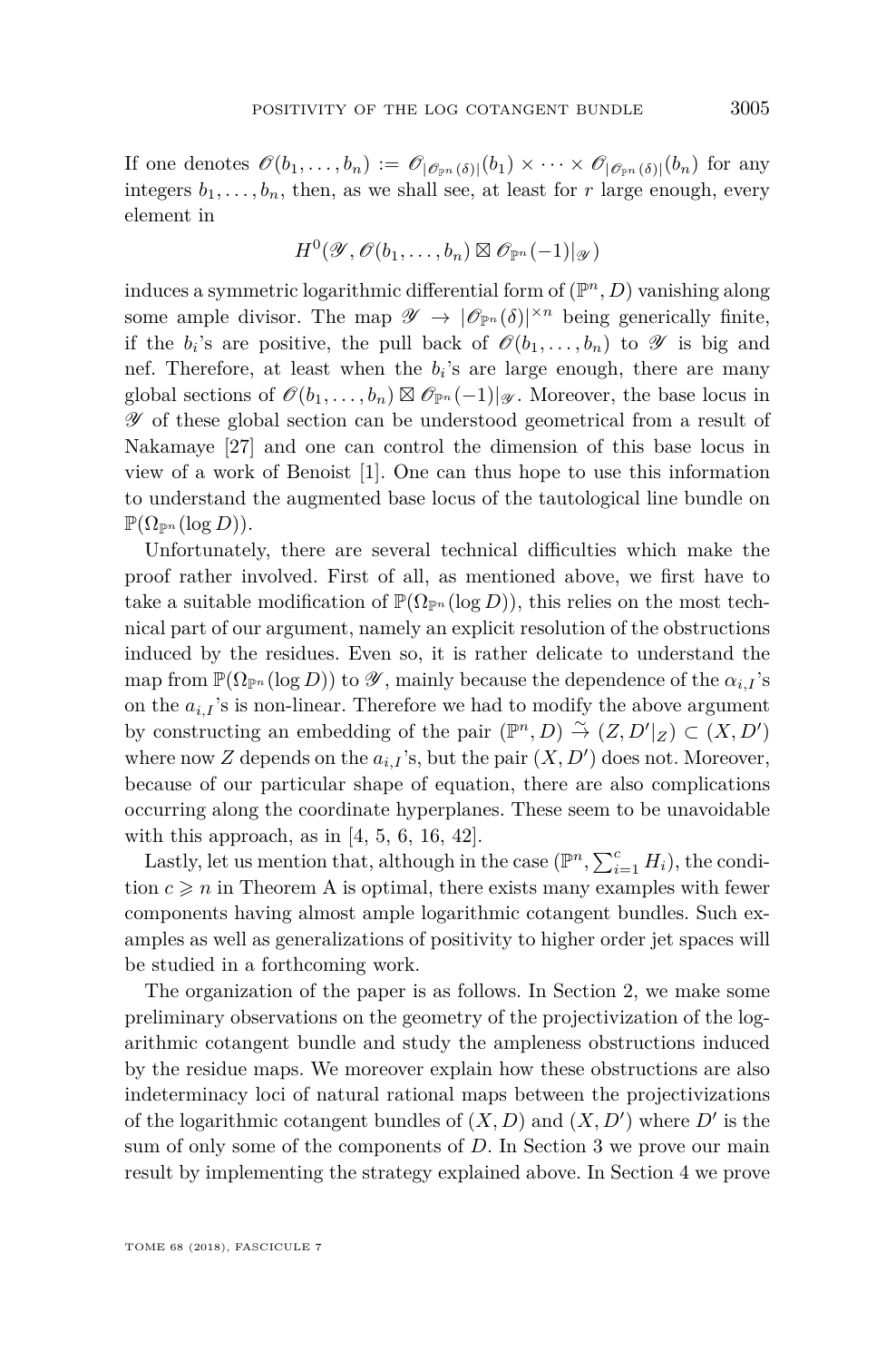that our result is optimal on the number of components by establishing a vanishing theorem for logarithmic symmetric differential form on  $(\mathbb{P}^n, D)$ where  $D$  is a divisor with less than  $n$  components. Lastely, in section Section [5,](#page-38-0) we describe an explicit resolution algorithm for the indeterminacies between the different rational maps studied in Section [2.](#page-6-0)

**Acknowledgments.** It is a great honor for us to dedicate this article to Professor Jean-Pierre Demailly. Much of our knowledge on complex geometry comes from his lectures, surveys and articles, and our research was strongly motivated by him. It is hard to overestimate the influence of his ideas on both of us, especially on the second named author, who used to be his student. We take this opportunity to express our gratitude and admiration to him.

#### <span id="page-6-0"></span>**2. The geometry of the projectivized logarithmic cotangent bundle**

#### **2.1. Conventions**

We summarize here the main conventions we use throughout this text. We work over the field of complex numbers C. Given a complex manifold *X* and a line bundle *L* on *X*, for any global section  $\sigma$  of *L*, we denote by  $(\sigma = 0) \subset X$  the zero locus of  $\sigma$ . The base locus Bs(*L*) is the intersection of the zero loci of all global sections of *L* and  $\mathbf{B}(L) := \bigcap_{m \in \mathbb{N}} \text{Bs}(L^m)$ . If *X* if projective, then the augmented base locus of *L* is

$$
\mathbf{B}_+(L):=\bigcap_{m\in\mathbb{N}}\mathbf{B}(L^m\otimes A^{-1})
$$

for any ample line bundle *A* on *X* (see [\[24\]](#page-50-14)). Given a vector bundle *E* on *X* we will denote by  $P(E)$  the projectivization of rank one quotients of  $E$  and by  $\mathscr{O}_{\mathbb{P}(E)}(1)$  the tautological line bundle on  $\mathbb{P}(E)$ . We will often identify  $\mathbb{P}(E)$  with  $P(E^{\vee})$  the projectivisation of lines in  $E^{\vee}$  and thus denote the elements in  $\mathbb{P}(E)$  in the form  $[\xi]$  with  $\xi \in E_x^{\vee}$  for some  $x \in X$ . Given a divisor *D* on *X* and a subvariety  $Z \subset X$ , we denote by  $D|_Z$  the divisor  $\iota^* D$ where  $\iota: Z \to X$  is the inclusion morphism. Given a morphism  $\rho: \mathscr{X} \to S$ we will denote by  $X_s = \rho^{-1}(\{s\})$  the fiber above  $s \in S$ .

#### **2.2. Log pairs and logarithmic cotangent bundles**

<span id="page-6-1"></span>Let *X* be a (not necessarily compact) complex manifold of dimension  $n \geq 1$ . Let  $D = \sum_{i=1}^{c} D_i$  be a simple normal crossing divisor on *X*, that is,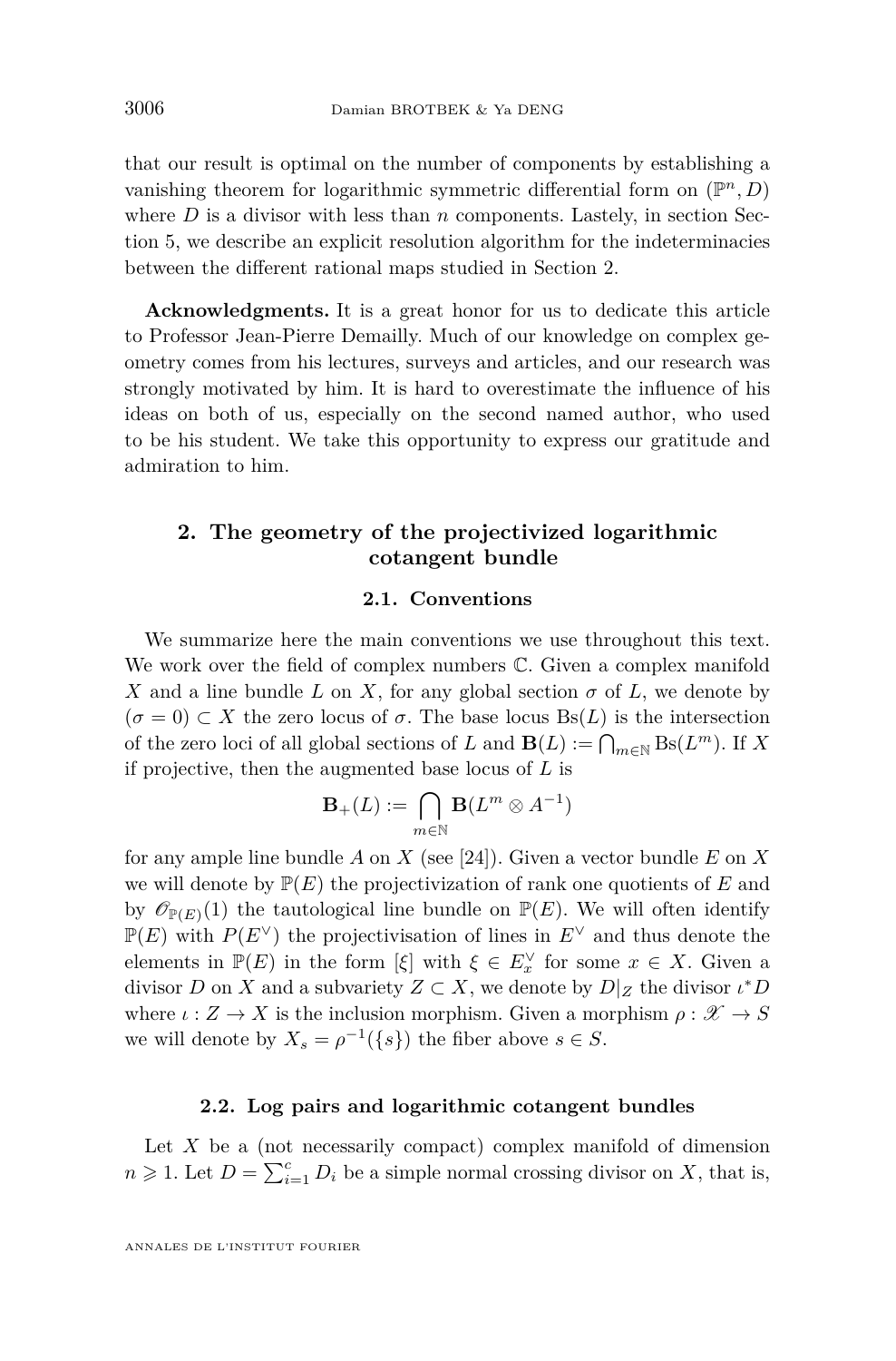for any  $x \in X$ , there exists an open neighborhood U of x with coordinates  $(z_1, \ldots, z_n)$  centered at *x* and an integer  $k \leq c$  such that

$$
D \cap U = (z_1 \cdots z_k = 0).
$$

Such a pair  $(X, D)$  will be called a smooth pair or a log pair. One denotes by  $T_X(-\log D)$  the logarithmic tangent bundle of  $(X, D)$ . Recall that this is the locally free subsheaf of the holomorphic tangent bundle  $T_X$  of vector fields tangent to *D*. Locally on an open subset of  $U \subset X$  with local coordinates  $(z_1, \ldots, z_n)$  as above,  $T_X(-\log D)$  is generated by

$$
\left(z_1\frac{\partial}{\partial z_1},\ldots,z_k\frac{\partial}{\partial z_k},\frac{\partial}{\partial z_{k+1}},\ldots,\frac{\partial}{\partial z_n}\right).
$$

Consider the dual of  $T_X(-\log D)$ , which is the locally free sheaf generated by

$$
\left(\frac{\mathrm{d}z_1}{z_1},\ldots,\frac{\mathrm{d}z_k}{z_k},\mathrm{d}z_{k+1},\ldots,\mathrm{d}z_n\right).
$$

It is denoted by  $\Omega_X(\log D)$  and is called the *logarithmic cotangent bundle* of  $(X, D)$ . Note that  $\Omega_X$  is a subsheaf of  $\Omega_X(\log D)$ .

The projectivization  $\mathbb{P}(\Omega_X(\log D))$  of  $\Omega_X(\log D)$  will be critical in this paper, therefore we introduce the following notation

$$
X_1(D) := \mathbb{P}(\Omega_X(\log D)).
$$

We will also denote by  $\pi_{X,D}: X_1(D) \to X$  the canonical projection, but we will mostly write  $\pi_X$  instead of  $\pi_{X,D}$  for readability. This slight abuse of notation should not lead to any confusion.

Given another log pair  $(Y, E)$ , and a morphism  $f : X \to Y$ , we say that *f* is a morphism of log pairs if  $f^{-1}(E) \subset D$ , and in this case, we write  $f: (X, D) \to (Y, E)$ . The differential of such a morphism induces a morphism

 $df: TX(-\log D) \longrightarrow f^*T_Y(-\log E),$ 

or dually, a morphism

 ${}^t {\rm d}f : f^* \Omega_Y(\log E) \longrightarrow \Omega_X(\log D).$ 

Therefore, one obtains a rational map

$$
[df]: X_1(D) \dashrightarrow Y_1(E).
$$

A particular instance of a morphism of log pairs is given when one considers a smooth submanifold *Z* of *X*. If *Z* intersects *D* transversely (i.e.  $D|_Z$ is simple normal crossing), then  $(Z, D|Z)$  is also a log manifold and the inclusion morphism  $i_Z$  :  $(Z, D|_Z) \rightarrow (X, D)$  is a morphism of log pairs.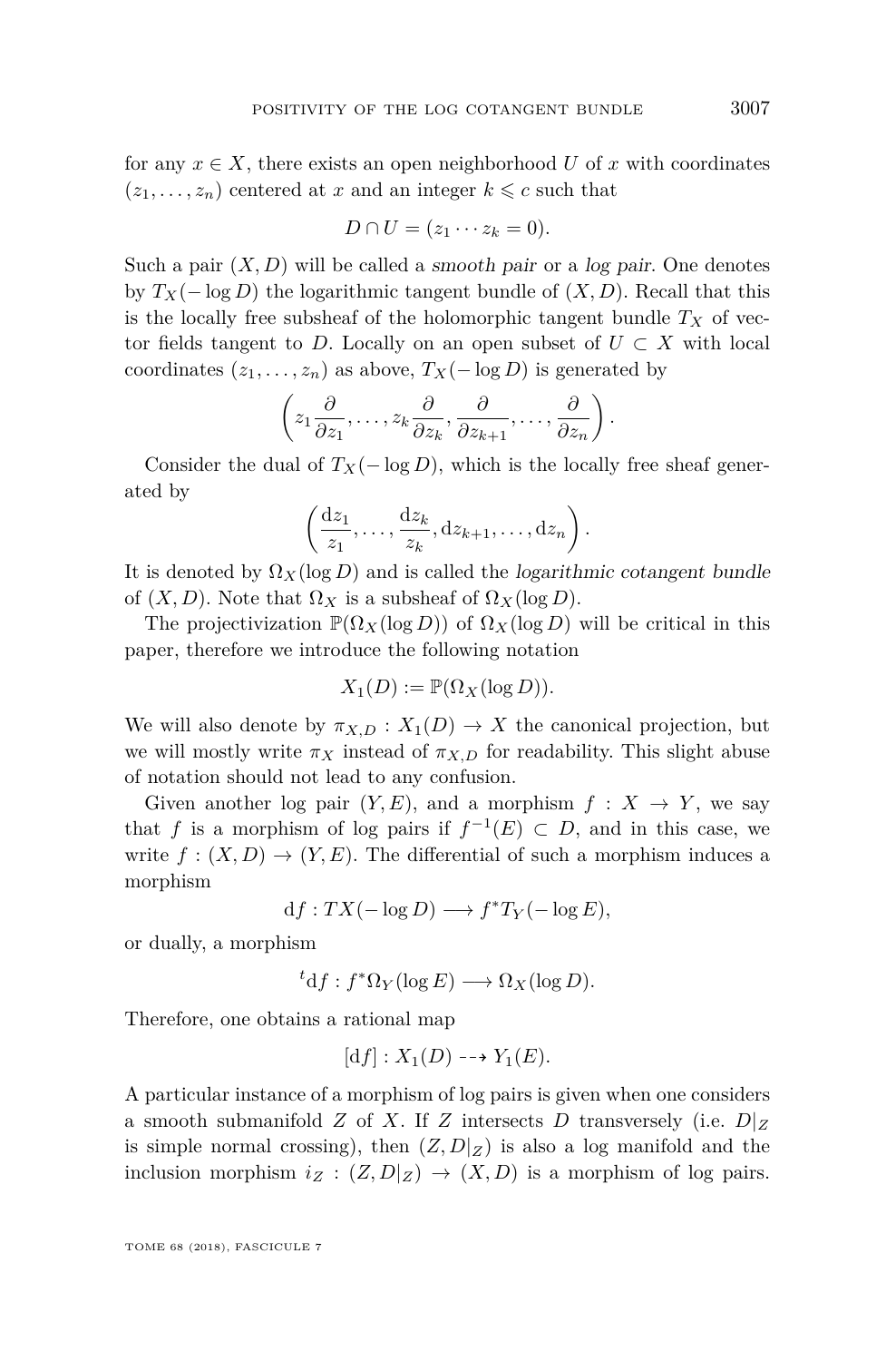Moreover, the induced meromorphic map  $\left[di_Z\right] : Z_1(D|_Z) \to X_1(D)$  is holomorphic.

#### **2.3. Obstruction to ampleness**

Take  $(X, D)$  as above. For any  $i \in \{1, \ldots, c\}$ , there exists a residue map

$$
\mathrm{Res}_{D_i} : \Omega_X(\log D) \longrightarrow \mathscr{O}_{D_i}
$$

defined, over any open subset  $U \subset X$ , by

$$
\operatorname{Res}_{D_i}\left(\alpha+\sum_{k=1}^c \beta_k \frac{\mathrm{d}\sigma_k}{\sigma_k}\right)=\beta_i|_{D_i},
$$

for any  $\alpha \in \Gamma(U, \Omega_X)$  any  $\beta_1, \ldots, \beta_c \in \mathscr{O}_X(U)$  and where  $D_k = (\sigma_k = 0)$  for any  $k \in \{1, \ldots, c\}$ . This map is easily seen to be a well defined morphism of  $\mathscr{O}_X$ -modules.

For any non-empty  $I = \{i_1, ..., i_r\} \subset \{1, ..., c\}$ , set  $I^{\complement} := \{1, ..., c\} \setminus I$ , define  $D_I := D_{i_1} \cap \cdots \cap D_{i_r}$  which is a smooth complete intersection of dimension  $n - r$  since the divisor *D* is simple normal crossing, and  $D(I^{\complement}) = \sum_{i \in I^{\complement}} D_i$  which is a simple normal crossing divisor. We obtain the following short exact sequence of sheaves

$$
(2.1) \t 0 \longrightarrow \Omega_X(\log D(I^{\complement})) \longrightarrow \Omega_X(\log D) \xrightarrow{\text{Res}} \oplus_{i \in I} \mathscr{O}_{D_i} \longrightarrow 0,
$$

which induces a quotient of vector bundles over the (not necessarily connected) smooth submanifold  $D_I \subset X$  of codimension  $r$  in  $X$ :

(2.2) 
$$
\Omega_X(\log D) \mid_{D_I} \longrightarrow \mathcal{O}_{D_I}^{\oplus r} \longrightarrow 0.
$$

Since this is a morphism of  $\mathcal{O}_{D_I}$ -modules, it induces an inclusion

<span id="page-8-0"></span>
$$
\tilde{D}_I := \mathbb{P}(\mathscr{O}_{D_I}^{\oplus r}) \cong D_I \times \mathbb{P}^{r-1} \subset \mathbb{P}(\Omega_X(\log D)).
$$

Observe that  $\dim \tilde{D}_I = \dim D_I + \#I - 1 = n - 1$  for any  $I \subset \{1, ..., c\}$ . From [\(2.2\)](#page-8-0), we see that when *X* is projective of dimension  $n \geq 2$  and the number of components of *D* is positive (i.e.  $D \neq \emptyset$ ), the logarithmic cotangent bundle  $\Omega_X(\log D)$  cannot be ample. Indeed, for any non-empty  $I \subset \{1, \ldots, c\}$  with  $\#I \leq n$ , the restriction of  $\Omega_X(\log D)$  to  $D_I$  has a trivial quotient, which, since dim  $D_I = n - #I > 0$  prevents the logarithmic cotangent bundle from being ample. Said differently, it implies that  $\tilde{D}_I \subset \mathbf{B}_+(\mathscr{O}_{X_1(D)}(1))$  for any such *I*. Observe that when  $\#I > n$  then  $D_I$ is empty, and that when  $#I = n$  then  $D_I$  is a finite set of point, therefore, in this last case it does not directly follow that  $\tilde{D}_I \subset \mathbf{B}_+(\mathscr{O}_{X_1(D)}(1))$ . This leads us to introduce the following definition.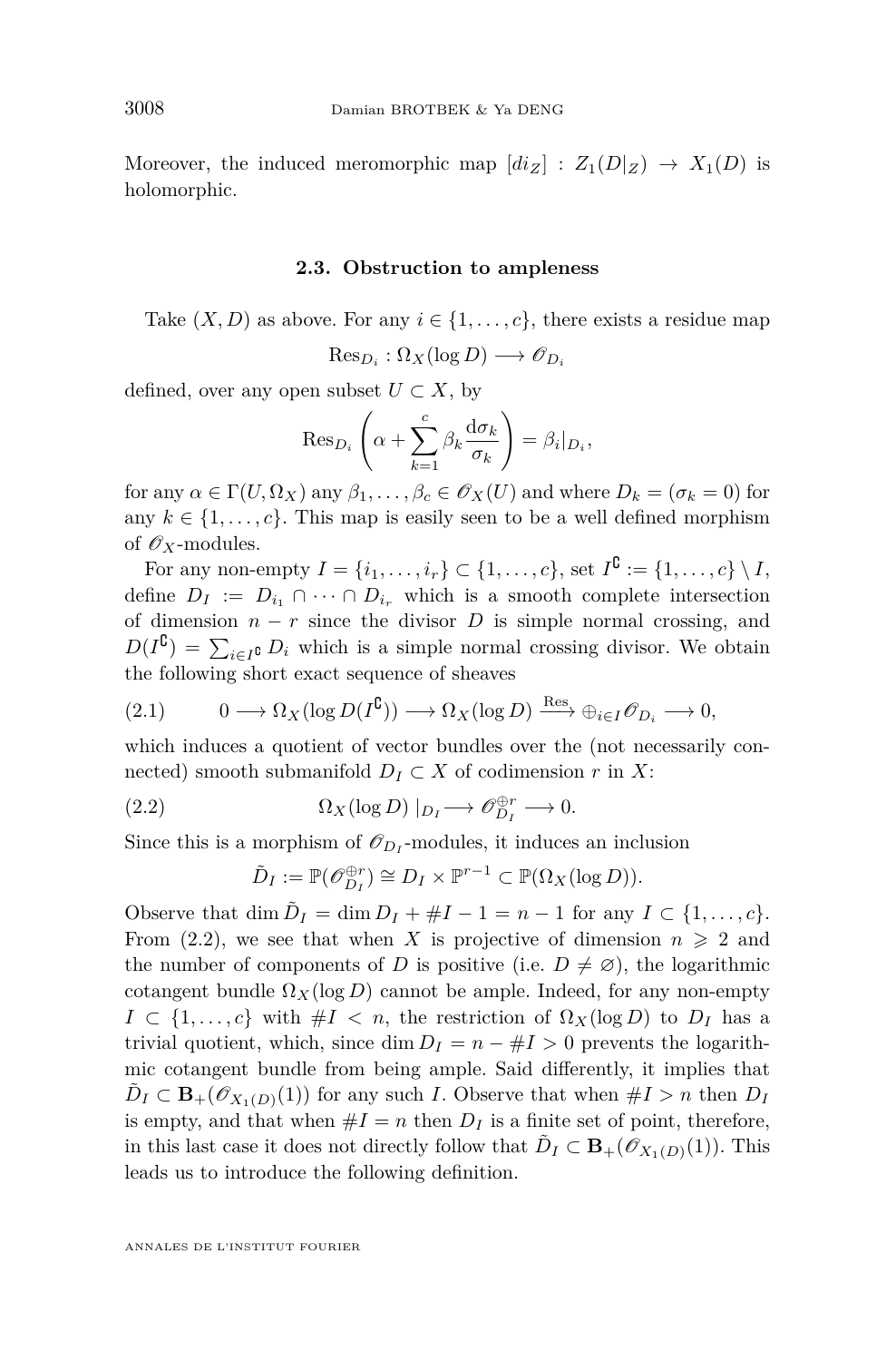DEFINITION 2.1. — Let  $D = \sum_{i=1}^{c} D_i$  be a simple normal crossing divisor on a projective manifold *X* of dimension *n*. We say that the log pair  $(X, D)$  has almost ample logarithmic cotangent bundle if the tautological line bundle  $\mathcal{O}_{X_1(D)}(1)$  is big and its augmented base locus satisfies

$$
\mathbf{B}_{+}(\mathscr{O}_{X_1(D)}(1)) = \bigcup_{\substack{\emptyset \subsetneq I \subset \{1,\ldots,c\} \\ \#I < n}} \tilde{D}_I.
$$

The situation can be understood in local coordinates as follows. Fix a point  $x \in X$ . Without loss of generality, we can suppose that there exists *k* ≤ *c* such that {*i* ∈ {1, ..., *c*} | *x* ∈ *D*<sub>*i*</sub>} = {1, ..., *k*}. One can therefore take an open neighborhood *U* of *x* with local coordinates  $(z_1, \ldots, z_n)$  such that  $D_i \cap U = (z_i = 0)$  for any  $i \in \{1, \ldots, k\}$ . In this setting, one has a local trivialization

$$
U \times \mathbb{P}^{n-1} \xrightarrow{\sim} \pi_X^{-1}(U)
$$
  

$$
(z, [\xi_1, \dots, \xi_n]) \longmapsto \left(z, \left[\sum_{i=1}^k \xi_i z_i \frac{\partial}{\partial z_i} + \sum_{i=k+1}^n \xi_i \frac{\partial}{\partial z_i}\right]\right).
$$

Take  $I \subset \{1, \ldots, c\}$ . Observe that  $D_I \cap U = \emptyset$  if  $I \not\subset \{1, \ldots, k\}$ . If on the other hand  $I = \{i_1, \ldots, i_r\} \subset \{1, \ldots, k\}$ , then from the definition of the residue map, we see that in these local coordinates, the restricted residue map Res :  $\Omega_X(\log D)|_{D_I \cap U} \to \mathcal{O}_{D_I \cap U}^{\oplus r}$  is given by

$$
\operatorname{Res}\left(\sum_{i=1}^k \eta_i \frac{\mathrm{d} z_i}{z_i} + \sum_{i=k+1}^n \eta_i \mathrm{d} z_i\right) = (\eta_{i_1}, \dots, \eta_{i_r}).
$$

Therefore, it follows that under the above trivialization,  $\tilde{D}_I$  is given by

$$
(2.3) \quad \tilde{D}_I \cap \pi_X^{-1}(U) = \left\{ (z, [\xi_1, \dots, \xi_n]) \in U \times \mathbb{P}^{n-1} \middle| \begin{array}{l} z_i = 0 \ \forall \ i \in I \\ \text{and} \ \xi_j = 0 \\ \forall \ j \in \{1, \dots, n\} \setminus I \end{array} \right\}.
$$

For later use, let us observe that this implies that for any  $\varnothing \,\neq\, I,J\, \subset\,$  $\{1,\ldots,c\}$ , since  $(I\cap J)^{\complement} = I^{\complement} \cup J^{\complement}$ ,

<span id="page-9-1"></span>(2.4) 
$$
\begin{cases} \tilde{D}_I \cap \tilde{D}_J \subset \tilde{D}_{I \cap J} & \text{if } I \cap J \neq \varnothing \\ \tilde{D}_I \cap \tilde{D}_J = \varnothing & \text{if } I \cap J = \varnothing. \end{cases}
$$

<span id="page-9-0"></span>DEFINITION 2.2. — For a non-empty subset  $I \subset \{1, \ldots, c\}$ , we define  $\mathcal{J}_I$  to be the ideal sheaf of  $\tilde{D}_I$  in  $X_1(D)$  and  $\mathcal{J}_I := \bigcap_{J \subset I} \mathcal{J}_J$ . We also write  $\mathscr{J}_D := \bigcap_{\varnothing \neq J} \mathcal{J}_J$  and  $\mathscr{J}_i := \mathscr{J}_{\{i\}^{\complement}}$  for brevity.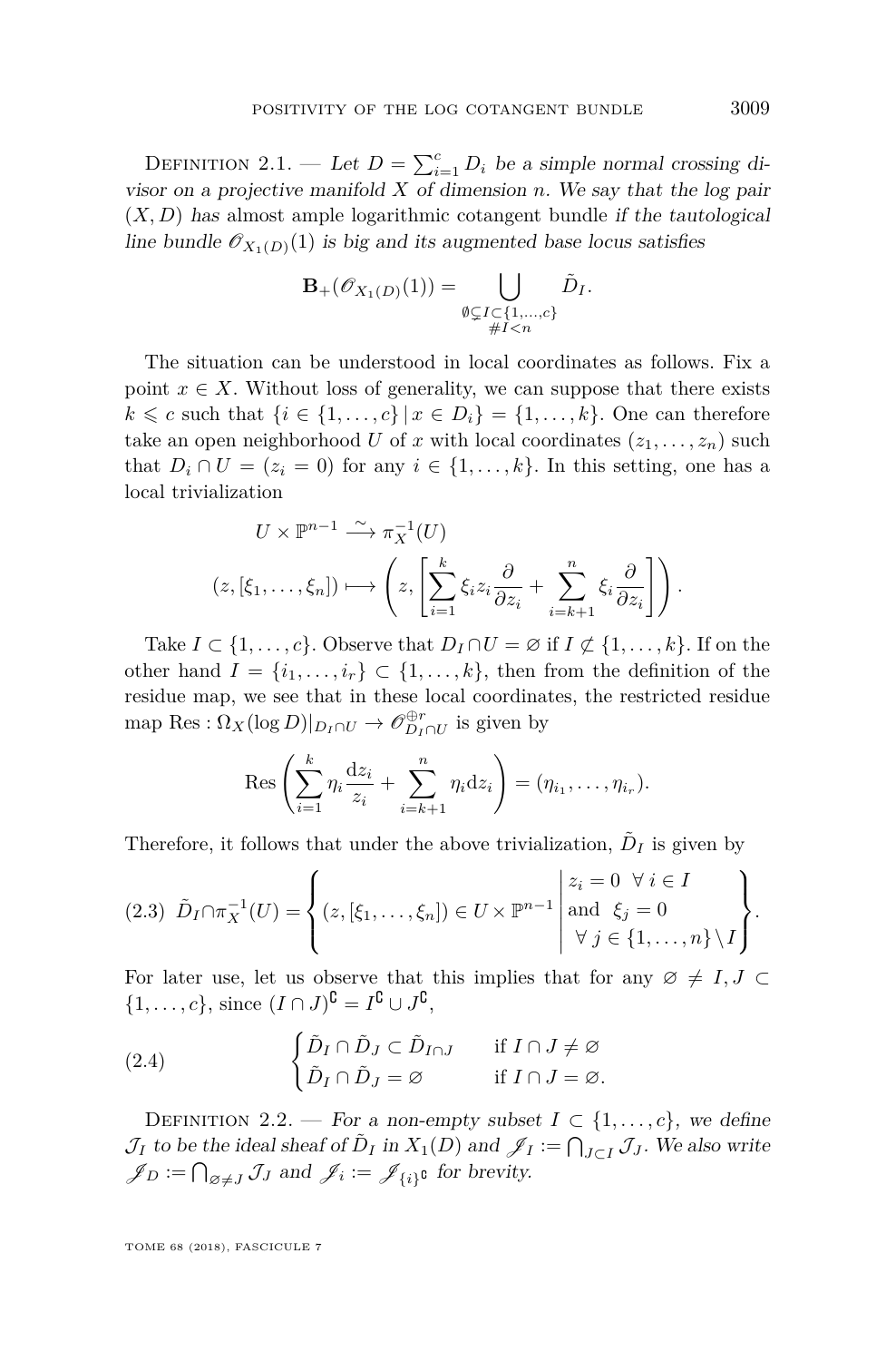For any  $I \subset \{1, \ldots, c\}$ , the map

<span id="page-10-3"></span>
$$
g_I: \Omega_X(\log D(I^{\complement})) \longrightarrow \Omega_X(\log D)
$$

induces a rational map

(2.5) 
$$
\gamma_I: X_1(D) \dashrightarrow X_1(D(I^{\complement})).
$$

If one denotes by  $U(\gamma_I) \subset X_1(D)$  the complement of the indeterminacy locus of  $\gamma$ *I*, then one has an isomorphism

(2.6) 
$$
\mathscr{O}_{X_1(D)}(1)|_{U(\gamma_I)} \xrightarrow{\sim} \gamma_I^*(\mathscr{O}_{X_1(D(I^{\complement}))}(1)).
$$

<span id="page-10-0"></span>On the other hand, for any line bundle *L* on *X*, one has isomorphisms

$$
H^0(X, \Omega_X(\log D) \otimes L) \cong H^0(X_1(D), \mathscr{O}_{X_1(D)}(1) \otimes \pi_X^*L)
$$
  

$$
H^0(X, \Omega_X(\log D(I^{\complement})) \otimes L) \cong H^0(X_1(D(I^{\complement})), \mathscr{O}_{X_1(D(I^{\complement}))}(1) \otimes \pi_X^*L).
$$

As we also have a map  $H^0(X, \Omega_X(\log D(I^{\complement}))\otimes L) \to H^0(X, \Omega_X(\log D)\otimes L)$ induced by  $g_I$ , we obtain a map

$$
\gamma_I^*: H^0(X_1(D(I^{\complement})), \mathscr{O}_{X_1(D(I^{\complement}))}(1) \otimes \pi_X^*L) \to H^0(X_1(D), \mathscr{O}_{X_1(D)}(1) \otimes \pi_X^*L).
$$

The choice of notation is legitimate because on  $U(\gamma_I)$  it coincides with the map induced by [\(2.6\)](#page-10-0).

<span id="page-10-1"></span>PROPOSITION 2.3. — With the same notation as above, take  $I \subset$  $\{1, \ldots, c\}.$ 

- <span id="page-10-2"></span>(1) Let  $\tilde{\mu}$  :  $\tilde{X}_1 \rightarrow X_1(D)$  be a log resolution of the ideal sheaves  $\mathscr{J}_I$ . Then  $\tilde{\mu}$  resolves the indeterminacy of the meromorphic map  $\gamma$ *I*.
- (2) Given any line bundle *L* on *X*, and any element  $\sigma \in H^0(X_1(D(I^{\complement})),$  $\mathscr{O}_{X_1(D(I^{\complement}))}(1) \otimes \pi_X^* L$ , the section  $\gamma_I^* \sigma$  vanishes along  $\mathscr{J}_I$ . Equivalently,  $\gamma_I^*$  factors through

$$
H^0(X_1(D(I^{\complement})), \mathscr{O}_{X_1(D(I^{\complement}))}(1) \otimes \pi_X^* L) \longrightarrow H^0(X_1(D), \mathscr{O}_{X_1(D)}(1) \otimes \pi_X^* L \otimes \mathscr{J}_I).
$$

(3) If  $W \subset H^0(X_1(D(I^{\complement})), \mathscr{O}_{X_1(D(I^{\complement}))}(1) \otimes \pi_X^*L)$  is a base point free linear system, then the ideal sheaf defined by  $\gamma_I^* W$  is precisely  $\mathscr{J}_I$ .

Proof. — Without loss of generality, one can assume that  $I = \{1, \ldots, r\}.$ Take  $x \in X$ . One can assume that there exists an open neighborhood *U* of *x* with local coordinates  $(z_1, \ldots, z_n)$ , and integers  $m \in \{0, \ldots, r\}$ ,  $q \in \{r, \ldots, c\}$ , such that

$$
U \cap D = U \cap (D_1 \cup \dots \cup D_m \cup D_{q+1} \cup \dots \cup D_c)
$$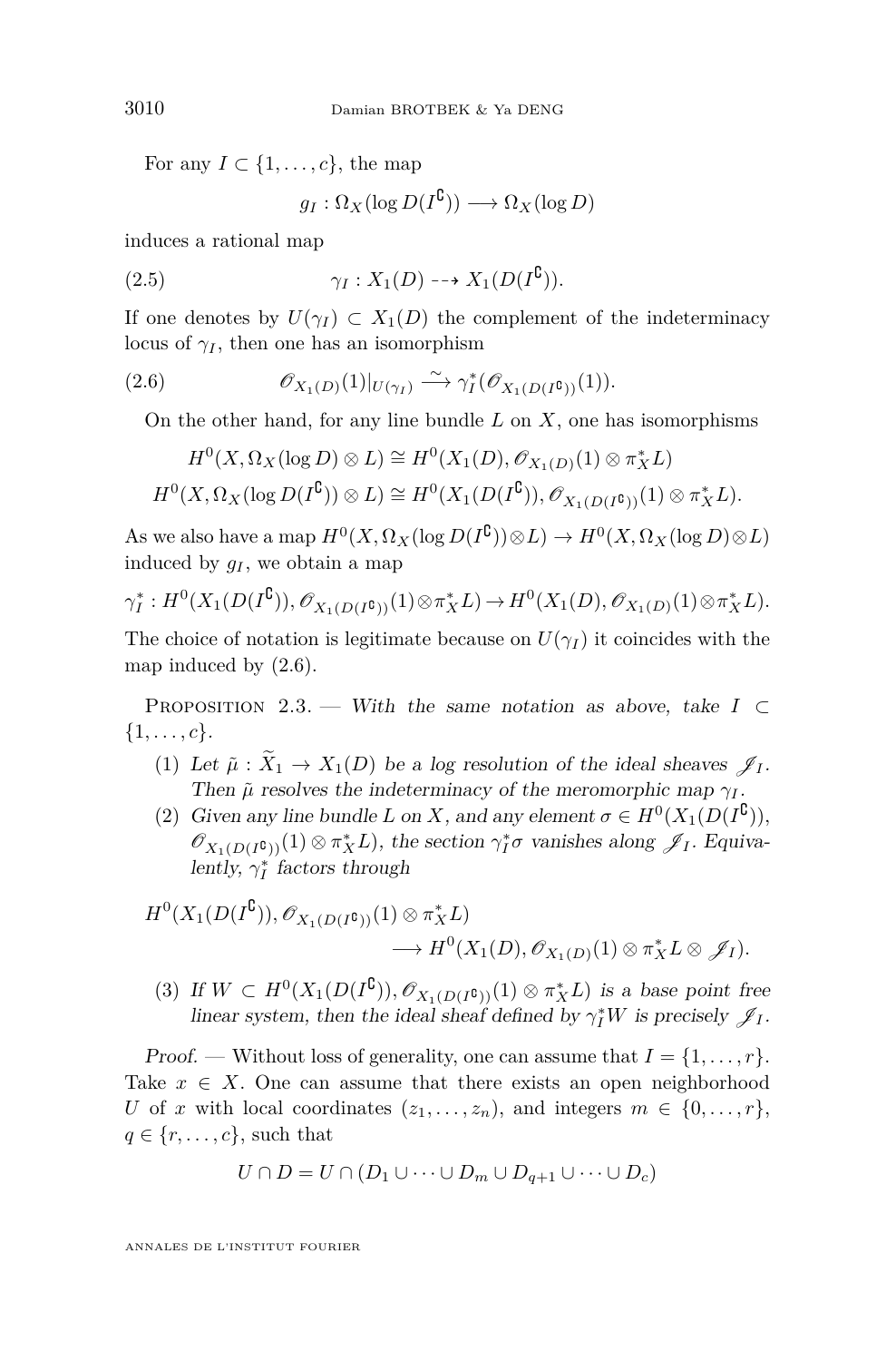and such that  $D_i \cap U = (z_i = 0)$  for any  $i \in \{1, ..., m, q + 1, ..., c\}$ , here we use the convention  $D_1 \cup \cdots \cup D_m = \emptyset$  if  $m = 0$ . In this setting,  $\text{both } \mathbb{P}(\Omega_X(\log D)|_U) \text{ and } \mathbb{P}(\Omega_X(\log D(I^{\complement}))|_U) \text{ are isomorphic to the trivial }$ product  $U \times \mathbb{P}^{n-1}$  in such a way that one has the following commutative diagram

$$
\mathbb{P}(\Omega_X(\log D)|_U) - \frac{\gamma_I}{\gamma} \ge \mathbb{P}(\Omega_X(\log D(I^{\complement}))|_U)
$$
  
\n
$$
\cong \bigvee_{U \times \mathbb{P}^{n-1}} \dots \longrightarrow \text{ for } U \times \mathbb{P}^{n-1}
$$

where

$$
f_U(z,[\xi_1,\ldots,\xi_n])=(z,[z_1\xi_1,\ldots,z_m\xi_m,\xi_{m+1},\ldots,\xi_n]).
$$

On the other hand, for any  $J = \{j_1, \ldots, j_s\} \subset \{1, \ldots, r\} = I$ , writing  ${k_{s+1}, \ldots, k_n} = {1, \ldots, n} \setminus J$  one has

<span id="page-11-0"></span>
$$
\mathcal{J}_J(\pi_X^{-1}(U)) = (z_{j_1}, \ldots, z_{j_s}, \xi_{k_{s+1}}, \ldots, \xi_{k_n}).
$$

But then, as we shall see in Section [5.1,](#page-38-1) it follows that

(2.7) 
$$
\mathscr{J}_I(\pi_X^{-1}(U)) = (z_1\xi_1,\ldots,z_m\xi_m,\xi_{m+1},\ldots,\xi_n).
$$

From the expression of  $f_U$  it is clear that any resolution of  $\mathscr{J}_I$  resolves the indeterminacies of  $f_U$ , and therefore also of  $\gamma_I$ . This proves the first point. The verification of the second point can be done locally. Take a line bundle *L* and a global section  $\sigma \in H^0(X_1(D(I^{\complement})), \mathscr{O}_{X_1(D(I^{\complement}))}(1) \otimes \pi_X^*L)$ . We can suppose that  $L|_U$  is trivialized. Above the open subset  $U$ , the restriction  $\sigma_U := \sigma|_{\pi_X^{-1}(U)}$  is of the form

$$
\sigma_U = \sum_{i=1}^n s_i \xi_i,
$$

for some  $s_i \in \mathcal{O}(U)$ . Then in our choice of coordinates

$$
(\gamma_i^* \sigma)|_{\pi_X^{-1}(U)} = \sum_{i=1}^m s_i z_i \xi_i + \sum_{i=m+1}^n s_i \xi_i.
$$

In view of the above description for  $\mathscr{J}_I$ , it is immediate that  $\gamma_i^* \sigma |_{\pi_X^{-1}(U)}$ vanishes along  $\mathscr{J}_I(\pi_X^{-1}(U))$ , and since this holds for any  $x \in X$  and any small enough neighborhood  $U$  of  $x$ , the second assertion follows at once. The third assertion is also an immediate consequence of the local expression for  $(\gamma_i^* \sigma)|_{\pi_X^{-1}(U)}$ .

Let us now show that at least under some additional assumption, the "almost ampleness" property is preserved if one add more components.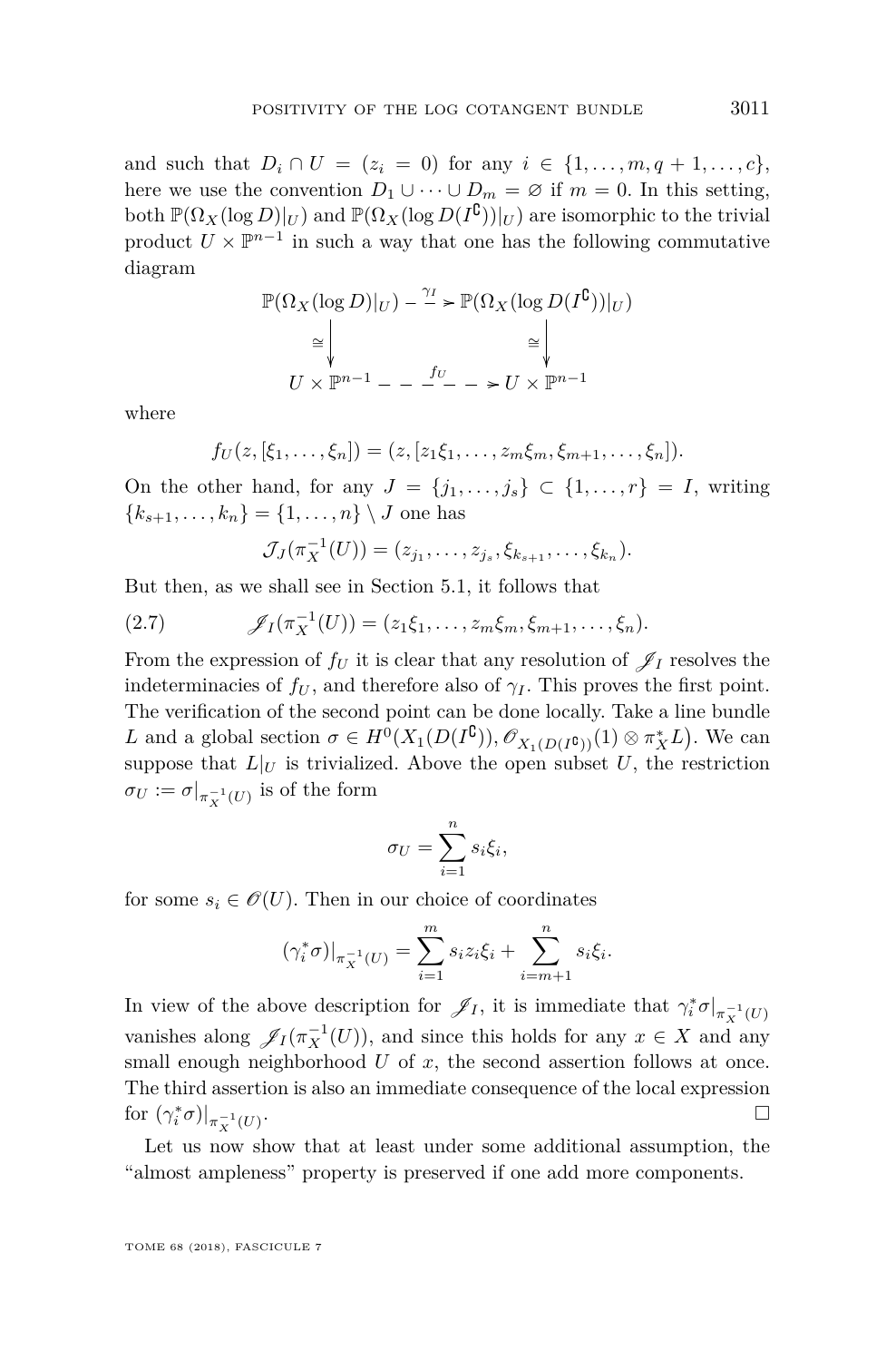<span id="page-12-2"></span>PROPOSITION 2.4.  $-$  Let X be a smooth projective variety of dimension *n*. Take an integer  $c > n$  and a simple normal crossing divisor  $D = \sum_{i=1}^{c} D_i$ on *X*. For any  $j \in \{1, \ldots, c\}$  let us define  $D_j := D - D_j$ . If for any  $j \in \{1, \ldots, n+1\}$  the pair  $(X, D_i)$  has almost ample logarithmic cotangent bundle, then the pair  $(X, D)$  has almost ample logarithmic cotangent bundle.

In particular, if  $(X, D_3)$  has almost ample logarithmic cotangent bundle for any  $j \in \{1, \ldots, c\}$  then so does the pair  $(X, D)$ .

Proof. — For any  $j \in \{1, \ldots, c\}$ , set  $U_j := X \setminus D_j$ . Since D is simple normal crossing, one has  $X = \bigcup_{j=1}^{n+1} U_j$  and therefore it suffices to prove that for any  $j \in \{1, \ldots, n+1\}$ , one has

<span id="page-12-0"></span>(2.8) 
$$
\mathbf{B}_{+}(\mathscr{O}_{X_1(D)}(1)) \cap \pi_X^{-1}(U_j) = \bigcup_{\substack{I \subset \{1,\ldots,c\} \\ \#I < n}} \tilde{D}_I \cap \pi_X^{-1}(U_j).
$$

Without loss of generality, since our assumption is on all  $j \in \{1, \ldots, n+1\}$ , it suffices to prove [\(2.8\)](#page-12-0) for  $j = 1$ . Observe that for any  $I \in \{1, ..., c\}$ , if 1 ∈ *I*, then  $\tilde{D}_I \cap \pi_X^{-1}(U_1) = \emptyset$ . The right hand side of [\(2.8\)](#page-12-0) is therefore

$$
\bigcup_{\substack{I \subset \{2,\ldots,c\} \\ \#I < n}} \tilde{D}_I \cap \pi_X^{-1}(U_1).
$$

We now resolve the ideal sheaf  $\mathscr{I}_{\{1\}} = \mathcal{J}_{\{1\}} \subset \mathscr{O}_{X_1(D)}$  by blowing up  $\tilde{D}_{\{1\}}$ . Write  $D' = D - D_1$  and  $\widetilde{X}_1 := \text{Bl}_{X_1(D)}(\widetilde{D}_{\{1\}}) \overset{\widetilde{\mu}}{\rightarrow} X_1(D)$ . By Proposi-tion [2.3,](#page-10-1) the map  $\tilde{\mu}$  resolves the indeterminacies of  $\gamma_{\{1\}}$  and therefore we have a commutative diagram



satisfying moreover

<span id="page-12-1"></span>(2.9) 
$$
\nu^* \mathscr{O}_{X_1(D')}(1) = \tilde{\mu}^* \mathscr{O}_{X_1(D)}(1) \otimes \mathscr{O}_{\widetilde{X}_1}(-E)
$$

where *E* is the exceptional divisor of  $\tilde{\mu}$ .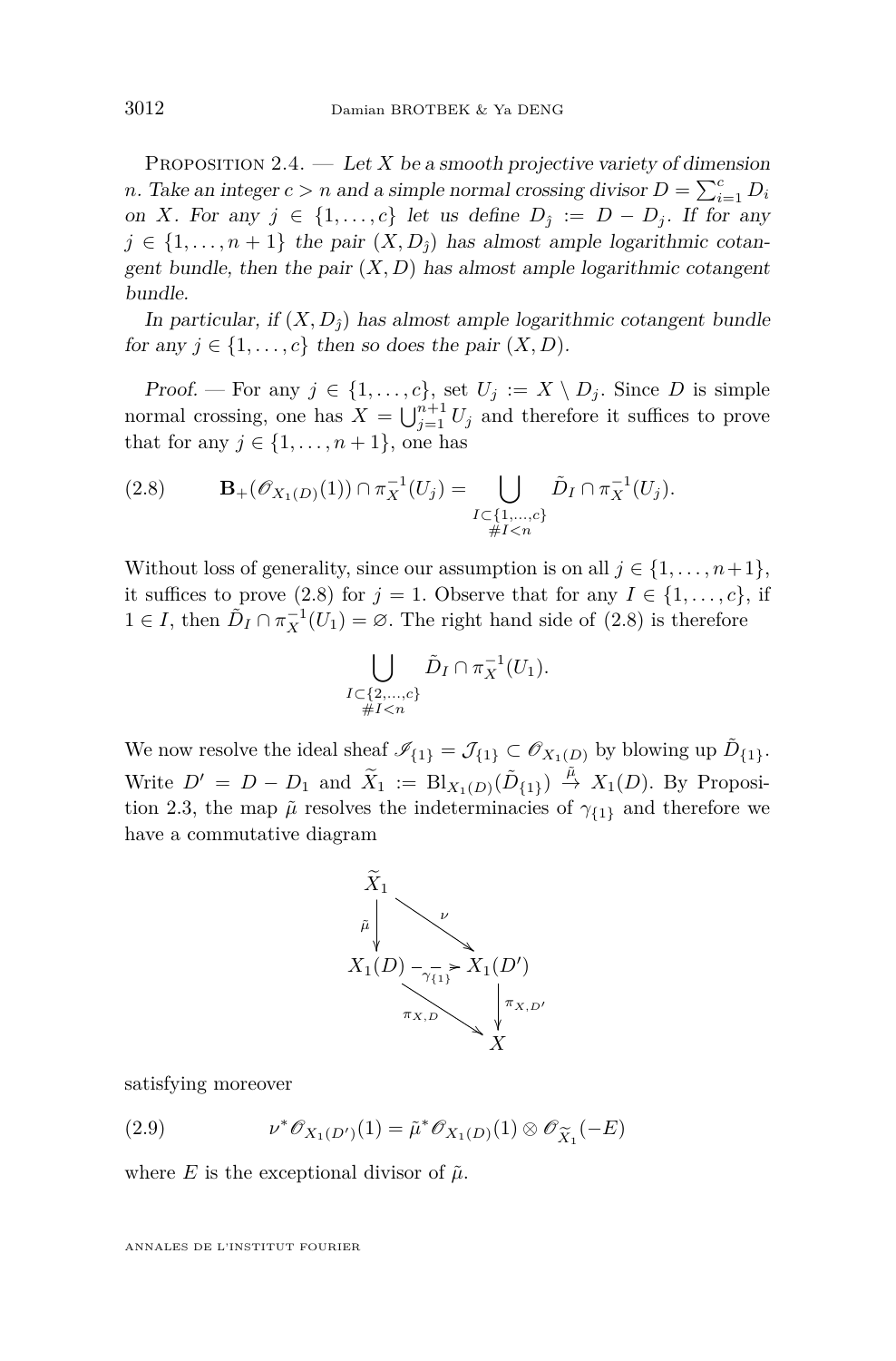By hypothesis,  $(X, D')$  has almost ample logarithmic cotangent bundle, therefore

$$
\mathbf{B}_{+}(\mathscr{O}_{X_{1}(D')}(1)) = \bigcup_{\substack{I \subset \{2,\ldots,c\} \\ \#I < n}} \tilde{D}'_{I}.
$$

One can find  $m \in \mathbb{N}$  and an ample line bundle  $A$  on  $X$  such that  $\mathbf{B}_{+}(\mathscr{O}_{X_1(D')}(1)) = \text{Bs}(\mathscr{O}_{X_1(D')}(m) \otimes \pi_{X,D'}^* A^{-1})$ . After pulling back to  $X_1$ and in view of [\(2.9\)](#page-12-1) this implies

$$
Bs ( \tilde{\mu}^*(\mathscr{O}_{X_1(D)}(m) \otimes \pi_{X,D}^* A^{-1}) )
$$
  
\nsubset Bs (ν\*(*Θ*<sub>X<sub>1</sub>(D')</sub>(m) ⊗ π<sup>\*</sup><sub>X,D'</sub>, A<sup>-1</sup>)) ∪ Supp(E)  
\n
$$
C \nu^{-1}(\mathbf{B}_+(\mathscr{O}_{X_1(D')}(1))) \cup \text{Supp}(E).
$$

Since  $\tilde{\mu}$  is birational and  $X_1(D)$  is smooth we obtain

$$
\begin{aligned} \mathrm{Bs}(\mathscr{O}_{X_1(D)}(m) \otimes \pi_{X,D}^* A^{-1}) &\subset \tilde{\mu}(\nu^{-1}(\mathbf{B}_+(\mathscr{O}_{X_1(D')}(1))) \cup \mathrm{Supp}(E)) \\ &\subset \gamma_{\{1\}}^{-1}(\mathbf{B}_+(\mathscr{O}_{X_1(D')}(1))) \cup \tilde{D}_1, \end{aligned}
$$

where  $\gamma_{\{1\}}$  is understood to be restricted to  $X_1(D)\setminus \tilde{D}_1$ , where it is regular. Therefore

<span id="page-13-0"></span>
$$
(2.10) \quad \mathbf{B}_{+}(\mathscr{O}_{X_{1}(D)}(1)) \subset \gamma_{\{1\}}^{-1}(\mathbf{B}_{+}(\mathscr{O}_{X_{1}(D')}(1))) \cup \tilde{D}_{1} \subset \bigcup_{\substack{I \subset \{2,\ldots,c\} \\ \#I < n}} \tilde{D}_{I} \cup \pi_{X}^{-1}(D_{1}).
$$

To deduce the last inclusion, we use the fact that outside  $\pi_X^{-1}(D_1)$  the map *γ*<sub>{1}</sub> is an isomorphism and that for any  $I \subset \{2, ..., c\}$  with  $\#I < n$  one has  $\gamma_{\{1\}}^{-1}(\tilde{D}'_I) \cap \pi_{X,D}^{-1}(U_1) = \tilde{D}_I \cap \pi_{X,D}^{-1}(U_1)$ . It then suffices to take the intersection with  $\pi_X^{-1}(U_1)$  on both sides of [\(2.10\)](#page-13-0) to deduce [\(2.8\)](#page-12-0).  $\Box$ 

If in Proposition [2.4](#page-12-2) we do not ask a condition on the  $D_i$  for all  $j \in$  $\{1, \ldots, n+1\}$ , but only on one of them, then the above argument does not work. However, if one slightly weakens the expected conclusion by allowing the augmented base locus of  $\mathcal{O}_{X_1(D)}(1)$  to contain the different  $\tilde{D}_I$  for  $#I = n$  as well, then one has the following stronger result.

PROPOSITION 2.5.  $-$  Let *X* be a smooth projective variety of dimension *n*. Take  $c \in \mathbb{N}^*$  and a simple normal crossing divisor  $D = \sum_{i=1}^c D_i$  on X. Let  $D' := \sum_{i=2}^{c} D_i$ . If

$$
\mathbf{B}_{+}(\mathscr{O}_{X_1(D')}(1)) = \bigcup_{\substack{I \subset \{1,\ldots,c\} \\ \#I \leq n}} \tilde{D}'_I,
$$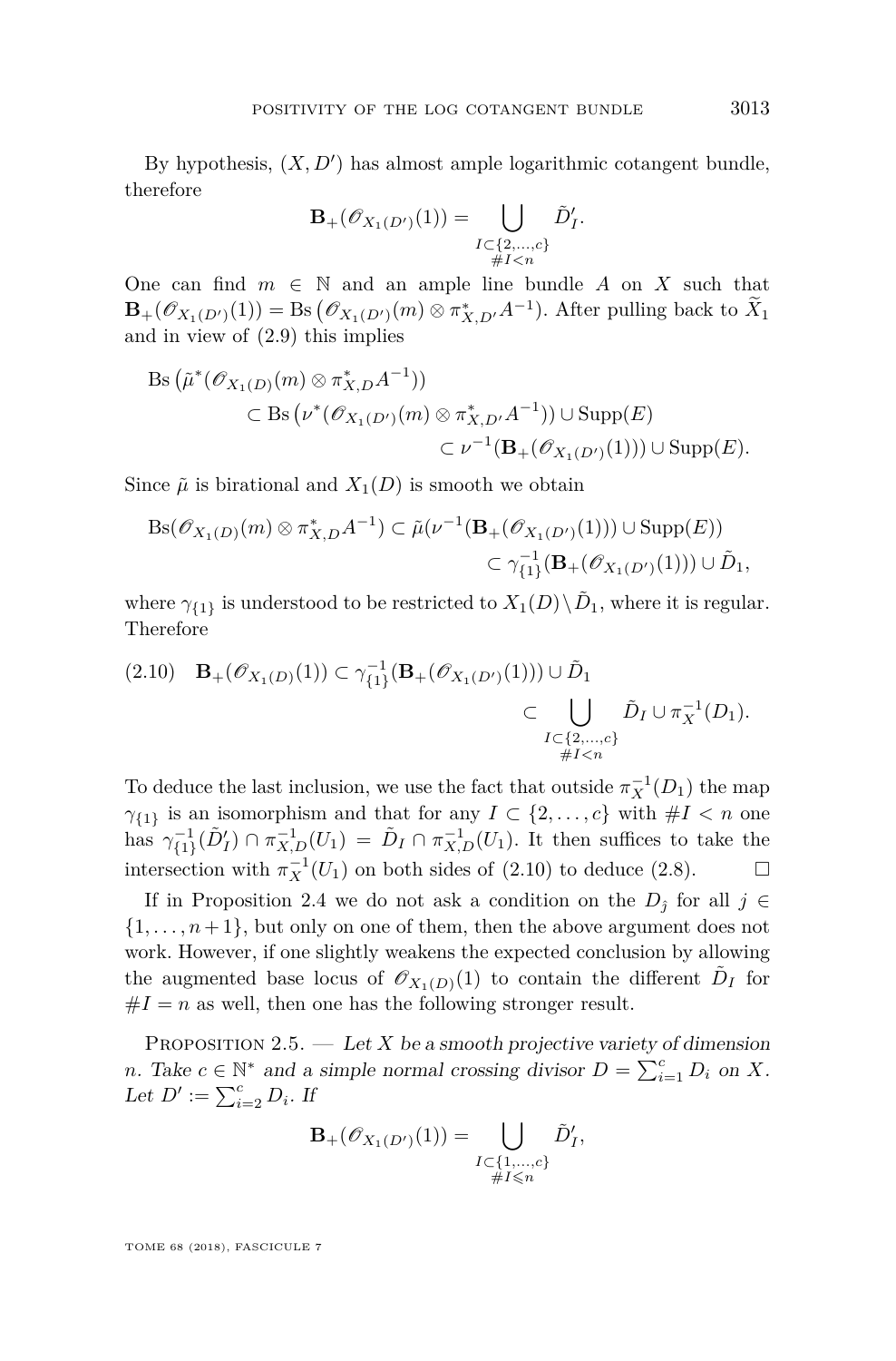then

$$
\mathbf{B}_{+}(\mathscr{O}_{X_1(D)}(1)) = \bigcup_{\substack{I \subset \{1,\ldots,c\} \\ \#I \leq n}} \tilde{D}_I.
$$

Proof. — As in the prof of Proposition [2.4,](#page-12-2) one can prove that

$$
\mathbf{B}_{+}(\mathscr{O}_{X_1(D)}(1)) \subset \gamma_{\{1\}}^{-1}(\mathbf{B}_{+}(\mathscr{O}_{X_1(D')}(1))) \cup \tilde{D}_1.
$$

Therefore we are just reduced to understand  $\gamma_{\{1\}}^{-1}(\mathbf{B}_{+}(\mathscr{O}_{X_1(D')}(1)))$ . This can be done locally. Outside  $D_1$  there is nothing to prove because  $\gamma_{\{1\}}$  is an isomorphism and that moreover for any *I* one has  $\gamma_{\{1\}}^{-1}(\tilde{D}'_I) \cap \pi_{X,D}^{-1}(U_1) =$  $\tilde{D}_I \cap \pi_{X,D}^{-1}(U_1)$ , where  $U_1 = X \setminus D_1$ . Let  $x \in D_1$  and take an open neighborhood *U* of *x* with coordinates  $(z_1, \ldots, z_n)$  centered at *x* such that there exists  $k \in \{1, ..., n\}$  for which  $D \cap U = (z_1 \cdots z_k = 0)$  and  $D_i \cap U = (z_i = 0)$ for all  $i \in \{1, ..., k\}$ . Using the trivialization described above, the map  $\gamma_{\{1\}}$ is then given by

$$
\gamma_{\{1\}}(z_1,\ldots,z_n,[\xi_1,\ldots,\xi_n])=(z_1,\ldots,z_n,[z_1\xi_1,\xi_2,\ldots,\xi_n]).
$$

On the other hand, for any non-empty  $I = \{i_1, \ldots, i_r\} \subset \{2, \ldots, c\}$  with  $#I = r \leqslant n$ , writing  $\{j_1, \ldots, j_{n-r}\} = \{1, \ldots, n\} \setminus I$ , the equations defining  $\tilde{D}'_I$  in the above coordinates for  $X_1(D')$  are

$$
\tilde{D}'_I = (z_{i_1}, \ldots, z_{i_r}, \xi_{j_1}, \ldots, \xi_{j_{n-r}} = 0).
$$

Since  $1 \notin I$ , one has  $1 \in J$ , and we can therefore suppose  $j_1 = 1$ . Therefore,  $\gamma^{-1}_{\{1\}}(\tilde{D}'_I)$  is given in the above coordinates by

$$
(z_{i_1}, \ldots, z_{i_r}, \xi_1, \xi_{j_2}, \ldots, \xi_{j_{n-r}} = 0) \cup (z_{i_1}, \ldots, z_{i_r}, z_1, \xi_{j_2}, \ldots, \xi_{j_{n-r}} = 0)
$$
  
=  $\tilde{D}_I \cup \tilde{D}_{I \cup \{1\}}.$ 

Since  $\tilde{D}_{I \cup \{1\}} = \emptyset$  whenever  $\#I = n$ , the result follows.

#### **2.4. Families of smooth pairs**

Let us collect here some elementary observations concerning families of smooth pairs.

<span id="page-14-0"></span>DEFINITION 2.6. — A family of smooth pairs consists in the following data:

(1) A smooth quasi-projective variety  $\mathscr X$ , a smooth quasi-projective variety *S* and a smooth proper morphism

$$
\rho: \mathscr{X} \longrightarrow S.
$$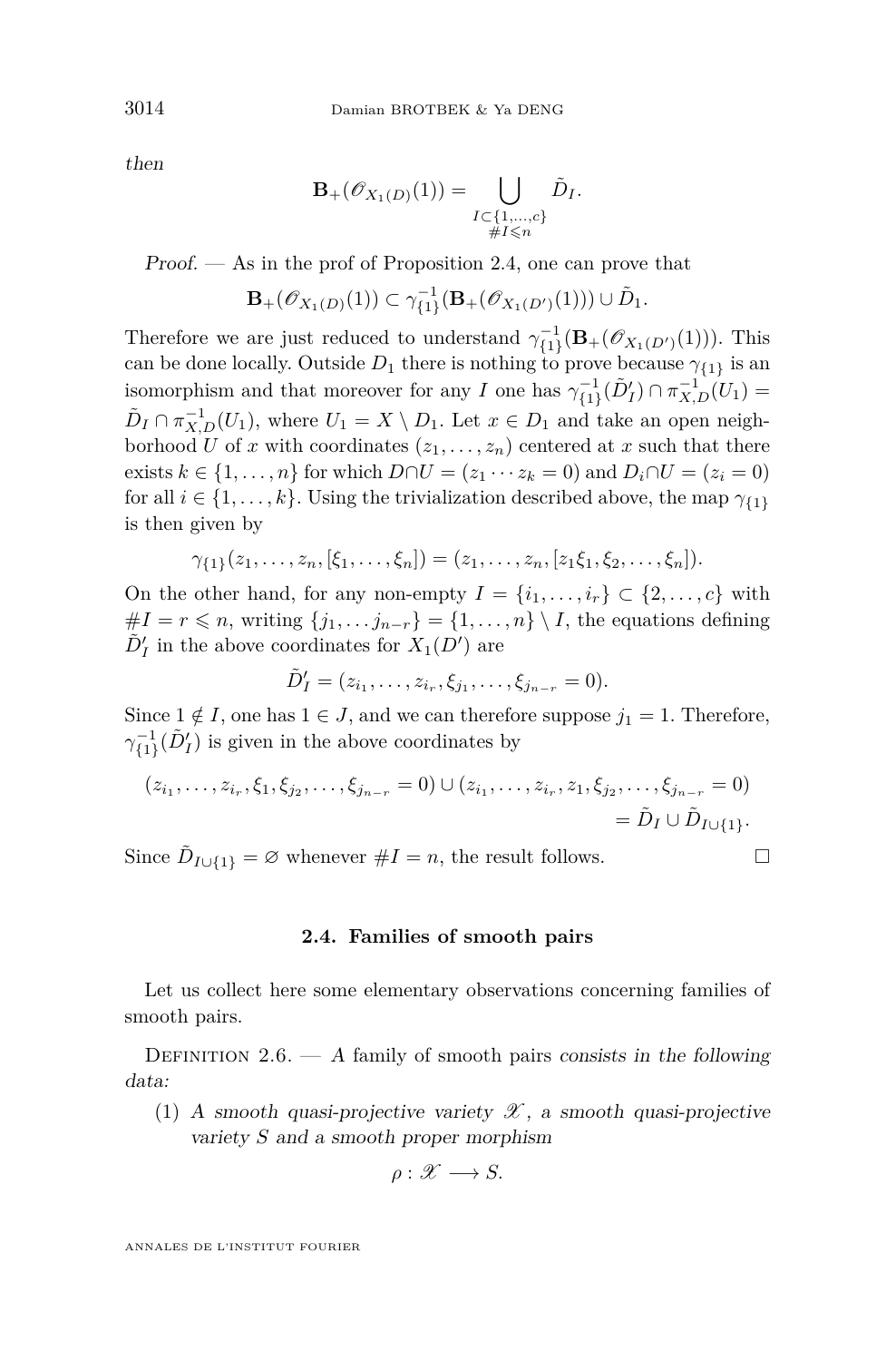(2) A simple normal crossing divisor  $\mathscr{D} = \sum_{i=1}^{c} \mathscr{D}_i$  on  $\mathscr{X}$  such that given any  $s \in S$ , denoting by  $\iota_s : X_s \hookrightarrow \mathscr{X}$  the canonical injection, the divisor  $D_s := \iota_s^* \mathscr{D}$  is simple normal crossing.

We will denote such a family by  $(X_s, D_s)_{s \in S}$  or more precisely by  $(\mathscr{X}, \mathscr{D}) \stackrel{\rho}{\rightarrow} S$  if needed.

Let us first observe that as a consequence of the local inverse theorem in several complex variables we obtain that in the analytic category, families of smooth pairs are locally trivial.

<span id="page-15-0"></span>LEMMA 2.7. — Let  $(\mathscr{X}, \mathscr{D}) \stackrel{\rho}{\rightarrow} S$  be a family of smooth pairs. Set  $n := \dim \rho$ . For any  $x \in \mathscr{X}$  there exists a neighborhood  $U \subset \mathscr{X}$ , a neighborhood  $U_1 \subset S$  of  $\rho(x)$  and an open subset  $U_2 \subset \mathbb{C}^n$  with coordinates  $(z_1, \ldots, z_n)$  such that there exists an isomorphism

$$
\Phi:U_1\times U_2\longrightarrow U
$$

satisfying  $\rho \circ \Phi = \text{pr}_1$  (where  $\text{pr}_1 : U_1 \times U_2 \to U_1$  is the projection on the first factor) and such that for some  $k \leq n$  one has

$$
\Phi^*\mathscr{D}=(z_1\cdots z_k=0).
$$

Let us now make the following observation.

LEMMA 2.8. — Let  $\mathscr X$  be a smooth quasi-projective variety endowed with a simple normal crossing divisor  $\mathscr{D}$ . Let *S* be a quasi-projective variety and suppose that we are given a proper morphism  $\rho : \mathscr{X} \to S$ . If there exists  $s_0 \in S$  such that  $(X_{s_0}, D_{s_0})$  is a smooth pair (where  $D_{s_0} = \mathscr{D}|_{X_{s_0}}$ ), then there exists a non-empty Zariski open subset  $U \subset S$  such that the restricted family  $(\rho^{-1}(U), \mathscr{D}|_{\rho^{-1}(U)}) \stackrel{\rho}{\to} U$  is a family of smooth pairs.

Proof. — This is a consequence of the properness of the map  $\rho$  since the locus of point  $x \in \mathcal{X}$  at which the divisor  $D_{\rho(x)}$  is not simple normal crossing is closed.

To any family of smooth pairs  $(\mathscr{X}, \mathscr{D}) \stackrel{\rho}{\rightarrow} S$ , one can associate a relative logarithmic cotangent bundle  $\Omega_{\mathscr{X}/S}(\log \mathscr{D})$  defined as the quotient of  $\Omega_{\mathscr{X}}(\log \mathscr{D})$  by  $\rho^*\Omega_S$ . By definition, it sits in the following commutative diagram

$$
0 \longrightarrow \rho^* \Omega_S \longrightarrow \Omega_{\mathcal{X}} \longrightarrow \Omega_{\mathcal{X}/S} \longrightarrow 0
$$
  
\n
$$
\parallel \qquad \qquad \downarrow \qquad \qquad \downarrow
$$
  
\n
$$
0 \longrightarrow \rho^* \Omega_S \longrightarrow \Omega_{\mathcal{X}}(\log \mathcal{D}) \longrightarrow \Omega_{\mathcal{X}/S}(\log \mathcal{D}) \longrightarrow 0.
$$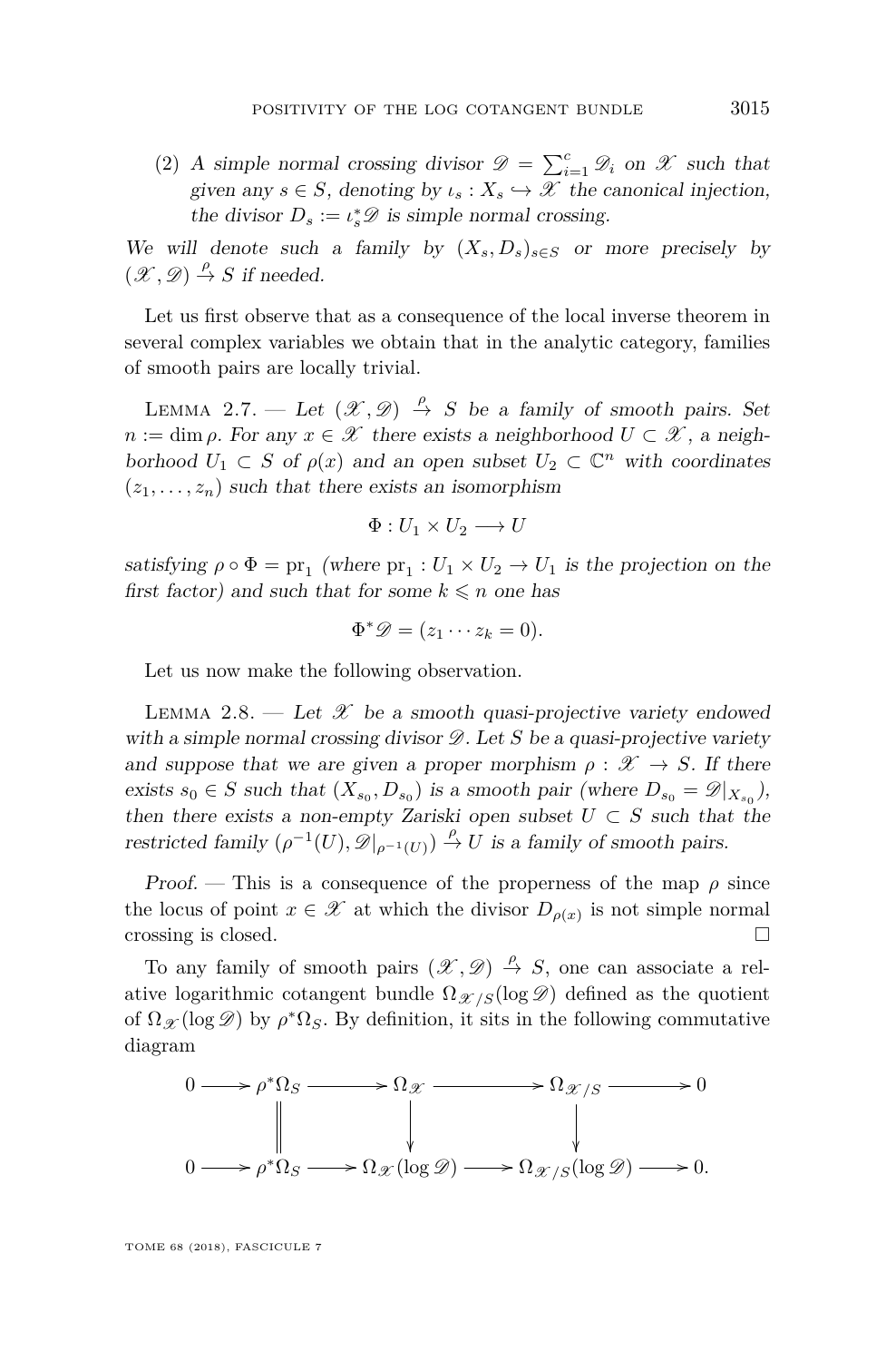Observe that Lemma [2.7](#page-15-0) implies that  $\Omega_{\mathscr{X}/S}(\log \mathscr{D})$  is a locally free sheaf. We denote its dual by  $T_{\mathcal{X}/S}(-\log \mathcal{D})$ . Observe also that for any  $s \in S$ , one has  $\Omega_{X_s}(\log D_s) = \Omega_{\mathscr{X}/S}(\log \mathscr{D})|_{X_s}$  and  $T_{X_s}(-\log D_s) =$  $T_{\mathscr{X}/S}(-\log \mathscr{D})|_{X_s}.$ 

#### **2.5. A resolution algorithm**

Let us state here the main properties of a resolution algorithm we will construct in Section [5.](#page-38-0)

<span id="page-16-0"></span>PROPOSITION  $2.9.$  — There exists a resolution algorithm which to every smooth pair  $(X, D)$  such that  $D = \sum_{i=1}^{c} D_i$  with  $c \leq \dim X$ , associates a smooth variety  $\hat{X}_1(D)$  and a birational morphism (the so-called minimal resolution in Section [5.4\)](#page-45-0)

$$
\mu: \widehat{X}_1(D) \longrightarrow X_1(D),
$$

<span id="page-16-2"></span>satisfying the following properties.

- (1) With the notation of Definition [2.2,](#page-9-0) the morphism *µ* is a resolution of  $\mathscr{J}_I$  for every  $I \subseteq \{1, \ldots, c\}$ . In particular  $\mu$  is a simultaneous log resolution of  $\{\mathcal{J}_i\}_{i\in\{1,\ldots,c\}}$ . Moreover,  $\mu$  is birational outside S *I*⊂{1*,...,c*} #*I<*dim *X*  $\tilde{D}_I$ .
- <span id="page-16-3"></span>(2) Given a smooth subvariety  $Z \subset X$  intersecting *D* transversally (so that  $(Z, D|Z)$  is a smooth pair) and assuming that  $c \leq \dim Z$ , the resolution  $\widehat{Z}_1(D|_Z)$  is the strict transform in  $\widehat{X}_1(D)$  of *Z*<sub>1</sub>(*D*)*z*) ⊂ *X*<sub>1</sub>(*D*)*.*
- <span id="page-16-1"></span>(3) Given a family of smooth pairs  $(\mathscr{X}, \mathscr{D}) \stackrel{\rho}{\to} S$  such that the number of components of  $\mathscr D$  is less than the dimension of the fibers of  $\rho$ , there exists a smooth variety  $\widehat{P}(\Omega_{\mathscr{X}/S}(\log \mathscr{D}))$  with a birational morphism  $\mu^{\text{rel}} : \widehat{\mathbb{P}}(\Omega_{\mathscr{X}/S}(\log \mathscr{D})) \to \mathbb{P}(\Omega_{\mathscr{X}/S}(\log \mathscr{D}))$  such that for any  $s \in S$ , denoting  $X_s = \rho^{-1}(s)$  and  $D_s = \mathscr{D}|_{X_s}$ , and viewing  $X_{s,1}(D_s)$  as a subvariety of  $\mathbb{P}(\Omega_{\mathcal{X}/S}(\log \mathcal{D}))$ , one has

$$
(\mu^{\text{rel}})^{-1}(X_{s,1}(D_s)) \cong \widehat{X}_{s,1}(D_s).
$$

Moreover, there exists effective divisors  $\mathscr{E}_1, \ldots, \mathscr{E}_m$  $\widehat{P}(\Omega_{\mathscr{X}/S}(\log \mathscr{D}))$  such that for any  $s \in S$ , the set of irreducible exceptional divisor of the map  $\mu$  :  $\widehat{X}_{s,1}(D_s) \to X_{s,1}(D_s)$  is

$$
\bigg\{\mathscr{E}_1\big|_{\widehat{X}_{s,1}(D_s)},\ldots,\mathscr{E}_m\big|_{\widehat{X}_{s,1}(D_s)}\bigg\}.
$$

This allows us to make the following definition: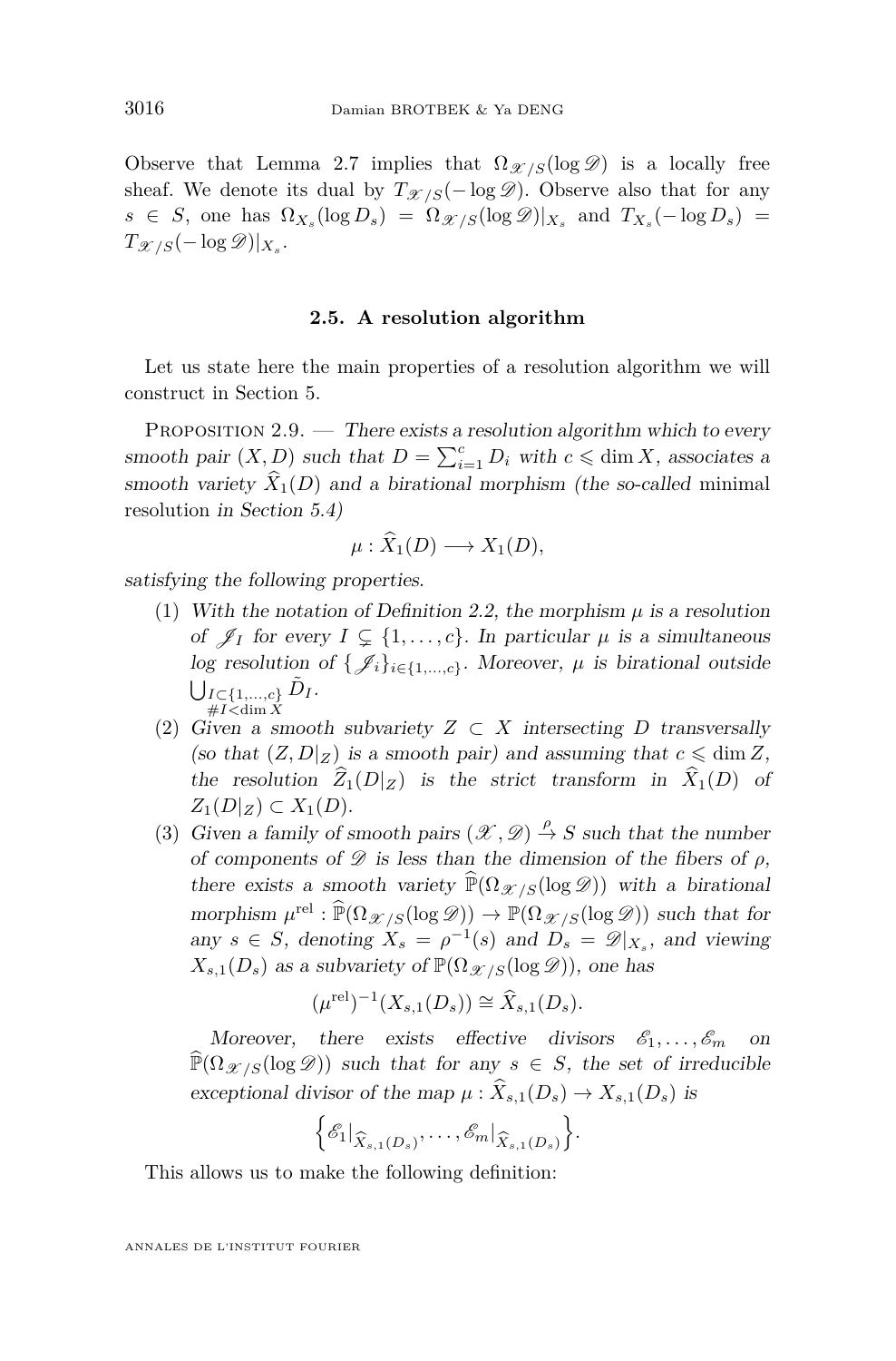DEFINITION 2.10. — Let  $(X, D)$  be a smooth pair. Suppose that X is projective. We say that the pair  $(X, D)$  satisfies property  $(*)$  if there exists a  $\mu$ -exceptional effective Q-divisor  $F \in Div_{\mathbb{Q}}(\hat{X}_1(D))$  such that the Q-line bundle

<span id="page-17-1"></span>(\*) 
$$
\mu^*(\mathscr{O}_{X_1(D)}(1)) \otimes \mathscr{O}_{\widehat{X}_1(D)}(-F) \text{ is ample.}
$$

From Proposition [2.9](#page-16-0) we deduce the following useful consequence.

Corollary 2.11.

- (1) Property ([∗](#page-17-1)) is a Zariski open property. Namely, given a family of smooth pairs  $(\mathcal{X}, \mathcal{D}) \stackrel{\rho}{\rightarrow} S$ , if there exists  $s_0 \in S$  such that the pair  $(X_{s_0}, D_{s_0})$  satisfies  $(*)$ , then there exists a non-empty Zariski open subset  $U \subset S$  such that for any  $s \in U$  the pair  $(X_s, D_s)$  satisfies (\*).
- <span id="page-17-3"></span>(2) Let (*X, D*) be a smooth pair and let *L* be an ample line bundle on *X*. If  $(X, D)$  satisfies  $(*)$ , then the logarithmic cotangent bundle  $\Omega_X(\log D)$  is almost ample.

Proof. — The first claim follows from Proposition [2.9](#page-16-0)[\(3\)](#page-16-1) by the openness property of ampleness. To prove the second claim, one can observe that if  $\mu^*(\mathscr{O}_{X_1(D)}(1)) \otimes \mathscr{O}_{\widehat{X}_1(D)}(-F)$  is ample, then  $\mathbf{B}_+(\mu^*(\mathscr{O}_{X_1(D)}(1))) \subset$ <br>Supp(F) and therefore since  $\mu$  is birational and  $X_1(D)$  is smooth Supp(*F*) and therefore since  $\mu$  is birational and  $X_1(D)$  is smooth.

$$
\mathbf{B}_{+}(\mathscr{O}_{X_1(D)}(1)) \subset \mu\big(\operatorname{Supp}(F)\big) \subset \bigcup_{\substack{I \subset \{1,\ldots,c\} \\ \#I < \dim X}} \tilde{D}_I,
$$

in view of  $2.9(1)$  $2.9(1)$ .

#### **2.6. Logarithmic connections**

<span id="page-17-0"></span>Let *L* be a line bundle over a (not necessarily compact) complex manifold *X*. Take a smooth hypersurface  $D \in |L|$  (if such a hypersurface exists) and let  $s_D \in H^0(X, L)$  be a section defining *D*. There exists a logarithmic connection

(2.11) 
$$
\nabla_{s_D}: L \longrightarrow L \otimes \Omega_X(\log D),
$$

defined locally by

<span id="page-17-2"></span>
$$
\nabla_{s_D} s \stackrel{\text{loc}}{:=} \mathrm{d} s - s \frac{\mathrm{d} s_D}{s_D}.
$$

By this we mean that over an open subset  $U$  with a fixed trivialization of *L*, if we let  $s_U, s_{D,U} \in \mathcal{O}(U)$  to be local representative for  $s \in \Gamma(U, L)$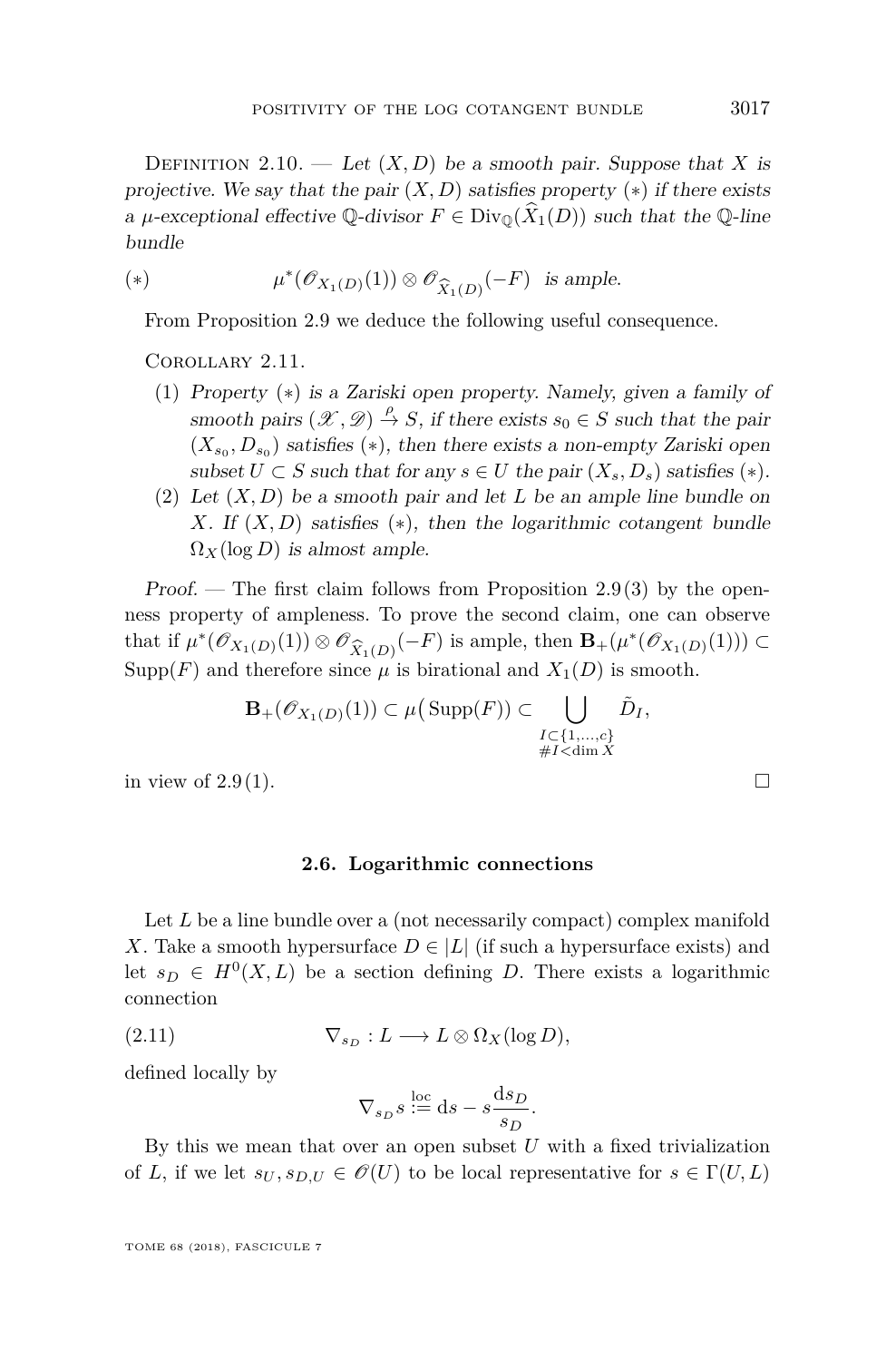and  $s_D \in \Gamma(X, L)$  under our choice of trivialization then

$$
\nabla_{s_D} s := \mathrm{d} s_U - s_U \frac{\mathrm{d} s_{D,U}}{s_{D,U}}.
$$

One verifies without difficulty that this local definition defines a logarithmic connection on *L* with logarithmic poles along *D*.

Let us observe the following tautological relation

$$
\nabla_{s_D}(s_D) = 0.
$$

Moreover, if  $Y \subset X$  is a smooth subvariety transverse to D, and if one denotes  $s_{Y,D} := s_D|_Y$ , then one has the following commutative diagram

<span id="page-18-2"></span>
$$
L \xrightarrow{\nabla_{s_D}} L \otimes \Omega_X(\log D)
$$
  
\n
$$
\downarrow
$$
  
\n
$$
L|_Y \xrightarrow{\nabla_{s_Y,D}} L|_Y \otimes \Omega_Y(\log D|_Y),
$$

where the right vertical arrow is induced by the composition

$$
\Omega_X(\log D) \longrightarrow \Omega_X(\log D)|_Y \longrightarrow \Omega_Y(\log D|_Y).
$$

Remark 2.12. — Let us stress here that in [\[7\]](#page-49-8) we generalize the logarithmic connections defined in [\(2.11\)](#page-17-2) to higher order ones, which are used to construct jet differentials, to prove the logarithmic Kobayashi conjecture.

#### **3. Proof of the main results**

#### **3.1. The main technical result**

<span id="page-18-0"></span>We will establish the following stronger version of our main result.

<span id="page-18-1"></span>THEOREM  $3.1.$  — Let Y be a projective variety of dimension *n* and let *L* be a very ample line bundle on *Y*. Take  $\varepsilon_1, \ldots, \varepsilon_n \in \mathbb{N}^*$  and take integers  $\delta_1, \ldots, \delta_n \geq 4n - 1$ . Then, for any  $i \in \{1, \ldots, n\}$  set  $b_i = \delta_i^{-1} \prod_{j=1}^n \delta_j$ . For any

$$
r > \sum_{i=1}^{n} b_i (\varepsilon_i + \delta_i)
$$

and for general hypersurfaces  $H_1 \in |L^{\varepsilon_1+(r+1)\delta_1}|, \ldots, H_n \in |L^{\varepsilon_n+(r+1)\delta_n}|,$ writing  $H = \sum_{i=1}^{n} H_i$ , the logarithmic cotangent bundle  $\Omega_Y(\log H)$  is almost ample. Moreover, the complement  $U = Y \setminus H$  is hyperbolically embedded in *Y* .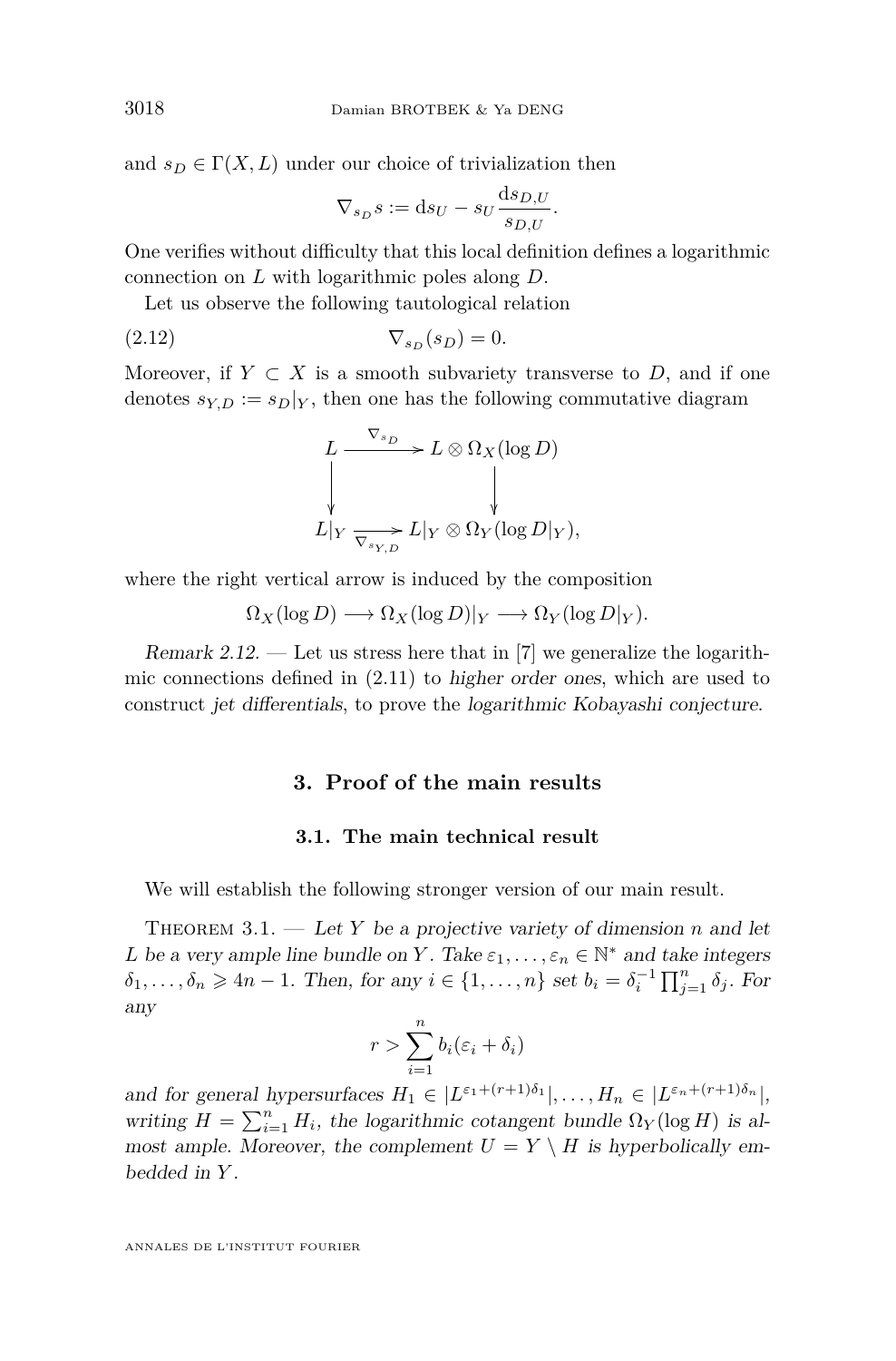As a corollary of this result we obtain the following strengthening of Theorem [A.](#page-2-0)

<span id="page-19-0"></span>Corollary 3.2. — Let *Y* be a projective variety of dimension *n* and let *L* be a very ample line bundle on *Y*. Take an integer  $c \ge n$  and integers  $\delta_1, \ldots, \delta_c \in \mathbb{N}^*$  such that  $\delta_1, \ldots, \delta_c \geq 4n-1$ . Let  $\alpha \geq 3 + 2n(\max_{1 \leq i \leq c} \delta_i)^n$ be a rational number such that  $\alpha \delta_i \in \mathbb{N}$  for all  $i \in \{1, \ldots, n\}$ , and set  $(m_1, \ldots, m_c) = \alpha \cdot (\delta_1, \ldots, \delta_c) \in \mathbb{N}^n$ . For general hypersurfaces  $H_1 \in |L^{m_1}|$ ,  $\ldots$ , $H_c \in |L^{m_c}|$ , writting  $D = \sum_{i=1}^c H_i$ , the pair  $(Y, D)$  has almost ample logarithmic cotangent bundle.

Theorem  $3.1 \Rightarrow$  $3.1 \Rightarrow$  Corollary [3.2](#page-19-0) and Theorem [A.](#page-2-0) — Let us first fix  $r_0 := 1 + 2n \max_{1 \leq i \leq c} (\delta_i)^n$ .

In view of Proposition [2.4](#page-12-2) we are reduced to prove that under the hypothesis of Corollary [3.2,](#page-19-0) for every divisor  $D'$  consisting of *n* of the components of *D*, the logarithmic cotangent bundle of  $(Y, D')$  is almost ample. Without loss of generality, we may assume  $D' = \sum_{i=1}^{n} H_i$ .

Our hypothesis on  $r_0$  guaranties that  $r_0 > \sum_{i=1}^n 2b_i \delta_i$ , and therefore one can apply Theorem [3.1](#page-18-1) for any  $r \ge r_0$  and for any  $(\varepsilon_1, \ldots, \varepsilon_n)$  such that  $1 \leqslant \varepsilon_i \leqslant \delta_i$  for all  $i \in \{1, \ldots, n\}.$ 

For any rational number  $\alpha \geq r_0 + 2$ , and any  $(m_1, \ldots, m_n) \in \mathbb{N}^n$  of the form  $\alpha(\delta_1, \ldots, \delta_n)$ , one can set  $r := \lceil \alpha \rceil - 2 \geq r_0$  and for any  $i \in \{1, \ldots, n\}$ one can set  $\varepsilon_i = (\alpha - \lceil \alpha \rceil + 1)\delta_i \in \{1, \ldots, \delta_i\}$ , so that  $m_i = \varepsilon_i + (r + 1)\delta_i$ . Applying Theorem [3.1](#page-18-1) implies that the logarithmic cotangent bundle of  $(Y, D')$  is almost ample, which concludes the proof of Corollary [3.2.](#page-19-0)

To prove Theorem [A,](#page-2-0) it suffices to take  $\delta_1, \ldots, \delta_c = 4n - 1$ . The bound for  $\alpha$  is  $\alpha \geq 3 + 2n(4n-1)^n$ . And we can therefore apply Corollary [3.2](#page-19-0) to obtain the almost ampleness of the logarithmic cotangent bundle for degree

$$
m = m_1 = \dots = m_c \geq (4n - 1)(3 + 2n(4n - 1)^n).
$$

It then remains to observe that  $(4n-1)(3 + 2n(4n-1)^n) \leq (4n)^{n+2}$  $\Box$ 

#### **3.2. Notation and conventions**

Let us summarize here the main notation and conventions we will use in Section [3.](#page-18-0) We fix an integer  $n \geqslant 2$  and take homogenous coordinates  $[x_0, \ldots, x_n]$  on  $\mathbb{P}^n$ . Given any  $\delta \in \mathbb{N}^*$ , these homogenous coordinates induce an isomorphism

$$
H^0(\mathbb{P}^n, \mathscr{O}_{\mathbb{P}^n}(\delta)) = \mathbb{C}[x_0, \ldots, x_n]_{\delta},
$$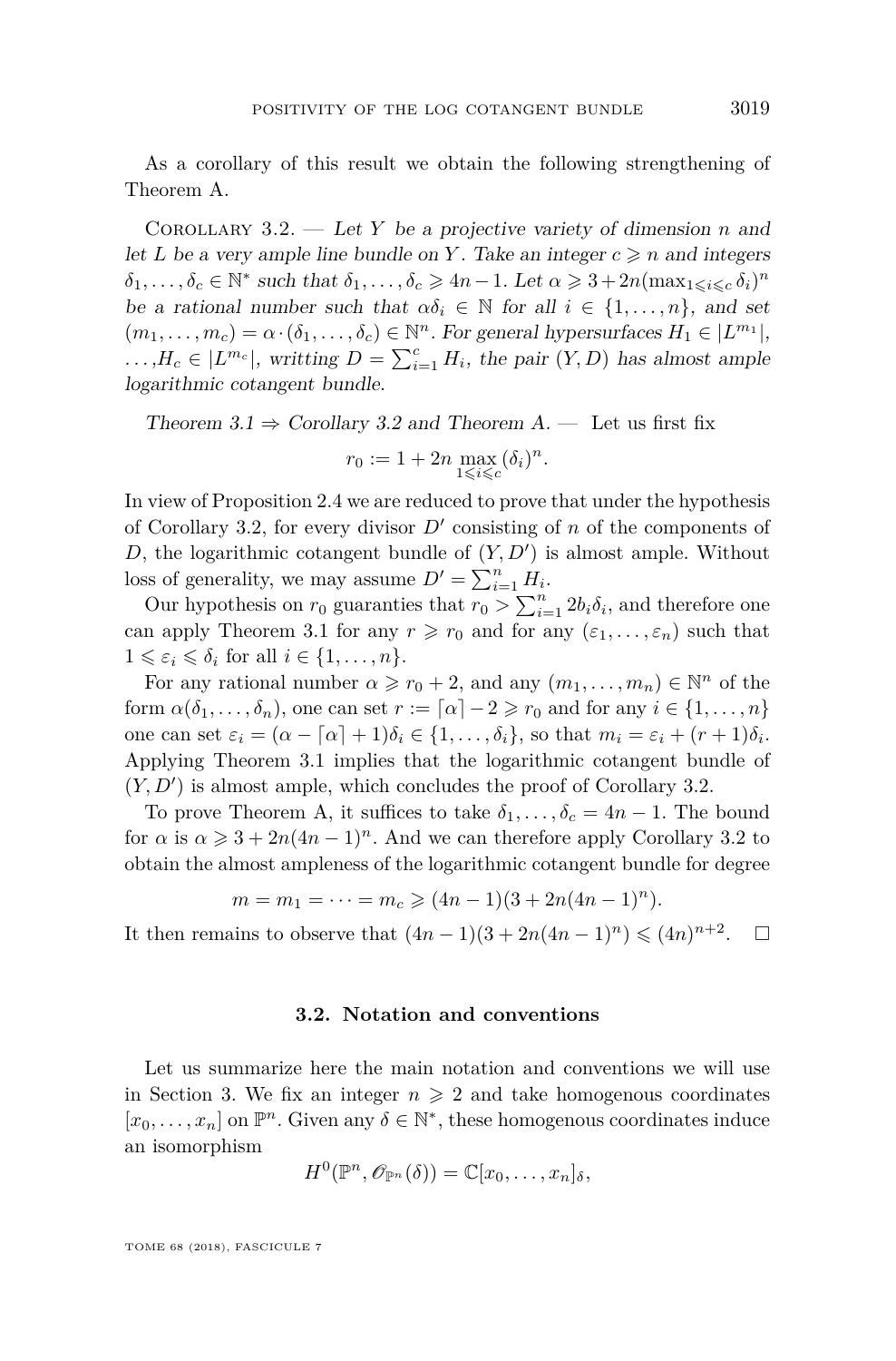where the right hand side denotes the set of homogenous polynomials of degree  $\delta$  in  $n+1$  variables. The set of unitary monomials of degree  $\delta$  forms a basis of this space, and this basis is naturally in bijection with the set of multi-indices of weight *δ*

$$
\mathbb{I}(\delta) := \{ I = (i_0, \dots, i_n) \in \mathbb{N}^{n+1} \, | \, |I| = i_0 + \dots + i_n = \delta \}.
$$

For any  $I = (i_0, \ldots, i_n) \in I(\delta)$ , we use the standard multi-index notation  $x^I := x_0^{i_0} \dots x_n^{i_n}$ . We therefore have the following identification

$$
\mathbb{C}^{\mathbb{I}(\delta)} \xrightarrow{\sim} H^0(\mathbb{P}^n, \mathscr{O}_{\mathbb{P}^n}(\delta))
$$

$$
(a_I)_{I \in \mathbb{I}(\delta)} \longmapsto \sum_{|I| = \delta} a_I x^I.
$$

This induces an identification  $P(\mathbb{C}^{(\delta)}) \cong |\mathscr{O}_{\mathbb{P}^n}(\delta)|$ . We will implicitly use these identifications in what follows.

Given a subset  $J \subset \{0, \ldots, n\}$  of cardinality  $\# J = n - k$ , we consider the *k*-dimensional projective subspace  $\mathbb{P}_J \subset \mathbb{P}^n$  defined by

$$
\mathbb{P}_J = \{ [x] \in \mathbb{P}^n \, | \, x_j = 0 \ \forall j \in J \}.
$$

The coordinates  $[x_0, \ldots, x_n]$  induce homogenous coordinates  $[x_{\ell_0}, \ldots, x_{\ell_k}]$ on  $\mathbb{P}_J$ , where  $\{\ell_0, \ldots, \ell_k\} = \{0, \ldots, n\} \setminus J$ . Moreover, we have a restriction map

$$
\textnormal{res}^{\delta}_{J}: H^{0}(\mathbb{P}^n, \mathscr{O}_{\mathbb{P}^n}(\delta)) \longrightarrow H^{0}(\mathbb{P}_{J}, \mathscr{O}_{\mathbb{P}_{J}}(\delta)),
$$

which, with our choice of homogenous coordinates, is the map given by

$$
\operatorname{res}_{J}^{\delta_{i}}\left(\sum_{|I|=\delta_{i}} a_{I} x^{I}\right) = \sum_{\substack{|I|=\delta_{i} \\ \operatorname{Supp}(I)\cap J=\varnothing}} a_{I} x^{I}.
$$

where  $\text{Supp}(I) = \{j \in \{0, \ldots, n\} \mid i_j \neq 0\}$ . Writing

$$
\mathbb{I}_J(\delta) := \{ I \in \mathbb{N}^{n+1} \, | \, |I| = \delta \text{ and } \text{Supp}(I) \cap J = \varnothing \},
$$

we can therefore identify the restriction map  $\text{res}_{J}^{\delta}$  with the natural projection  $\mathbb{C}^{\mathbb{I}(\delta)} \to \mathbb{C}^{\mathbb{I}_J(\delta)}$ .

#### **3.3. Setting**

<span id="page-20-0"></span>Following the ideas of [\[6\]](#page-49-5), we will construct *n* families of divisors parametrized by certain Fermat-type equations. Let *L* be a very ample line bundle over *Y*. Fix  $n+1$  sections in general position  $\tau_0, \ldots, \tau_n \in H^0(Y, L)$ . By "general position" we mean that the divisor  $\sum_{i=0}^{n}(\tau_i=0)$  is simple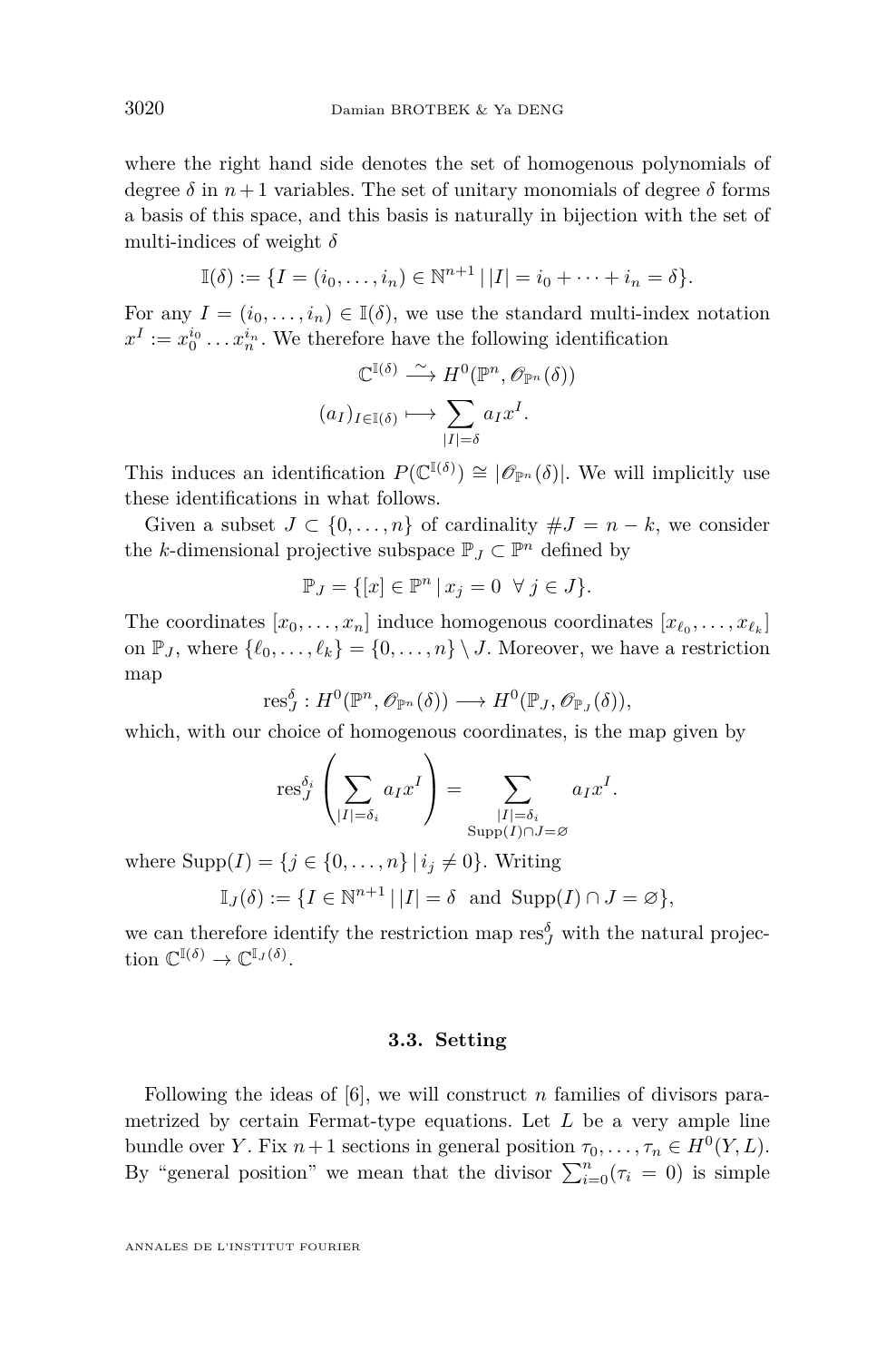normal crossing. We fix two *n*-tuples of positive integers  $\varepsilon = (\varepsilon_1, \ldots, \varepsilon_n)$ and  $\boldsymbol{\delta} = (\delta_1, \ldots, \delta_n)$ . For any  $i \in \{1, \ldots, n\}$  we define

$$
\mathbb{A}_i := \bigoplus_{I \in \mathbb{I}(\delta_i)} H^0(Y, L^{\varepsilon_i}) \cong H^0(Y, L^{\varepsilon_i}) \otimes H^0(\mathbb{P}^N, \mathscr{O}_{\mathbb{P}^N}(\delta_i)).
$$

Let us also fix a positive integer *r* and consider for any  $\mathbf{a}_i = (a_{i,I})_{I \in \mathbb{I}(\delta_i)}$ the hypersurface  $H_{a_i}$  in  $Y$  defined by the zero locus of the section

$$
\sigma_i(\mathbf{a}_i) := \sum_{|I| = \delta_i} a_{i,I} \tau^{(r+1)I} \in H^0(Y, L^{m_i})
$$

where  $m_i = \varepsilon_i + (r+1)\delta_i$  and  $\tau^{(r+1)I} := (\tau_0^{i_0} \dots \tau_n^{i_n})^{r+1}$  for  $I = (i_0, \dots, i_n)$ . Define

$$
\mathbb{A} := \mathbb{A}_1 \times \cdots \times \mathbb{A}_n,
$$

and for any  $\mathbf{a} = (\mathbf{a}_1, \dots, \mathbf{a}_n) \in \mathbb{A}$ , define  $H_{\mathbf{a}} := \sum_{i=1}^c H_{\mathbf{a}_i}$ . Let us now observe that this way we obtain indeed smooth pairs.

LEMMA 3.3. — There exists a non-empty Zariski open subset  $\mathbb{A}^{\text{sm}} \subset \mathbb{A}$ such that for any  $\mathbf{a} \in \mathbb{A}^{sm}$ , the pair  $(Y, H_{\mathbf{a}})$  is a smooth pair.

Proof. — In [\[6,](#page-49-5) Lemma 2.1] was proven the following Bertini type result: Given any smooth subvariety  $W \subset Y$  and any  $i \in \{1, \ldots, n\}$ , then for a general  $a_i \in A_i$ , the intersection  $W \cap H_{a_i}$  is smooth. From there it suffices to make an induction on the number of components since this result ensures that at each step one can chose the hypersurface  $H_{a_{i+1}}$  to be transverse to the configuration given by the first *i* constructed hypersurfaces  $H_{\mathbf{a}_1}, \ldots, H_{\mathbf{a}_i}$ . В последните последните под се при последните последните и се при последните под се при последните под се пр<br>В последните под се при последните под се при последните под се при последните под се при последните под се пр

For any  $i \in \{1, \ldots, n\}$ , let us define  $L_i := L^{m_i}$  and let us denote by  $\mathbb{L}_i$  the total space of  $L_i$ . Moreover, let us denote by  $\mathbb {V}$  the total space of the rank *n* vector bundle  $L_1 \oplus L_2 \oplus \cdots \oplus L_n$  and let  $p_{\mathbb{V}} : \mathbb{V} \to Y$  be the canonical projection. For any  $i \in \{1, ..., n\}$ , denote by  $T_i \in H^0(\mathbb{V}, p_{\mathbb{V}}^* L_i)$ the tautological section defined by

$$
T_i(\ell_1,\ldots,\ell_n):=\ell_i\quad\forall\;(\ell_1,\ldots,\ell_n)\in\mathbb{V}=\mathbb{L}_1\times_Y\cdots\times_Y\mathbb{L}_n.
$$

These induce a simple normal crossing divisor  $D = \sum_{i=1}^{n} D_i$  on V where for each  $i \in \{1, ..., n\}$  we write  $D_i = (T_i = 0)$ . For any  $\mathbf{a}_i \in \mathbb{A}_i$ , consider the section

$$
\Sigma_i(\mathbf{a}_i) := T_i - p_{\mathbb{V}}^* \sigma_i(\mathbf{a}_i) \in H^0(\mathbb{V}, p_{\mathbb{V}}^* L_i).
$$

Denote also by  $E_{\mathbf{a}_i} = (\Sigma_i(\mathbf{a}_i) = 0) \subset \mathbb{V}$  the hypersurface defined by  $\Sigma_i(\mathbf{a}_i)$ , and for  $\mathbf{a} = (\mathbf{a}_1, \dots, \mathbf{a}_n) \in \mathbb{A}$  denote

$$
Z_{\mathbf{a}} := \bigcap_{i=1}^{n} E_{\mathbf{a}_i} \subset \mathbb{V}.
$$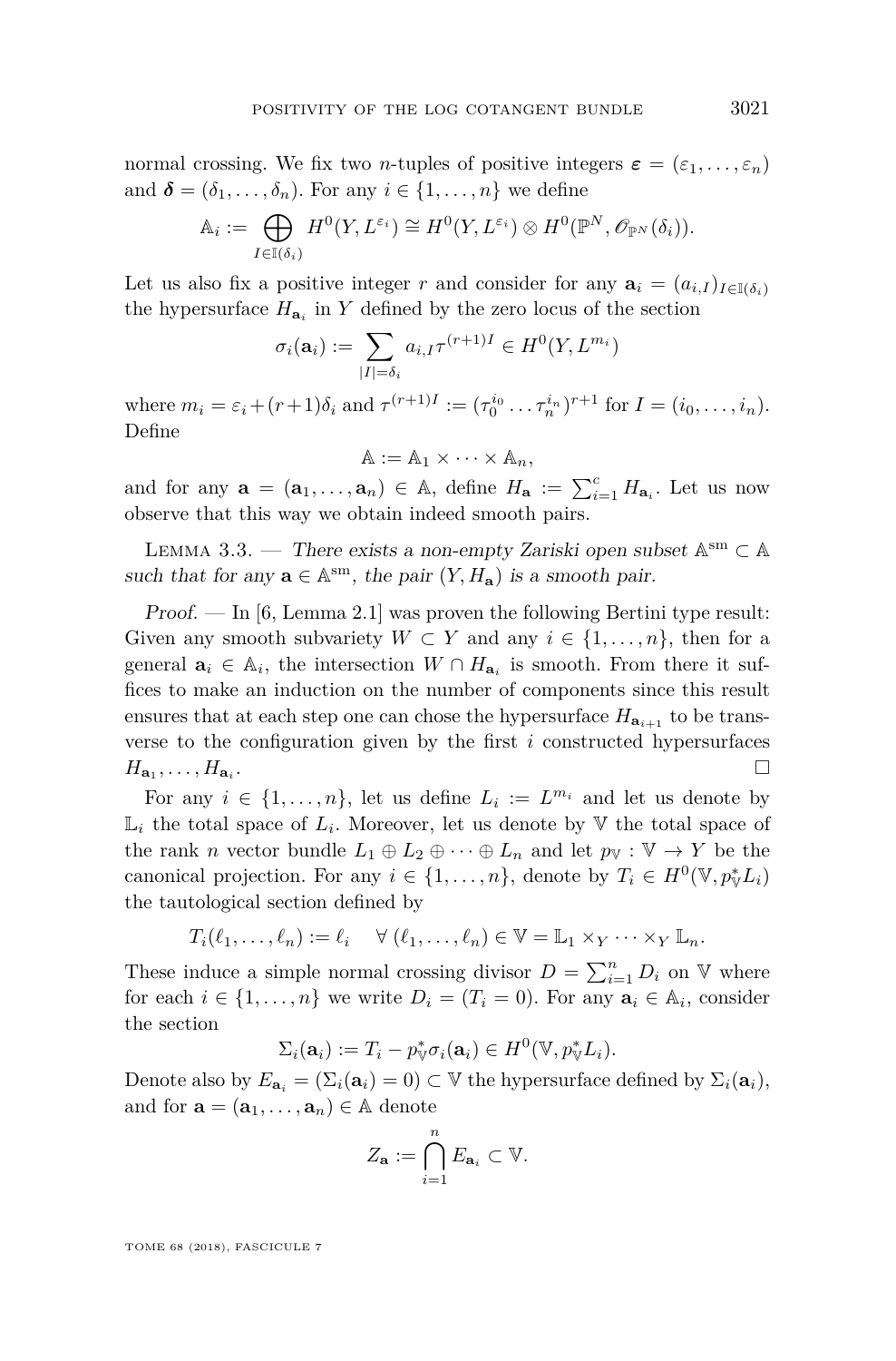If  $H_{\mathbf{a}}$  is simple normal crossing, then so is  $\sum_{i=1}^{n} E_{\mathbf{a}_i}$ , and therefore  $Z_{\mathbf{a}}$  is a smooth complete intersection subvariety of V. For any  $i \in \{1, \ldots, n\}$  set  $D_{i,\mathbf{a}} := D_i|_{Z_{\mathbf{a}}}$  and  $D_{\mathbf{a}} := \sum_{i=1}^n D_{i,\mathbf{a}}$ . By construction, the restriction of  $p_{\mathbb{V}}$ to  $Z_{\bf a}$ 

$$
p_{\mathbb{V}}|_{Z_{\mathbf{a}}}: (Z_{\mathbf{a}},D_{\mathbf{a}}) \longrightarrow (Y, H_{\mathbf{a}})
$$

is a biholomorphism of log manifolds. We will consider these varieties in families. Let us denote by  $pr_1 : \mathbb{A} \times \mathbb{V} \to \mathbb{A}$  and  $pr_2 : \mathbb{A} \times \mathbb{V} \to \mathbb{V}$  the two canonical projections, and consider for each  $i \in \{1, \ldots, n\}$ , the section  $\Sigma_i \in H^0(\mathbb{A} \times \mathbb{V}, \text{pr}_2^* p_{\mathbb{V}}^* L_i)$  defined by  $\Sigma_i(\mathbf{a}, v) := \Sigma_i(\mathbf{a}_i)(v)$  for any **a** :=  $(\mathbf{a}_1, \ldots, \mathbf{a}_c)$  ∈ A and any  $v \in \mathbb{V}$ . We then consider the family of complete intersections  $Z_{\mathbf{a}}$  as above, namely the subvariety  $\mathscr{Z} \subset \mathbb{A} \times \mathbb{V}$ defined by

$$
\mathscr{Z} := \{(\mathbf{a}, v) \in \mathbb{A} \times \mathbb{V} \mid \Sigma_1(\mathbf{a}_1, v) = \cdots = \Sigma_c(\mathbf{a}_c, v) = 0\}.
$$

On  $\mathscr{Z}$  we consider the divisor  $\mathscr{D} := \text{pr}_2^* D$  which satisfies  $\mathscr{D}|_{Z_{\mathbf{a}}} = D_{\mathbf{a}}$  for any  $\mathbf{a} \in \mathbb{A}^{\text{sm}}$ . We will denote by

$$
\mathscr{Z}^{\mathrm{rel}}_1(\mathscr{D}):=\mathbb{P}(\Omega_{\mathscr{Z}/\mathbb{A}^{\mathrm{sm}}}(\log \mathscr{D})),
$$

the projectivisation of the relative logarithmic cotangent bundle of  $(\mathscr{Z}, \mathscr{D}) \to \mathbb{A}^{\text{sm}}$ , the family  $(\mathscr{Z}, \mathscr{D})$  restricted to  $\mathbb{A}^{\text{sm}}$  and we will denote by

$$
\widehat{\mathscr{Z}}^{\textup{rel}}_1(\mathscr{D}):=\widehat{\mathbb{P}}(\Omega_{\mathscr{Z}/\mathbb{A}^{\textup{sm}}}(\log \mathscr{D})),
$$

the associated resolution constructed in Proposition [2.9.](#page-16-0) This proposition moreover allows us to identify, for any  $\mathbf{a} \in \mathbb{A}^{sm}$ ,  $\widehat{Z}_{\mathbf{a},1}(D_{\mathbf{a}})$  with the fiber in  $\mathscr{Z}_1^{\text{rel}}(\mathscr{D})$  above **a**.

#### **3.4. Modified logarithmic connections**

<span id="page-22-0"></span>In this section, let us fix  $i \in \{1, \ldots, n\}$ . Recall that we defined  $\mathbb{L}_i$  to be the total space of the line bundle  $L_i = L^{m_i}$ . Let us denote by  $p_i : \mathbb{L}_i \to Y$ the canonical projection and by  $T_{L_i} \in H^0(\mathbb{L}_i, p_i^* L_i)$  the tautological section defined by  $T_{\mathbb{L}_i}(\ell_i) := \ell_i$  for any  $\ell_i \in \mathbb{L}_i$ . Note that one can identify *Y* with the zero locus of  $T_{\mathbb{L}_i}$ ,  $Y = (T_{\mathbb{L}_i} = 0)$ . We will use this identification and study the log pair  $(\mathbb{L}_i, Y)$ . For shortness, denote by  $\pi_i : \mathbb{L}_{i,1}(Y) \to \mathbb{L}_i$  the canonical projection. Observe that under the canonical projection  $q_i : V \to V$  $\mathbb{L}_i$ , one has  $q_i^* T_{\mathbb{L}_i} = T_i$  and  $q_i^* Y = D_i$ . Therefore we get a morphism of log pairs  $q_i : (\mathbb{V}, D_i) \to (\mathbb{L}_i, Y)$ . Let us denote by

$$
\nabla_i: p_i^* L_i \longrightarrow p_i^* L_i \otimes \Omega_{\mathbb{L}_i}(\log Y)
$$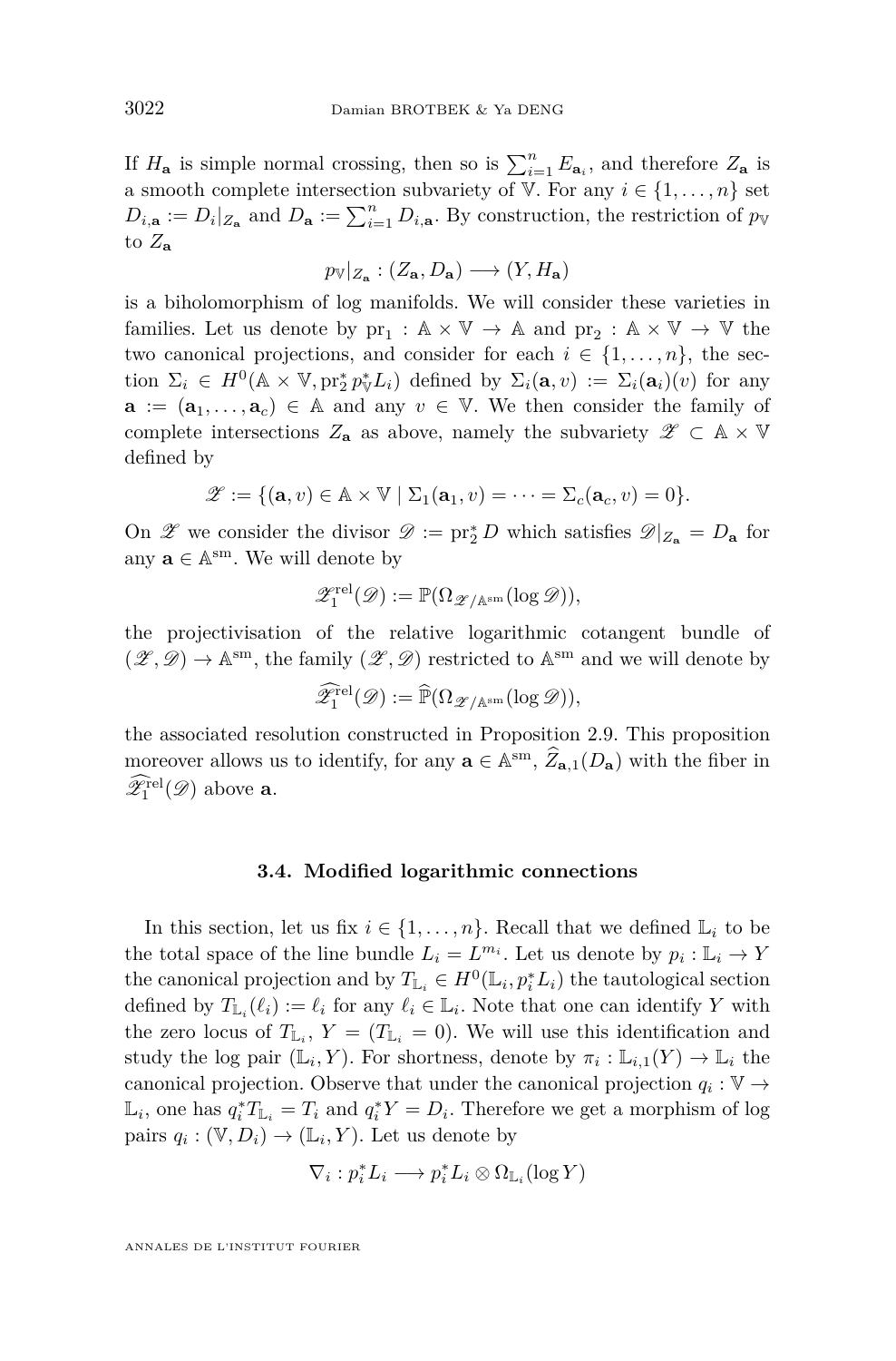the logarithmic connexion associated to the section  $T_{\mathbb{L}_i}$  as defined in [\(2.11\)](#page-17-2). By  $(2.12)$  one has  $\nabla_i(T_{\mathbb{L}_i})=0$ .

LEMMA 3.4. — For any 
$$
I \in \mathbb{I}_i
$$
, there exists a C-linear map  
\n
$$
\nabla_{i,I} : H^0(Y, L^{\varepsilon_i}) \longrightarrow H^0(\mathbb{L}_i, \Omega_{\mathbb{L}_i}(\log Y) \otimes p_i^* L^{\varepsilon_i + \delta_i})
$$
\n
$$
a \longmapsto \nabla_{i,I}(a)
$$

such that

$$
p_i^*(\tau^{rI}) \nabla_{i,I}(a) = \nabla_i (p_i^* a \cdot p_i^* \tau^{(r+1)I}).
$$

Proof. — One just needs to verify that  $\nabla_i (p_i^* a \cdot p_i^* \tau^{(r+1)I})$  is divisible by  $p_i^*(\tau^{rI})$ . This can be done locally: over an open subset *U* with a fixed choice of trivialization for  $L|_U$ , denoting by  $a_U, \tau_U^I \in \mathscr{O}(U)$  the holomorphic function associated to  $a, \tau^I$  under this choice of trivialization, and denoting by  $t_i \in \mathcal{O}(p_i^{-1}(U))$  the holomorphic function associated to  $T_{L_i}$ , one has

$$
\nabla_i (p_i^* a \cdot p_i^* \tau^{(r+1)I})
$$
\n
$$
\stackrel{\text{loc}}{=} p_i^* \tau_U^{rI} \left( (r+1) p_i^* a_U \, d(p_i^* \tau_U^I) + p_i^* \tau_U^I \left( d(p_i^* a_U) - p_i^* a_U \frac{dt_i}{t_i} \right) \right)
$$
\n
$$
= p_i^* \tau_U^{rI} \cdot \nabla_{i,I}(a)_U.
$$

Since  $\nabla_i (p_i^* a \cdot p_i^* \tau^{(r+1)I}) \in H^0(\mathbb{L}_i, \Omega_{\mathbb{L}_i}(\log Y) \otimes p_i^* L^{\varepsilon_i + (r+1)\delta_i})$  and  $\tau^{rI} \in H^{0}(Y, L^{r\delta_{i}})$ , we see that the elements  $\nabla_{i,I}(a)_{U}$  defined this way induces the desired global twisted logarithmic differential form  $\nabla_{i,I}(a)$ .  $\square$ 

This allows us to define the rational map

<span id="page-23-0"></span>(3.2) 
$$
\Phi_i : \mathbb{A}_i \times \mathbb{L}_{i,1}(Y) \dashrightarrow |\mathscr{O}_{\mathbb{P}^n}(\delta_i)|
$$

$$
(\mathbf{a}_i, [\xi]) \longmapsto \Big[\sum_{I \in \mathbb{I}(\delta_i)} \nabla_{i,I}(a_{i,I})(\xi) x^I \Big].
$$

This is well defined since it is independent of the choice of *ξ* representing [*ξ*]. We will now study the indeterminacy locus of this map.

Take an open set  $U \subset Y$  with local coordinates  $(z_1, \ldots, z_n)$  and a fixed trivialization of  $L|_U$ . Then there are induced coordinates  $(t_i, z_1, \ldots, z_n)$  on the open set  $p_i^{-1}(U)$  in  $\mathbb{L}_i$  with  $Y \cap p_i^{-1}(U) = (t_i = 0)$ . For any  $\ell \in p_i^{-1}(U)$ and any non-zero  $\xi \in T_{\mathbb{L}_i}(-\log D_{\mathbb{L}_i})_\ell$ , consider the evaluation map

(3.3) 
$$
\nabla_i^{\xi}: \mathbb{A}_i \longrightarrow H^0(\mathbb{P}^n, \mathscr{O}_{\mathbb{P}^n}(\delta_i)).
$$

$$
\mathbf{a}_i \longmapsto \sum_{|I| = \delta_i} \nabla_{i,I}^{\xi}(a_{i,I}) x^I,
$$

where  $\mathbf{a}_i = (a_{i,I})_{I \in \mathbb{I}(\delta_i)}$  and where  $\nabla_{i,I}^{\xi}(a_{i,I})$  corresponds to the local representation of  $\nabla_{i,I}(a_{i,I})(\xi)$  obtained from our choice of trivialization. Namely,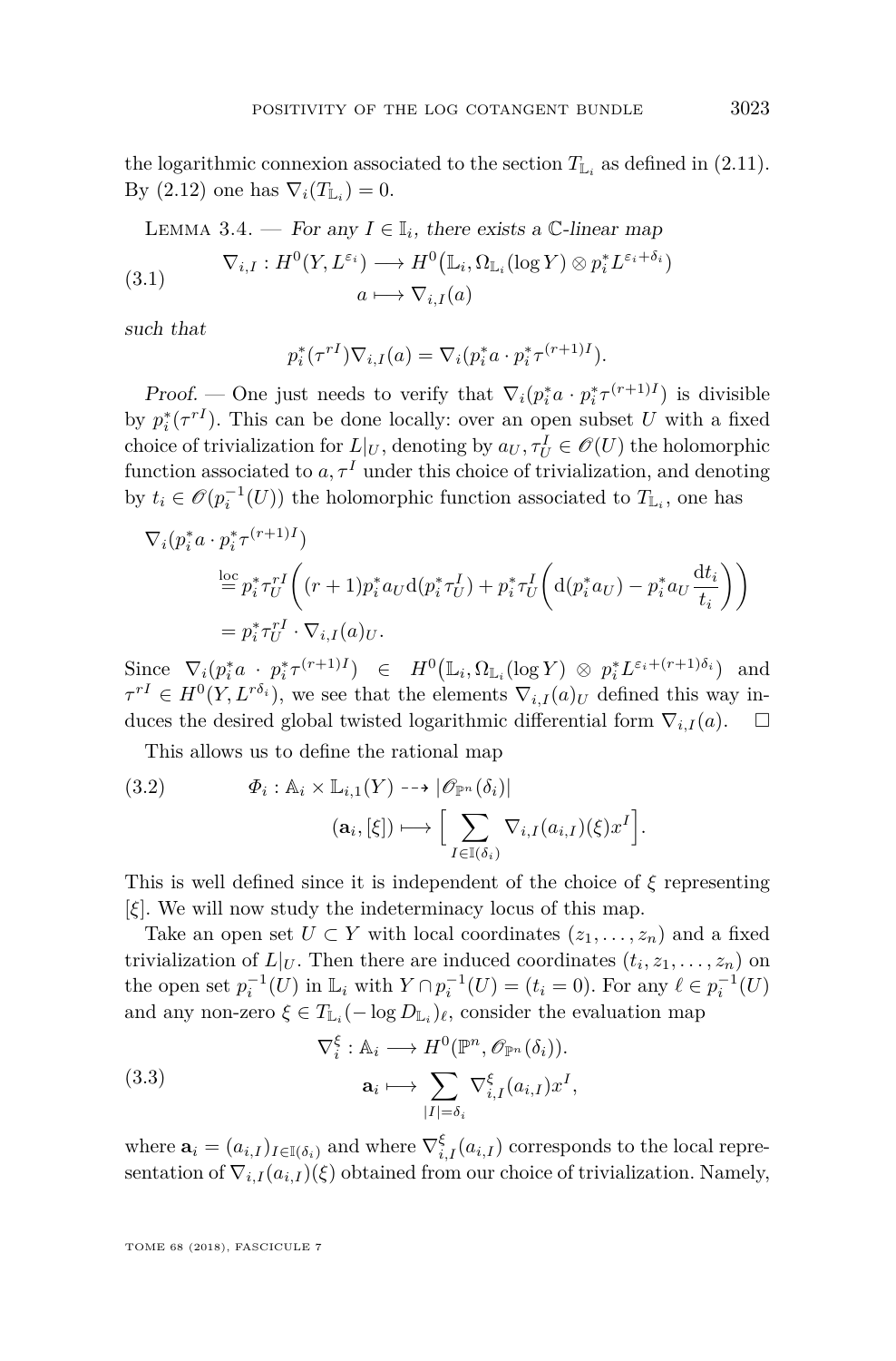for any  $a \in H^0(Y, L^{\varepsilon_i})$ , if we denote by  $a_U \in \mathscr{O}(U)$  the corresponding holomorphic function under our choice of trivialization, then

<span id="page-24-1"></span>
$$
\nabla_{i,I}^{\xi}(a) := \left( (r+1)p_i^* a_U \mathbf{d}(p_i^* \tau_U^I) + p_i^* \tau_U^I \left( \mathbf{d}(p_i^* a_U) - p_i^* a_U \frac{\mathbf{d}t_i}{t_i} \right) \right) (\xi)
$$
\n
$$
= ((r+1)a_U \mathbf{d}\tau_U^I + \tau_U^I \mathbf{d}a_U) (\mathbf{d}p_i(\xi)) - p_i^* (\tau_U^I a_U) \frac{\mathbf{d}t_i}{t_i} (\xi).
$$

Observe that  $\nabla_{i,I}^{\xi}: H^0(Y, L^{\varepsilon_i}) \to \mathbb{C}$  is linear for each *I*.

We are now going to estimate the rank of  $\nabla_i^{\xi}$ . Let us first introduce a natural stratification on *Y*. Given any  $J \subset \{0, \ldots, n\}$ , define

$$
Y_J := \{ y \in Y \mid \tau_j(y) = 0 \Leftrightarrow j \in J \}.
$$

Observe that since  $\tau_0, \ldots, \tau_n$  are supposed to be in general position, each *Y*<sub>*J*</sub> is smooth of dimension  $n - \#J$ . Moreover, the family  $(Y_J)_J \subset \{0, \ldots, n\}$ is a stratification of *Y* .

<span id="page-24-0"></span>LEMMA 3.5. — Same notation as above. Take  $\ell \in \mathbb{L}_i$  and a non-zero  $\zeta \in T_{\mathbb{L}_i}(-\log Y)_\ell$ . Set  $y = p_i(\ell)$  and let  $J \subset \{0, \ldots, n\}$  be such that  $y \in Y_I$ . Set  $k = n - \#J$ . Then

<span id="page-24-2"></span>
$$
\operatorname{rank} \nabla_i^{\xi} \geqslant \operatorname{rank}(\operatorname{res}_J^{\delta_i} \circ \nabla_i^{\xi}) \geqslant {k + \delta_i \choose k}
$$

*.*

d*t<sup>i</sup>*

Proof. — The first inequality being obvious, we only prove the second one. Observe that the linear map

(3.5) 
$$
\operatorname{res}_{J}^{\delta_{i}} \circ \nabla_{i}^{\xi} = (\nabla_{i,I}^{\xi})_{I \in I_{J}(\delta_{i})}
$$

is diagonal by blocs. Therefore we just have to study the rank of  $\nabla_{i,I}^{\xi}$  for each *I* such that  $|I| = \delta_i$  and  $\text{Supp}(I) \cap J = \emptyset$ . There are precisely  $\binom{k+\delta_i}{k}$ such multi-indices  $I$ , and therefore it suffices to prove that for each of these,  $rank(\nabla_{i,I}^{\xi}) = 1$  or equivalently,  $\nabla_{i,I}^{\xi} \neq 0$ .

Fix *I* such that  $\tau^I(y) \neq 0$ . If  $dp_i(\xi) = 0$  then there exists  $\lambda \in \mathbb{C}^*$  such that  $\xi = \lambda \cdot t_i \frac{\partial}{\partial t_i}$ . Since *L* is very ample and  $\varepsilon_i \geq 1$ , there exists  $a \in H^0(Y, L^{\varepsilon_i})$ such that  $a(y) \neq 0$ . Thus (with  $a_U \in \mathscr{O}(U)$  as above)

$$
\nabla_{i,I}^{\xi}(a) = ((r+1)a_U \mathrm{d}\tau_U^I + \tau_U^I \mathrm{d}a_U)(\mathrm{d}p_i(\xi)) - (\tau_U^I a_U)(y) \frac{\mathrm{d}t_i}{t_i}(\xi)
$$
  
=  $-\lambda a_U(y)\tau^I(y) \neq 0.$ 

If  $dp_i(\xi) \neq 0$ , it also follows from the very ampleness of L that there exists  $a \in H^0(Y, L^{\varepsilon_i})$  such that

$$
a_U(y) = 0
$$
 and  $da_U(dp_i(\xi)) \neq 0$ .

Therefore  $\nabla_{i,I}^{\xi}(a) = \tau^{I}(y)da_{U}(dp_{i}(\xi)) \neq 0$ . Hence the result.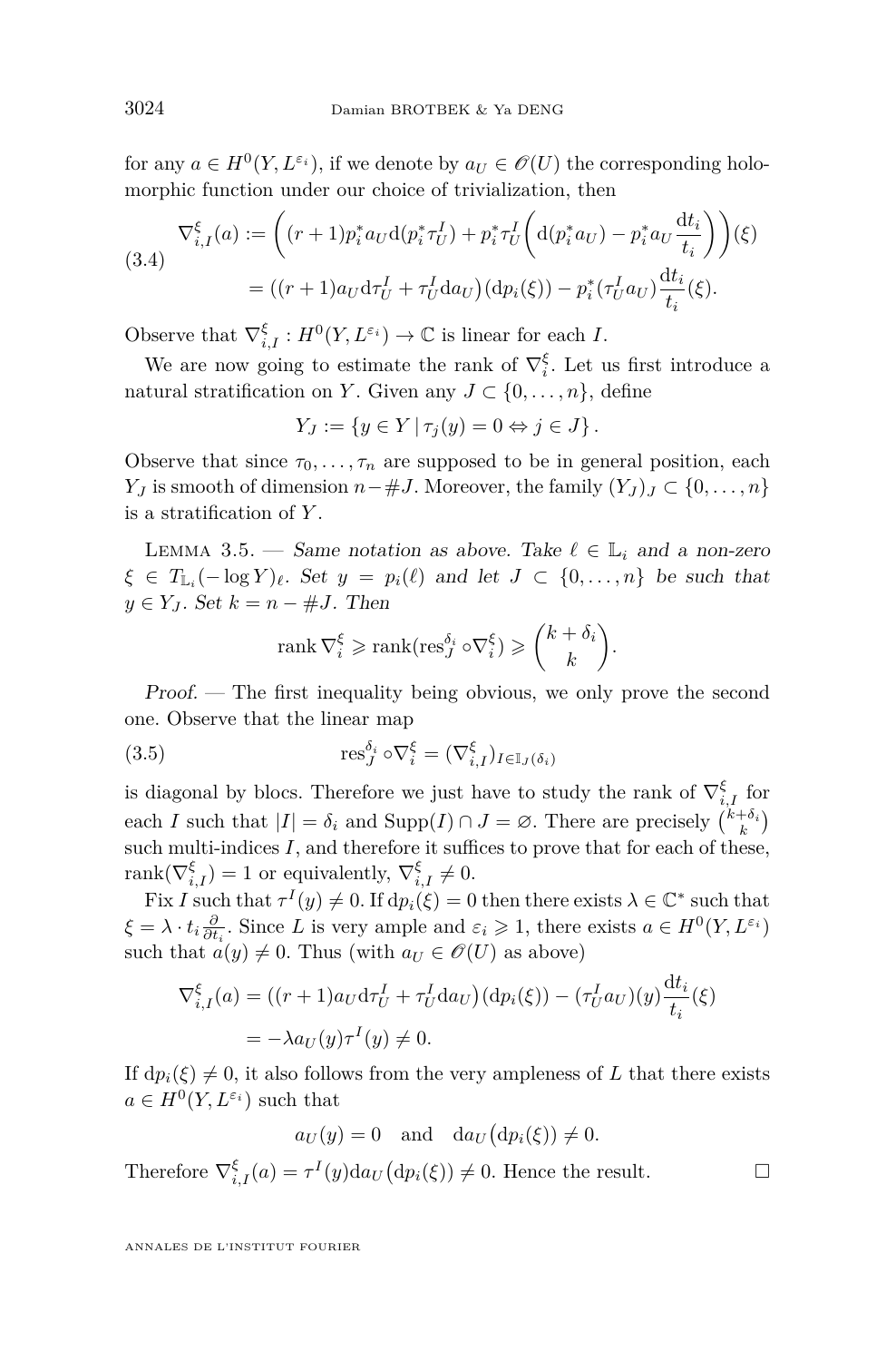This lemma allows us to control the indeterminacies of  $\Phi_i$  in the following way.

<span id="page-25-0"></span>PROPOSITION 3.6. — Assume  $\delta_i \geq 2n$ . Then there exists a non-empty open set  $\mathbb{A}_i^{\text{def}} \subset \mathbb{A}_i$  such that the indeterminacy locus of  $\Phi_i$  does not intersect  $\mathbb{A}_i^{\text{def}} \times \mathbb{L}_{i,1}(Y)$ .

Proof. — Let us define

$$
B := \{(\mathbf{a}_i, [\xi]) \in \mathbb{A}_i \times \mathbb{L}_{i,1}(Y) \,|\, \nabla_{i,I}(a_{i,I})(\xi) = 0 \ \ \forall \ I\}.
$$

Certainly the indeterminacy locus of  $\Psi_i$  is contained in *B*. We are now going to prove that  $B$  does not dominate  $\mathbb{A}_i$  under the projection  $\text{pr}_1$  (here we denote by  $pr_1$  and  $pr_2$  the projections from  $\mathbb{A}_i \times \mathbb{L}_{i,1}(Y)$  to each factor). To prove this we are going to prove that for each  $J \subset \{0, \ldots, n\}$  the locus

$$
B_J = B \cap (p_i \circ \pi_i \circ \text{pr}_2)^{-1}(Y_J)
$$

does not dominate  $\mathbb{A}_i$ . This will be done by dimension count.

Fix  $J \subset \{0, \ldots, n\}$ . Let us first suppose that  $k := n - #J > 0$ . Fix  $[\xi] \in (p \circ p_i)^{-1}(Y_J)$  and set  $B_{\xi} = B \cap \text{pr}_2^{-1}([\xi])$ . The projection  $\text{pr}_1$  induces an isomorphism

$$
B_{\xi} \cong \operatorname{pr}_1(B_{\xi}) = \ker \nabla_i^{\xi}.
$$

Thus by Lemma [3.5,](#page-24-0) we obtain, in view of our hypothesis on  $\delta_i$ :

$$
\dim B_{\xi} = \dim \mathbb{A}_i - \operatorname{rank} \nabla_i^{\xi} \leq \dim \mathbb{A}_i - \binom{k + \delta_i}{k} \leq \dim \mathbb{A}_i - (k + \delta_i).
$$

Therefore

$$
\dim B_J \leq \dim (p_i \circ \pi_i \circ \text{pr}_2)^{-1}(Y_J) + \dim \mathbb{A}_i - k - \delta_i
$$
  
=  $2n + 1 - k + \dim \mathbb{A}_i - k - \delta_i < \dim \mathbb{A}_i$ .

Hence  $B_J$  can not dominate  $\mathbb{A}_i$ .

Let us now suppose  $n - #J = 0$ . Recall that  $Y_J$  is of dimension 0. Fix  $y \in Y_J$ . We will prove that  $B \cap (p_i \circ \pi_i \circ pr_2)^{-1}(y)$  does not dominate  $\mathbb{A}_i$ . This will prove that  $B_J$  does not dominate  $A_i$  since there are only finitely many points in *Y*. Without loss of generality, we may assume that  $J = \{1, \ldots, n\}$ . Take an open neighborhood *U* of *y* in *Y* with the coordinates  $(z_1, \ldots, z_n)$ centered at *y* such that  $(\tau_j = 0) = (z_j = 0)$  for all  $j \in \{1, ..., n\}$ , and such that  $(\tau_0 = 0) \cap U = \emptyset$ . Then there exists natural coordinates  $(t_i, z_1, \ldots, z_n)$ for  $p_i^{-1}(U) \simeq \mathbb{C} \times U$  such that  $Y \cap p_i^{-1}(U) = (t_i = 0)$ . In this setting, one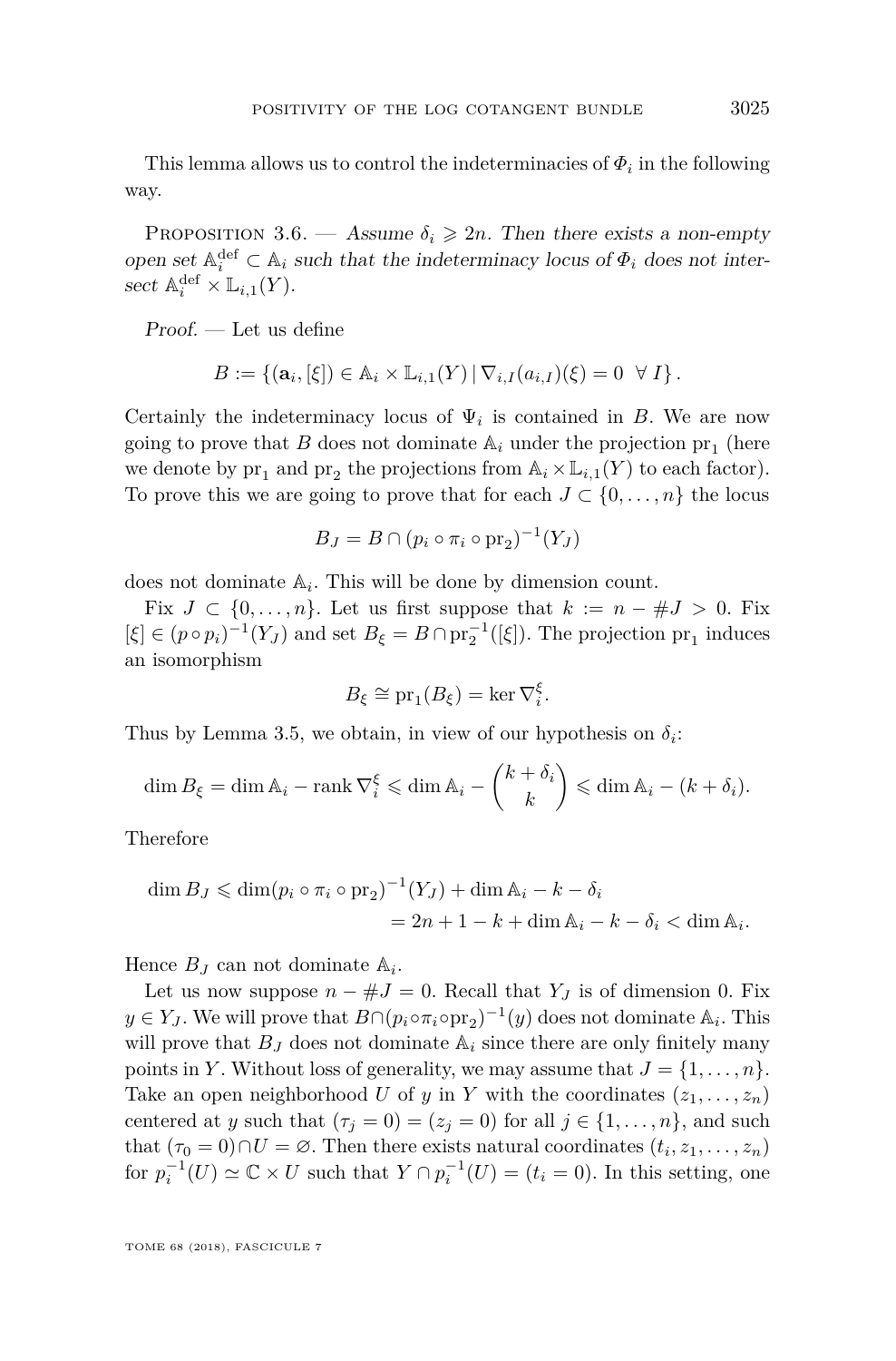has an isomorphism

$$
\mathbb{C} \times U \times \mathbb{P}^n \xrightarrow{\simeq} \mathbb{L}_{i,1}(Y)
$$
  

$$
(t_i, z, [\xi_0, \dots, \xi_n]) \mapsto \left( t_i, z, \left[ \xi_0 t_i \frac{\partial}{\partial t_i} + \xi_1 \frac{\partial}{\partial z_1} + \dots + \xi_n \frac{\partial}{\partial z_n} \right] \right).
$$

Let us now observe that for any  $\xi = \xi_0 t_i \frac{\partial}{\partial t_i} + \xi_1 \frac{\partial}{\partial z_1} + \cdots + \xi_n \frac{\partial}{\partial z_n}$ , [\(3.4\)](#page-24-1) implies (let us drop here the local notation  $a_U, \tau_U^I$  for readability)

$$
\nabla_{i,I}^{\xi}(a) = ((r+1)ad\tau^I - \tau^I da)(\xi') + \xi_0 a \tau^I,
$$

where  $\xi' = \xi_1 \frac{\partial}{\partial z_1} + \cdots + \xi_n \frac{\partial}{\partial z_n}$ . This expression is independent of the variable  $t_i$ . Therefore, there exists  $B_y \subset \mathbb{A}_i \times \mathbb{P}^n$  such that if one denotes by  $\text{pr}_{14} : \mathbb{A}_i \times \mathbb{C} \times \{y\} \times \mathbb{P}^n \to \mathbb{A}_i \times \mathbb{P}^n$  the canonical projection, under our choice of coordinates,

$$
B \cap (p_i \circ \pi_i \circ pr_2)^{-1}(y) \cong pr_{14}^{-1}(B_y).
$$

We are therefore reduced to prove that  $B_y$  does not dominate  $A_i$ . Take  $I = (i_0, \ldots, i_n) \in \mathbb{I}(\delta_i)$  and  $\mathbf{a}_i \in \mathbb{A}_i$ . If  $i_0 \leq \delta_i - 2$  then  $\nabla_{i,I}^{\xi}(a_{i,I})|_{y} = 0$ . If  $I = (\delta_i, 0, \ldots, 0)$  then

$$
f_y^0(\mathbf{a}_i, \xi) := \nabla_{i,I}^{\xi} (a_{i,I})|_y = ((r+1)a_{i,I}\delta_i \tau_0^{\delta_i - 1} d\tau_0 - \tau_0^{\delta_i} da_{i,I})(\xi') + \xi_0 a_{i,I} \tau_0^{\delta_0},
$$

and if there exists  $j \in \{1, \ldots, n\}$  such  $I = (\delta_0 - 1, 0, \ldots, 1, \ldots, 0)$  where the element "1" is at slot number  $j$ , then

$$
f_y^j(\mathbf{a}_i, \xi) := \nabla_{i,I}^{\xi}(a_{i,I})|_y = (r+1) \frac{\partial a_{i,I}}{\partial z_j} \xi_j \tau_0^{\delta_i - 1}.
$$

With this notation one has

$$
B_y = \{(\mathbf{a}_i, [\xi]) \in \mathbb{A}_i \times \mathbb{P}^n \, | \, f_y^0(\mathbf{a}_i, \xi) = \cdots = f_y^n(\mathbf{a}_i, \xi) = 0\}.
$$

Hence, for any  $[\xi] \in \mathbb{P}^n$ , one has  $B_y \cap (\mathbb{A}_i \times {\{\xi\}}) = \text{ker}(f_y(\cdot,\xi))$ , where

$$
f_y(\cdot,\xi)=(f_y^0(\cdot,\xi),\ldots,f_y^n(\cdot,\xi)):\mathbb{A}_i\longrightarrow\mathbb{C}^{n+1}
$$

is the linear map induced by the different  $f_y^j(\cdot, \xi)$ 's. Let us now stratify  $\mathbb{P}^n$ as follows: for any  $K \subset \{1, \ldots, n\}$  define

$$
\Sigma(K) := \{ [\xi] \in \mathbb{P}^n \mid \forall j \in \{1, \ldots, n\}, \xi_j = 0 \Leftrightarrow j \in K \}.
$$

One has dim  $\Sigma(K) = n - #K$ . Moreover, for any  $[\xi] \in \Sigma(K)$  one verifies easily that rank  $f_y(\cdot, \xi) = 1 + n - \#K$ , and therefore

$$
\dim B_y \cap (\mathbb{A}_i \times \Sigma(K)) = \dim \mathbb{A}_i - (1 + n - \#K) + \dim \Sigma(K)
$$

$$
= \dim \mathbb{A}_i - 1 < \dim \mathbb{A}_i.
$$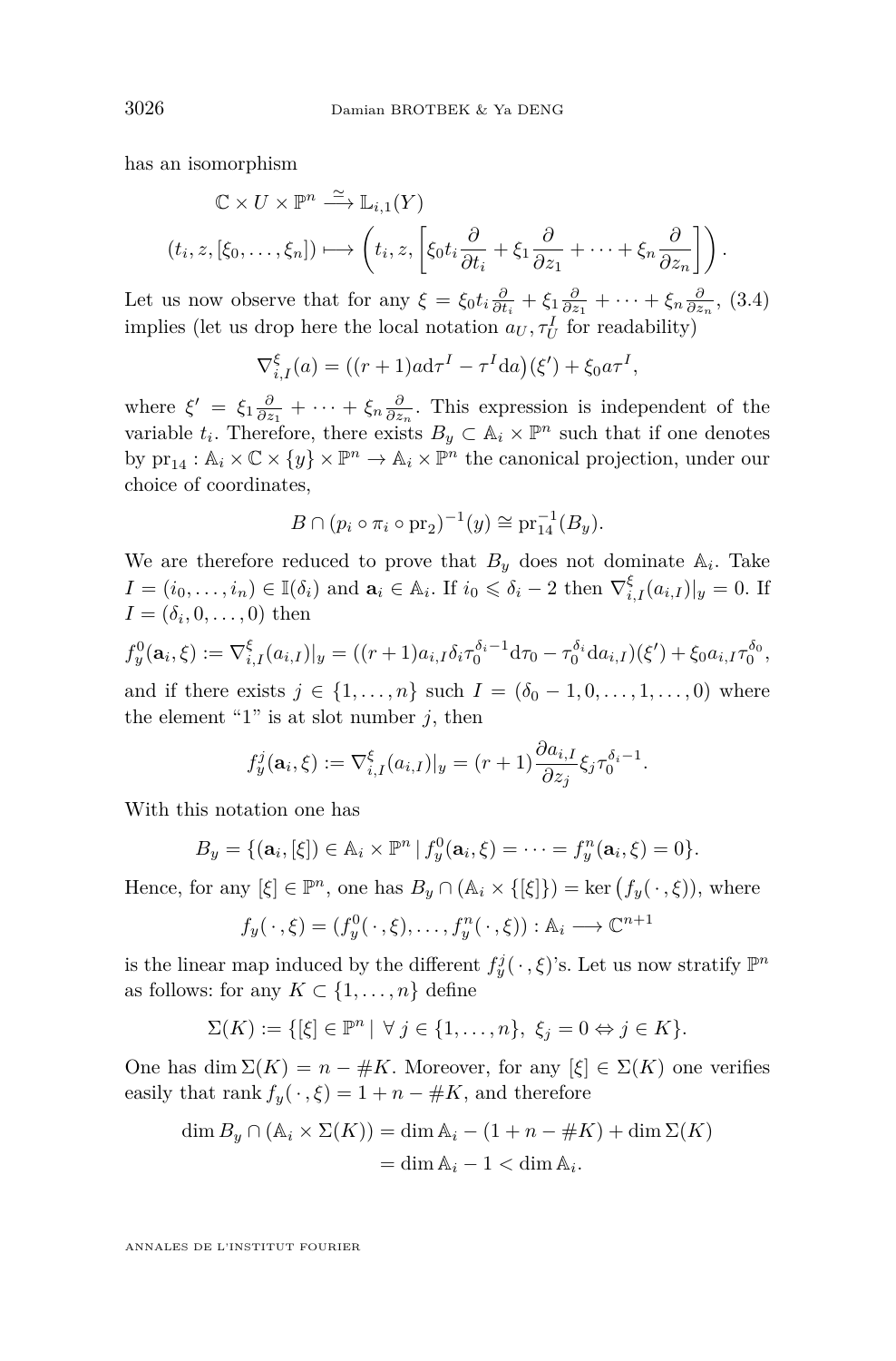Therefore, for any  $K \subset \{1, \ldots, n\}$ ,  $B_y \cap (A_i \times \Sigma(K))$  does not dominate  $A_i$ , and since the family  $\Sigma(K)$  stratifies  $\mathbb{P}^n$ , the locus  $B_y$  does not dominate  $\mathbb{A}_i$  either, which implies the result.  $\square$ 

Remark 3.7. — In fact Proposition [3.6](#page-25-0) still holds under the weaker assumption  $\delta_i \geq 3$ , but the proof would require the use of a more intricate stratification, similar to the one used in [\[6\]](#page-49-5). Since we will soon suppose that  $\delta_i \geq 4n - 1 \geq 2n$ , we chose to present this non-optimal result in order to avoid those complications.

Let us define

$$
\mathbb{A}^{\mathrm{def}} := (\mathbb{A}_1^{\mathrm{def}} \times \cdots \times \mathbb{A}_n^{\mathrm{def}}) \cap \mathbb{A}^{\mathrm{sm}} \subset \mathbb{A}.
$$

Recall that  $q_i : (\mathbb{V}, D_i) \to (\mathbb{L}_i, Y)$  is a morphism of smooth log pairs and therefore we obtain a morphism

$$
{}^t \mathrm{d} q_i : q_i^* \Omega_{\mathbb{L}_i}(\log Y) \longrightarrow \Omega_{\mathbb{V}}(\log D_i).
$$

Composing this map with the map  $\Omega_{\mathbb{V}}(\log D_i) \hookrightarrow \Omega_{\mathbb{V}}(\log D)$ , twisting it by  $p_{\mathbb{V}}^* L^{\varepsilon_i + \delta_i}$ , and applying the global section functor, we obtain a  $\mathbb{C}\text{-linear}$ map

$$
H^{0}(\mathbb{L}_{i}, \Omega_{\mathbb{L}_{i}}(\log Y) \otimes p_{i}^{*} L^{\varepsilon_{i}+\delta_{i}}) \longrightarrow H^{0}(\mathbb{V}, \Omega_{\mathbb{V}}(\log D) \otimes p_{\mathbb{V}}^{*} L^{\varepsilon_{i}+\delta_{i}})
$$
  

$$
\cong H^{0}(\mathbb{V}_{1}(D), \mathscr{O}_{\mathbb{V}_{1}(D)}(1) \otimes \pi_{\mathbb{V}}^{*} p_{\mathbb{V}}^{*} L^{\varepsilon_{i}+\delta_{i}}).
$$

For any  $I \in \mathbb{I}(\delta_i)$  and any  $a \in H^0(Y, L^{\varepsilon_i})$ , we denote by

$$
\nabla'_{i,I}(a) \in H^0(\mathbb{V}_1(D), \mathscr{O}_{\mathbb{V}_1(D)}(1) \otimes \pi_{\mathbb{V}}^* p_{\mathbb{V}}^* L^{\varepsilon_i + \delta_i})
$$

the image of  $\nabla_{i,I}(a)$  under the above composition. It follows from Propo-sition [2.3](#page-10-1) that this global section vanishes along the ideal  $\mathscr{J}_i$  (with the notation of Definition [2.2](#page-9-0) for the log pair  $(V, D)$ , namely

<span id="page-27-0"></span>
$$
(3.6) \t\t \nabla'_{i,I}(a) \in H^0(\mathbb{V}_1(D), \mathscr{O}_{\mathbb{V}_1(D)}(1) \otimes \pi_{\mathbb{V}}^* p_{\mathbb{V}}^* L^{\varepsilon_i+\delta_i} \otimes \mathscr{J}_i).
$$

Since the resolution algorithm defined in Proposition [2.9](#page-16-0) provides in particular a log resolution of  $\mathscr{J}_i$ , one has

(3.7) 
$$
\mu^* \mathcal{J}_i = \mathcal{O}_{\widehat{\mathbb{V}}_1(D)}(-F_i)
$$

<span id="page-27-1"></span> $\lambda$ 

for some effective divisor  $F_i$  on  $\widehat{\mathbb{V}}_1(D)$ . Since  $\widehat{\mathbb{V}}_1(D)$  is smooth, it follows from [\(3.6\)](#page-27-0) that there exists

$$
\widehat{\nabla}_{i,I}(a) \in H^0(\widehat{\mathbb{V}}_1(D), \mu^*(\mathscr{O}_{\widehat{\mathbb{V}}_1(D)}(1) \otimes \pi^*_{\mathbb{V}} p^*_{\mathbb{V}} L^{\varepsilon_i+\delta_i}) \otimes \mathscr{O}_{\widehat{\mathbb{V}}_1(D)}(-F_i))
$$

such that

$$
\widehat{\nabla}_{i,I}(a) = F_i \cdot \mu^* \nabla'_{i,I}(a).
$$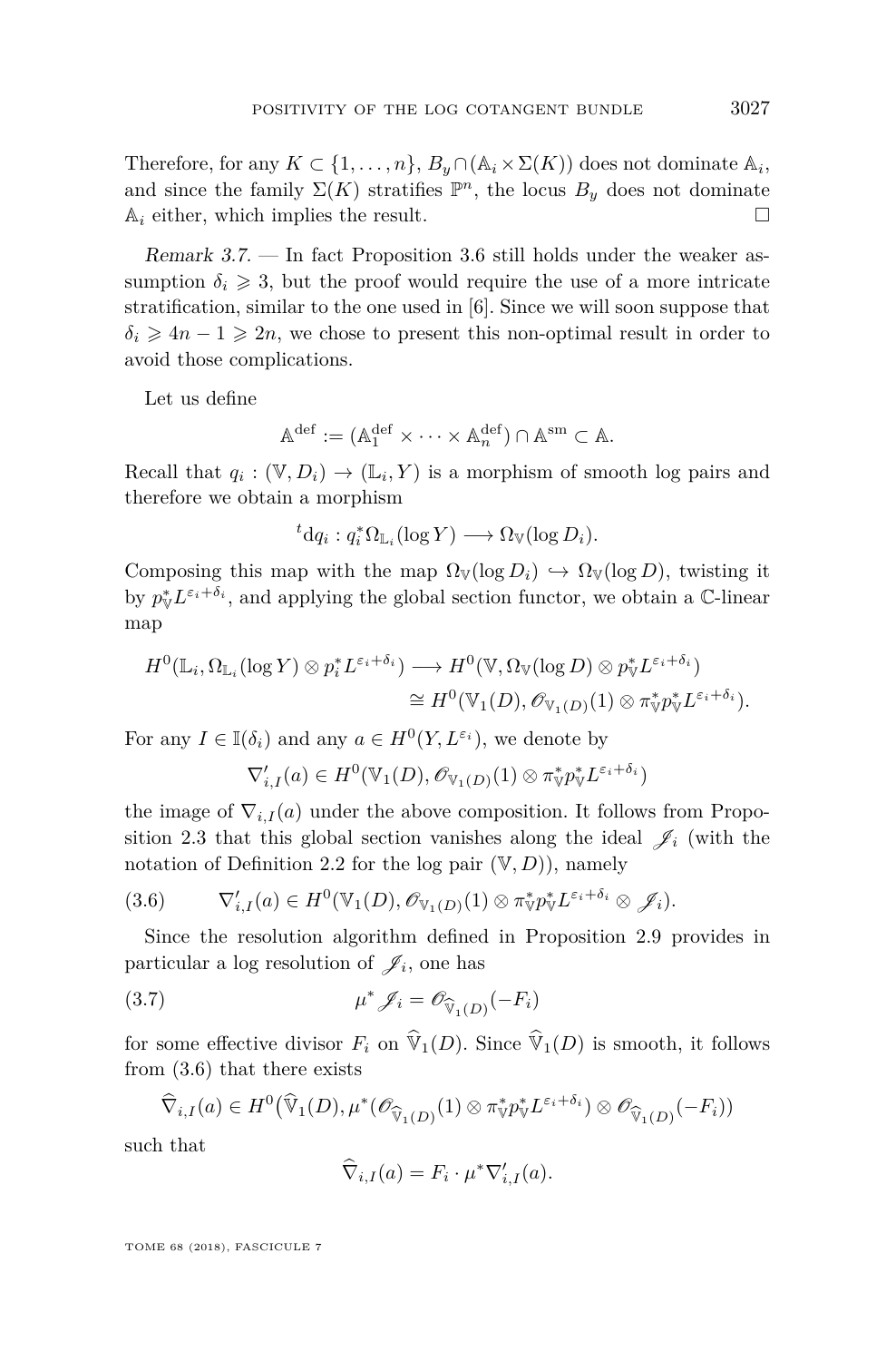Then, as in [\(3.2\)](#page-23-0), we define a rational map

$$
\widehat{\Phi}_i : \mathbb{A}_i \times \widehat{\mathbb{V}}_1(D) \dashrightarrow |\mathscr{O}_{\mathbb{P}^n}(\delta_i)|
$$

$$
(\mathbf{a}_i, \widehat{w}) \longmapsto \left[ \sum_{I \in \mathbb{I}(\delta_i)} \widehat{\nabla}_{i, I}(a_{i, I})(\widehat{w}) x^I \right].
$$

By Proposition [2.9,](#page-16-0)  $\mu$  resolves the indeterminacies of the rational map  $\gamma_i : \mathbb{V}_1(D) \dashrightarrow \mathbb{V}_1(D_i)$ . Let us denote by  $\nu_i = \gamma_i \circ \mu$ . By the definition of  $\nabla_{i,I}$  one can easily show that one has the following commutative diagram

<span id="page-28-0"></span>
$$
\mathbb{A}_{i} \times \widehat{\mathbb{V}}_{1}(D) \quad - \quad - \quad - \quad - \quad - \quad - \quad \widehat{\Phi}_{i}
$$
\n
$$
(3.8) \quad \downarrow_{1 \times \mu} \qquad \downarrow_{1 \times \nu_{i}}
$$
\n
$$
\mathbb{A}_{i} \times \mathbb{V}_{1}(D) \quad \stackrel{1 \times \gamma_{i}}{\text{---} \quad \uparrow \quad \uparrow_{1 \times \mu}} \times \mathbb{V}_{1}(D_{i}) \quad \stackrel{1 \times [^{t} d q_{i}]}{\text{---} \quad \uparrow \quad \uparrow \quad \uparrow_{1 \times \mu}} \mathbb{A}_{i} \times \mathbb{L}_{i,1}(Y) \quad \stackrel{\overline{\phi}_{i} \quad \searrow}{\text{---} \quad \uparrow \quad \uparrow_{1 \times \mu}} \partial_{p_{n}}(\delta_{i})|,
$$

where 1 denotes the identity on  $\mathbb{A}_i$ . Let us now define  $\mathbb{V}_1(D_i)^\circ$  to be the locus where  $\left[ {}^{t}\mathrm{d} q_{i}\right]$  is regular (i.e. the complement of the indeterminacy locus of  $[{}^t \text{d} q_i]$ ), and let us define

$$
\widehat{\mathbb{V}}_1(D)^{\circ,i} := \nu_i^{-1}(\mathbb{V}_1(D_i)^{\circ}).
$$

Then we have the following.

<span id="page-28-1"></span>LEMMA 3.8. — For any  $\mathbf{a} = (\mathbf{a}_1, \dots, \mathbf{a}_n) \in \mathbb{A}^{\text{sm}}, \widehat{Z}_{\mathbf{a},1}(D_{\mathbf{a}}) \subset \widehat{\mathbb{V}}_1(D)^{\circ,i}.$ In particular, the restriction of  $1 \times ( [{}^t dq_i] \circ \nu_i)$  to  $\widehat{\mathscr{L}}_1^{\text{rel}}(\mathscr{D})$  is regular :

$$
\widehat{\mathscr{Z}}_1^{\text{rel}}(\mathscr{D}) \subset \mathbb{A}^{\text{sm}} \times \widehat{\mathbb{V}}_1(D)^{\circ,i} \longrightarrow \mathbb{A}_i \times \mathbb{L}_{i,1}(Y).
$$

Proof. — By Proposition [2.9,](#page-16-0) one has  $\nu_i(\hat{Z}_{\mathbf{a},1}(D_{\mathbf{a}})) = Z_{\mathbf{a},1}(D_{i,\mathbf{a}})$ . It thus suffices to prove that  $Z_{\mathbf{a},1}(D_{i,\mathbf{a}}) \subset \mathbb{V}_1(D_i)^\circ$ . Let  $[\xi] \in \mathbb{V}_1(D_i)$  be in the indeterminacy locus of  $\left[ {}^{t}dq_{i}\right]$ . This means that  $dq_{i}(\xi) = 0$  in  $T\mathbb{L}_{i}(-\log Y)$ , from which we deduce that  $\xi \neq 0$  when seen as a vector in *T*V. Assume moreover that  $[\xi] \in Z_{\mathbf{a},1}(D_{i,\mathbf{a}})$ . Then  $d(p_{\mathbb{V}}|_{Z_{\mathbf{a}}})(\xi) \neq 0$  in TY since  $p_{\mathbb{V}}|_{Z_{\mathbf{a}}} : Z_{\mathbf{a}} \to Y$  is a biholomorphism. But then from the commutative diagram



one deduces that  $dq_i(\xi) \neq 0$  in  $T\mathbb{L}_i$ , and a fortiori  $dq_i(\xi) \neq 0$  in  $T\mathbb{L}_i(-\log Y)$ , which is a contradiction.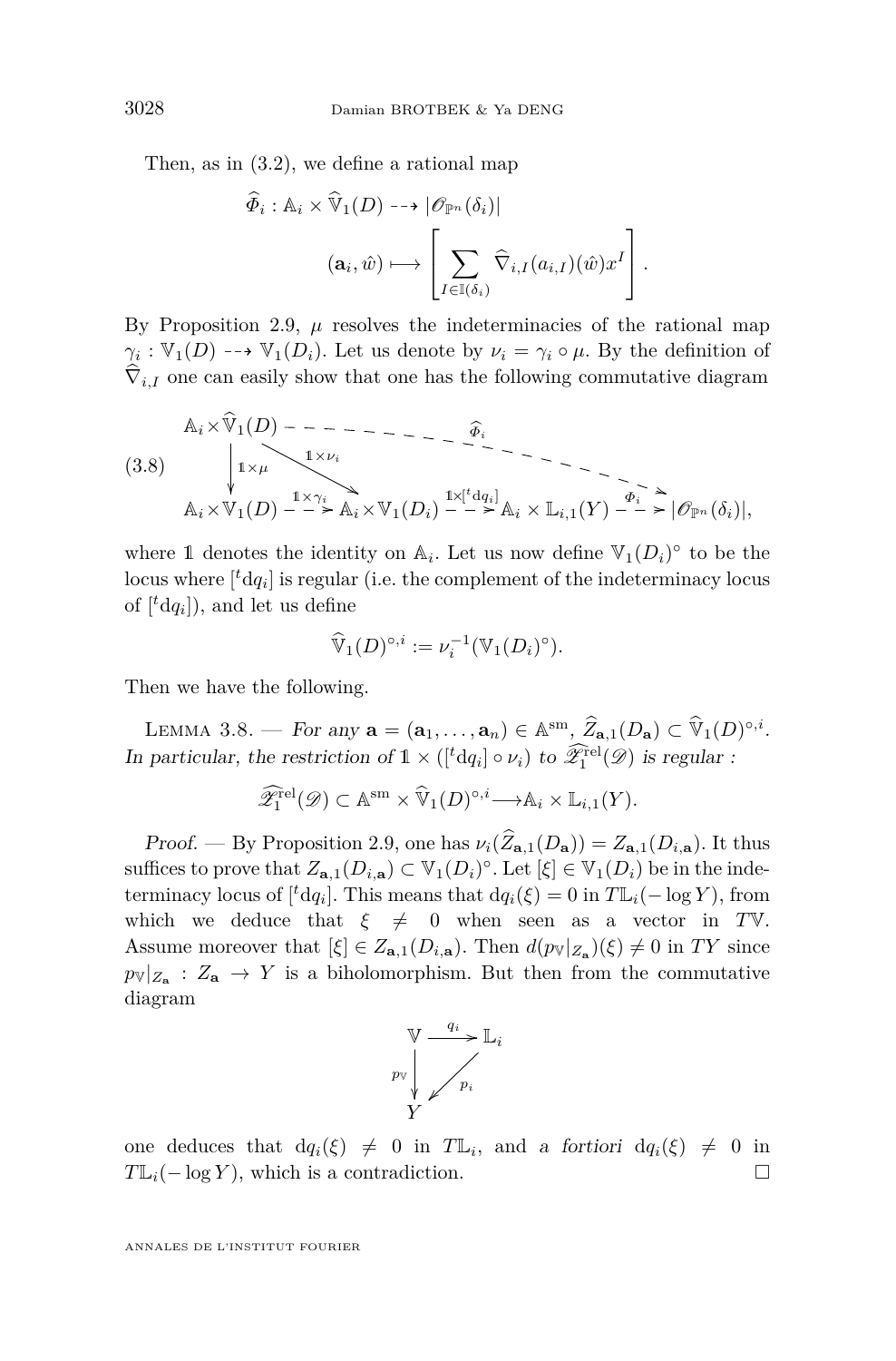Since we will be working simultaneously with all  $i \in \{1, \ldots, n\}$  we define

$$
\widehat{\mathbb{V}}_1(D)^\circ := \bigcap_{i=1}^n \widehat{\mathbb{V}}_1(D)^{\circ,i}.
$$

Define a rational map

$$
\widehat{\Phi}: \mathbb{A} \times \widehat{\mathbb{V}}_1(D) \dashrightarrow |\mathscr{O}_{\mathbb{P}^n}(\delta_1)| \times \cdots \times |\mathscr{O}_{\mathbb{P}^n}(\delta_n)|
$$

$$
(\mathbf{a}, \widehat{w}) \longmapsto (\widehat{\Phi}_1(\mathbf{a}_1, \widehat{w}), \dots, \widehat{\Phi}_n(\mathbf{a}_n, \widehat{w}))
$$

then by Proposition [3.6,](#page-25-0) [\(3.8\)](#page-28-0) and Lemma [3.8,](#page-28-1) its restriction to  $\mathbb{A}^{\text{def}} \times \hat{\mathbb{V}}_1(D)^\circ$  is regular. In particular, the restriction of  $\widehat{\Phi}$  to  $\widehat{\mathscr{Z}}_1^{\text{rel}}(D)$ is also regular.

#### **3.5. Universal complete intersections**

Let us define

$$
\mathbb{G}:=|\mathscr{O}_{\mathbb{P}^n}(\delta_1)|\times\cdots\times|\mathscr{O}_{\mathbb{P}^n}(\delta_n)|
$$

and let  $\mathscr{Y} \subset \mathbb{G} \times \mathbb{P}^n$  be the universal, smooth, complete intersection

$$
\mathscr{Y} := \{ (P_1, \ldots, P_n, [x]) \in \mathbb{G} \times \mathbb{P}^n \, | \, P_1(x) = \cdots = P_n(x) = 0 \}.
$$

This object was of critical importance in [\[5,](#page-49-4) [6,](#page-49-5) [16\]](#page-50-11).

Let us define

$$
\widehat{\Psi}: \mathbb{A}^{\mathrm{def}} \times \widehat{\mathbb{V}}_1(D)^\circ \longrightarrow \mathbb{G} \times \mathbb{P}^n
$$

$$
(\mathbf{a}, \widehat{w}) \longmapsto (\widehat{\Phi}(\mathbf{a}, \widehat{w}), [\tau_0(\widehat{w})^r, \dots, \tau_n(\widehat{w})^r]).
$$

where  $\tau_i(\hat{w}) := \tau_i(p_{\mathbb{V}} \circ \pi_{\mathbb{V}} \circ \mu(\hat{w}))$  for each  $i \in \{0, \ldots, n\}$ . Let us also define  $\widehat{\mathscr{Z}}_1^{\text{rel}} := \widehat{\mathscr{Z}}_1^{\text{rel}}(\mathscr{D}) \cap (\mathbb{A}^{\text{def}} \times \widehat{\mathbb{V}}_1(D)).$ 

<span id="page-29-0"></span>PROPOSITION 3.9. — When restricted to  $\widehat{\mathscr{L}}_1^{\text{rel}} \subset \mathbb{A}^{\text{def}} \times \widehat{V}_1(D)^\circ$ , the morphism  $\widehat{\Psi}$  factors through  $\mathscr{Y}$ :

$$
\widehat{\Psi}|_{\widehat{\mathscr{Z}}^{\textup{rel}}_1} : \widehat{\mathscr{Z}}^{\textup{rel}}_1 \longrightarrow \mathscr{Y} \subset \mathbb{G} \times \mathbb{P}^n.
$$

Proof. — We will prove that for any  $\mathbf{a} \in \mathbb{A}^{\text{def}}$  one has  $\widehat{\Psi}(\widehat{Z}_{\mathbf{a},1}(D_{\mathbf{a}})) \subset \mathcal{Y}$ . Recall the notation of Section [3.3](#page-20-0) and Section [3.4.](#page-22-0) Fix  $\mathbf{a} = (\mathbf{a}_1, \dots, \mathbf{a}_n) \in$  $\mathbb{A}^{\text{def}}$ . For any  $i \in \{1, \ldots, n\}$  let us define

$$
E^i := (T_{\mathbb{L}_i} - p_i^* \sigma_i(\mathbf{a}_i) = 0) \subset \mathbb{L}_i.
$$

Observe that by definition of  $Z_{\mathbf{a}}$ , one has

$$
[{}^t \mathrm{d} q_i] \circ \nu_i(\widehat{Z}_{\mathbf{a},1}(D_{\mathbf{a}})) \subset [{}^t \mathrm{d} q_i](Z_{\mathbf{a},1}(D_{i,\mathbf{a}})) \subset E_1^i(Y|_{E^i}).
$$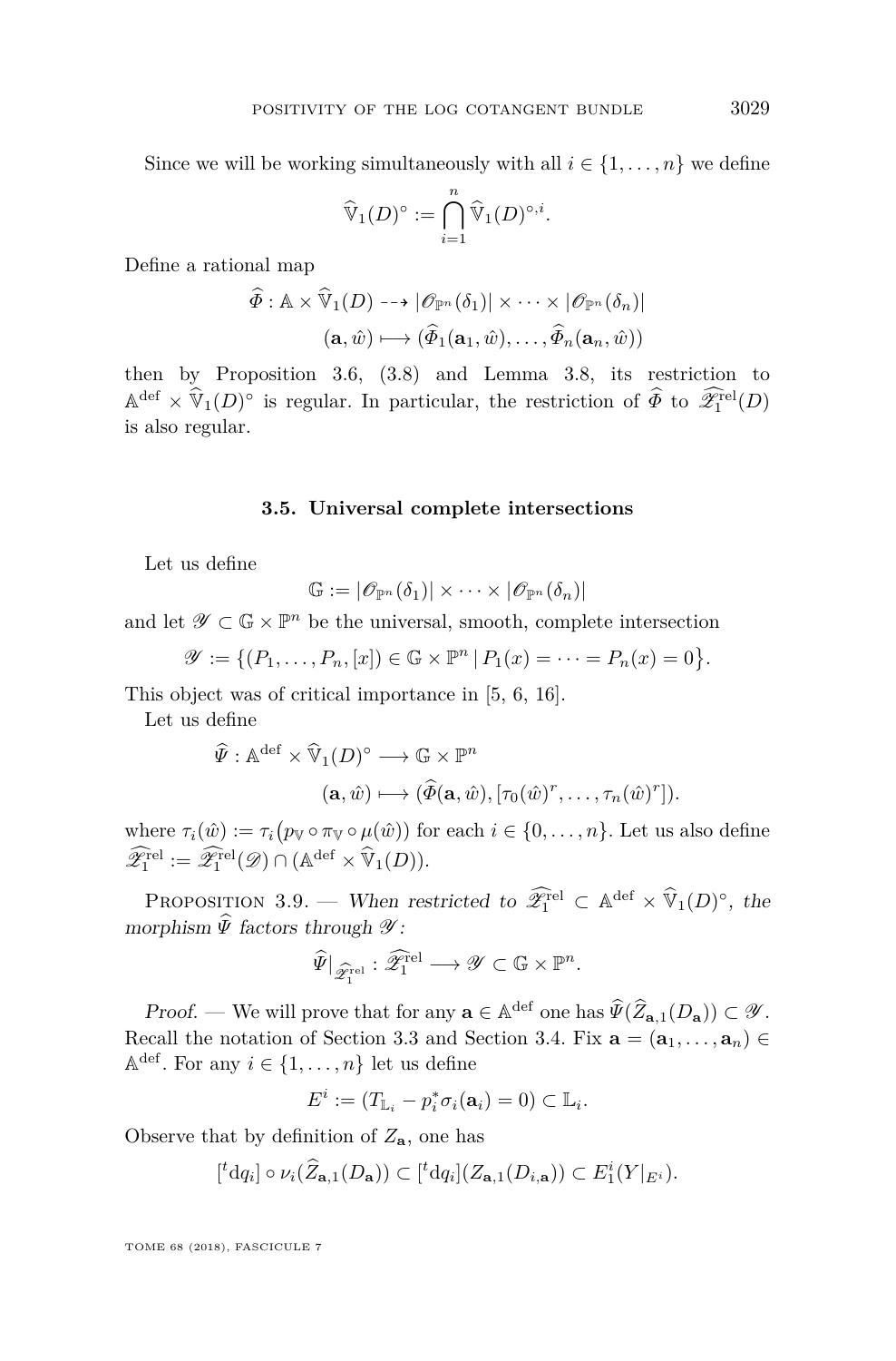Consider the map  $\Psi^i: \mathbb{L}_{i,1}(Y) \to |\mathscr{O}_{\mathbb{P}^n}(\delta_i)| \times \mathbb{P}^n$  defined by

$$
\Psi^i([\xi]):=(\Phi_i(\mathbf{a}_i,[\xi]),[\tau_0(y)^r,\ldots,\tau_n(y)^r])
$$

where  $y = p_i \circ \pi_i([\xi])$ . From Diagram [\(3.8\)](#page-28-0) we are reduced to prove that for any  $i \in \{1, ..., n\}$  one has  $\Psi^{i}(E_1^i(Y|_{E^i})) \subset \mathscr{Y}^i$  where

$$
\mathscr{Y}^i:=\{(P_i,[x])\in |\mathscr{O}_{\mathbb{P}^n}(\delta_i)|\times \mathbb{P}^n\,|\, P(x)=0\}.
$$

To see this, we apply the tautological relation  $(2.12)$  to the connection  $\nabla_i$ associated to  $T_{\mathbb{L}_i}$  and obtain

$$
\nabla_i(T_{\mathbb{L}_i}) = 0 \in H^0(\mathbb{L}_i, \Omega_{\mathbb{L}_i}(\log Y)).
$$

When restricted to  $E^i$ , this implies that

$$
0 = \nabla_i(T_{\mathbb{L}_i}) = -\nabla_i(p_i^*\sigma_i(\mathbf{a}_i)) = -\sum_{I \in \mathbb{I}(\delta_i)} \nabla_{i,I}(a_{i,I}) p_i^*(\tau^{rI})
$$

when viewed as element in  $H^0(E^i, \Omega_{E^i}(\log Y|_{E^i}) \otimes L^{\varepsilon_i + \delta_i})$ . From this it follows that for any  $[\xi] \in E_1^i(Y|_{E^i})$  one has  $\Psi^i([\xi]) \in \mathscr{Y}^i$ , hence the  $r$ esult.

We will need to consider a slightly modified version of  ${\mathscr Y}$  on each strata *Y*<sup>*J*</sup>. For any *J* ⊂ {0, ..., *n*} we define

$$
\mathscr{Y}_J := \mathscr{Y} \cap (\mathbb{G} \times \mathbb{P}_J) \subset \mathbb{G} \times \mathbb{P}^n.
$$

Define also  $\widehat{\mathbb{V}}_{1,J}(D)^\circ := \widehat{\mathbb{V}}_1(D)^\circ \cap (p_\mathbb{V} \circ \pi_\mathbb{V} \circ \mu)^{-1}(Y_J)$  and  $\widehat{\mathscr{X}}_{1,J}^{\text{rel}} := \widehat{\mathscr{X}}_1^{\text{rel}} \cap$  $\widehat{\mathbb{V}}_{1,J}(D)^\circ$ . Observe that by the very definition of  $Y_J$  and  $\mathbb{P}_J$ , we have that for any  $y \in Y_J$ ,  $[\tau_0(y)^r, \ldots, \tau_n(y)^r] \in \mathbb{P}_J$ . Therefore  $\widehat{\Psi}(\mathbb{A}^{\text{def}} \times \widehat{\mathbb{V}}_{1,J}(D)^\circ) \subset$  $\mathbb{G} \times \mathbb{P}_J$  and therefore, combining this with Proposition [3.9](#page-29-0) we deduce that  $\widehat{\Psi}$  factors through  $\mathscr{Y}_J$  when restricted to  $\widehat{\mathscr{Z}}_{1,J}^{\text{rel}}$ :

(3.9) 
$$
\widehat{\Psi}|_{\widehat{\mathscr{Z}}_{1,J}^{\text{rel}}} : \widehat{\mathscr{Z}}_{1,J}^{\text{rel}} \longrightarrow \mathscr{Y}_J \subset \mathbb{G} \times \mathbb{P}_J.
$$

Observe that the morphism  $\rho_J : \mathscr{Y}_J \to \mathbb{G}$  induced by the projection  $\mathbb{G} \times \mathbb{P}_J \to \mathbb{G}$  is generically finite. Let us define

<span id="page-30-0"></span>
$$
\mathbb{G}_J^{\infty} := \{ \Delta \in \mathbb{G} \mid \dim(\rho_J^{-1}(\Delta)) > 0 \} \subset \mathbb{G},
$$

which is a closed subset of G.

Now we are ready to prove the following lemma:

<span id="page-30-1"></span>LEMMA 3.10. — Assume that  $\delta_i \geq 4n - 1$  for any  $i \in \{1, \ldots, n\}$ . Then there exists a non-empty Zariski open subset  $\mathbb{A}^{\text{nef}} \subset \mathbb{A}^{\text{def}}$  such that for any *J* ⊂ {0, . . . , *n* },

$$
\widehat{\Phi}^{-1}(\mathbb{G}_J^{\infty}) \cap (\mathbb{A}^{\text{nef}} \times \widehat{\mathbb{V}}_{1,J}(D)^{\circ}) = \varnothing.
$$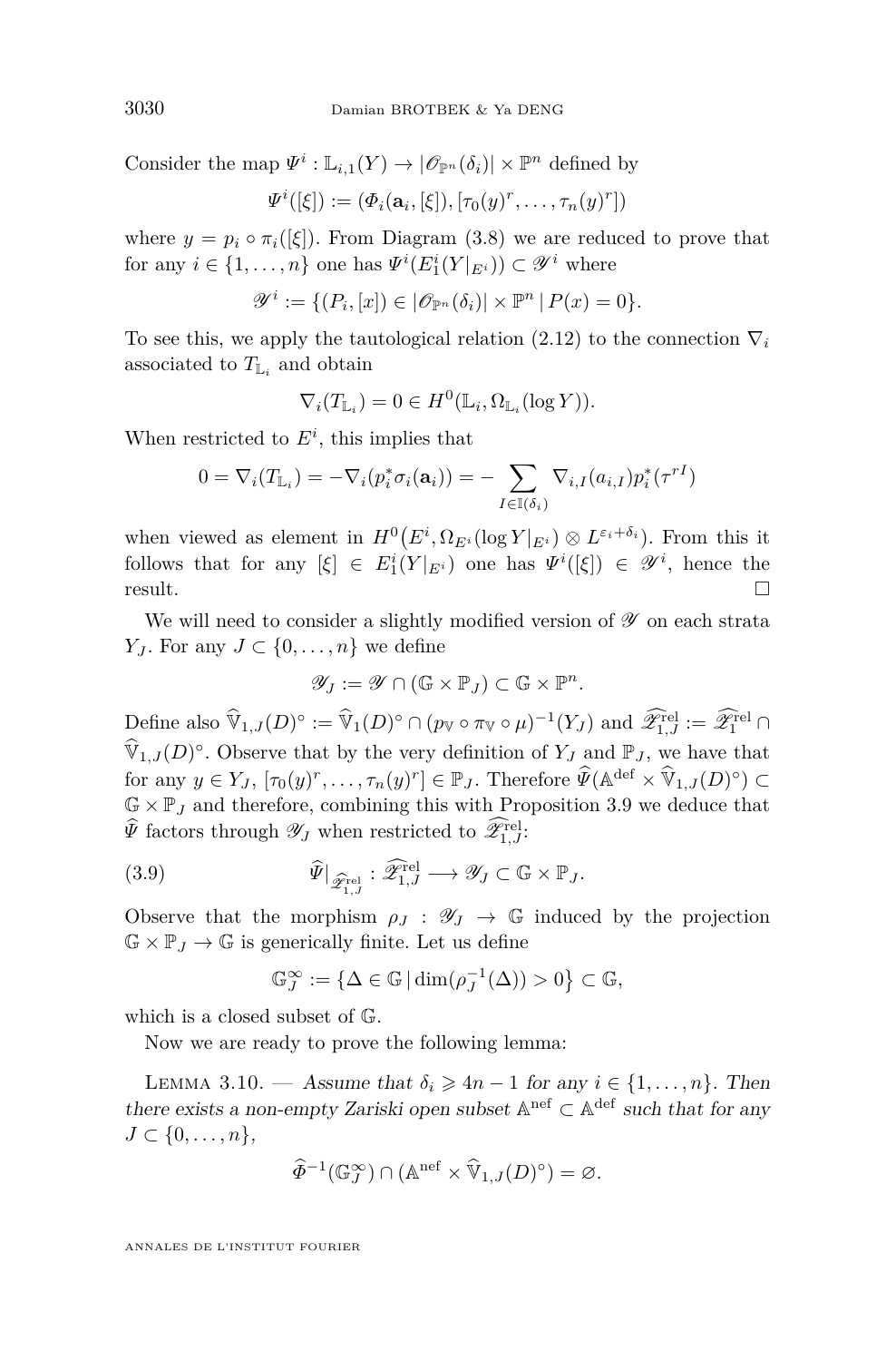Proof. — Take  $J \subset \{0, \ldots, n\}$ . Fix  $\hat{w} \in \hat{\mathbb{V}}_{1,J}(D)^\circ$  and set  $y =$  $(p_{\mathbb{V}} \circ \pi_{\mathbb{V}} \circ \mu)(\hat{w}) \in Y_J$ . For any  $i \in \{1, \ldots, n\}$ , define  $\ell_i = (q_i \circ \pi_{\mathbb{V}, D_i} \circ \nu_i)(\hat{w})$ and let  $\xi_i \in T_{\mathbb{L}_i}(-\log Y)_{\ell_i}$  such that  $[\xi_i] = [{}^t \mathrm{d} q_i] \circ \nu_i(\hat{w})$ . Then  $p_i(\ell_i) = y$ . The following commutative diagram summarizes the maps between the different spaces under consideration.



Fix a neighborhood  $U \subset Y$  of *y* with a fixed choice of trivialization of  $L|_U$ and consider the map (recall [\(3.5\)](#page-24-2))

$$
\mathrm{res}_{J}^{\delta_i} \circ \nabla_i^{\xi_i} : \mathbb{A}_i \longrightarrow H^0(\mathbb{P}_J, \mathscr{O}_{\mathbb{P}_J}(\delta_i))
$$

$$
\mathbf{a}_i \longrightarrow \sum_{I \in \mathbb{I}_J(\delta_i)} \nabla_{i,I}^{\xi_i}(a_{i,I}) x^I.
$$

Define  $\widetilde{\mathbb{G}}_J := \prod_{i=1}^n H^0(\mathbb{P}_J, \mathscr{O}_{\mathbb{P}_J}(\delta_i))$  and define

$$
\nabla_J^{\hat{w}} := (\text{res}_J^{\delta_1} \circ \nabla_1^{\xi_1}, \dots, \text{res}_J^{\delta_n} \circ \nabla_n^{\xi_n}) : \mathbb{A} \longrightarrow \widetilde{\mathbb{G}}_J.
$$

Consider moreover the complete intersection

$$
\widetilde{\mathscr{Y}_J} := \{ (P_1, \ldots, P_n, [x]) \in \widetilde{\mathbb{G}}_J \times \mathbb{P}_J \, | \, P_1(x) = \cdots = P_n(x) = 0 \},
$$

and let us denote by  $\tilde{\rho}_J : \widetilde{\mathscr{Y}}_J \to \widetilde{\mathbb{G}}_J$  the morphism induced by the projection on the first factor. Observe that  $\tilde{\rho}_J$  is generically finite and let us define

$$
\widetilde{\mathbb{G}}_J^{\infty} := {\Delta \in \widetilde{\mathbb{G}}_J \mid \dim(\widetilde{\rho}_J^{-1}(\Delta)) > 0}.
$$

This is a closed algebraic subset of  $\widetilde{\mathfrak{G}}_J$ . Let us now denote by  $\hat{\mathrm{pr}}_1 : \mathbb{A}^{\mathrm{def}} \times$  $\widehat{\mathbb{V}}_{1,J}(D)^\circ \to \mathbb{A}^{\text{def}}$  and  $\hat{\text{pr}}_2 : \mathbb{A}^{\text{def}} \times \widehat{\mathbb{V}}_{1,J}(D)^\circ \to \widehat{\mathbb{V}}_{1,J}(D)^\circ$  the projections on the first and second factor. Then  $\hat{pr}_1$  induces an isomorphism

$$
\widehat{\Phi}^{-1}(\mathbb{G}_J^{\infty}) \cap \widehat{\text{pr}}_2^{-1}(\{\hat{w}\}) \xrightarrow{\sim} \widehat{\text{pr}}_1(\widehat{\Phi}^{-1}(\mathbb{G}_J^{\infty}) \cap \widehat{\text{pr}}_2^{-1}(\{\hat{w}\})).
$$

On the other hand, one has

$$
\hat{\mathrm{pr}}_1(\widehat{\Phi}^{-1}(\mathbb{G}_J^{\infty}) \cap \hat{\mathrm{pr}}_2^{-1}(\{\hat{w}\})) = (\nabla_J^{\hat{w}})^{-1}(\widetilde{\mathbb{G}}_J^{\infty}) \cap \mathbb{A}^{\mathrm{def}}.
$$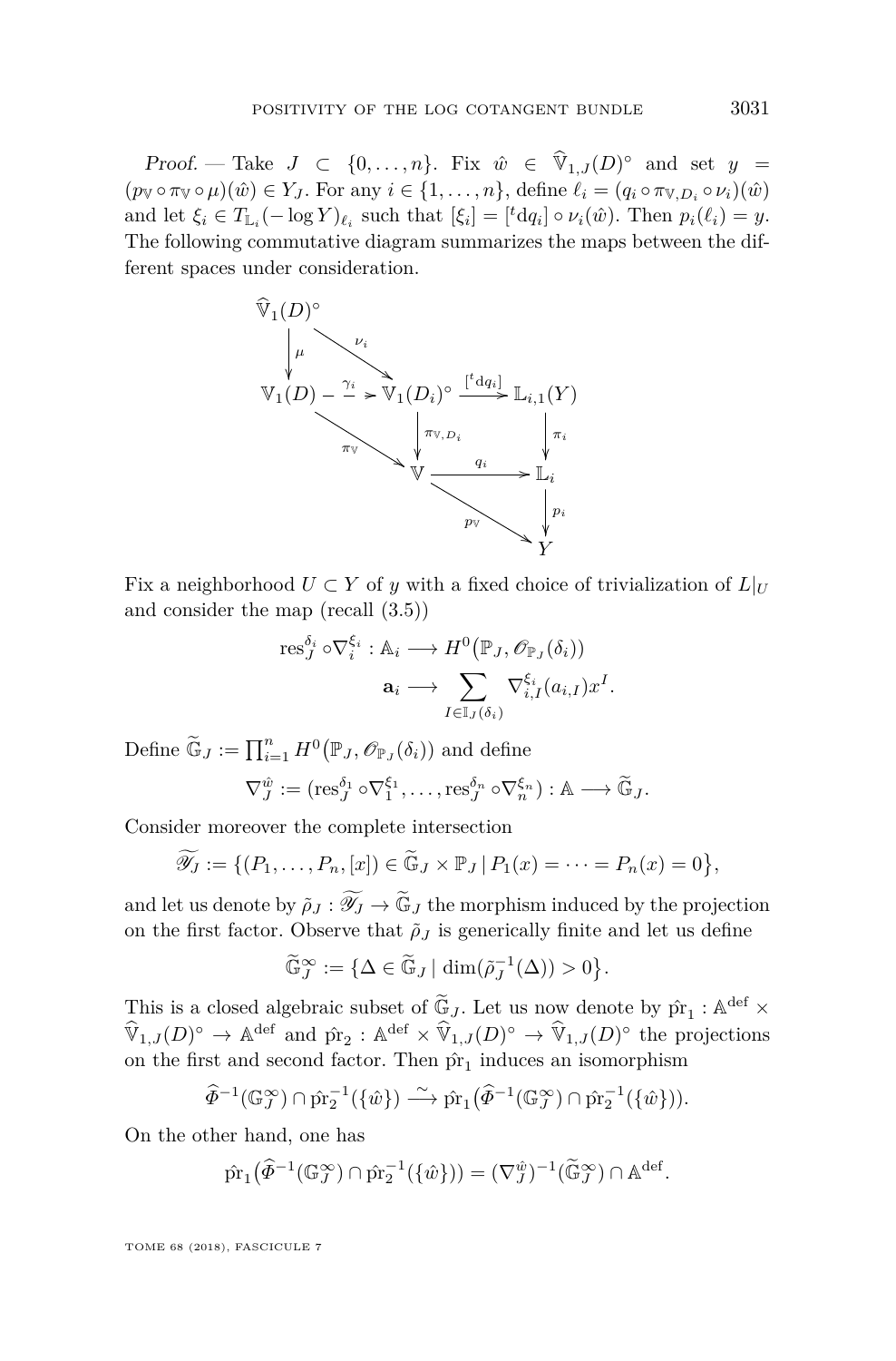Indeed, for any  $\mathbf{a} \in \mathbb{A}^{\text{def}}$ ,

$$
\widehat{\Phi}(\mathbf{a},\hat{w}) = (\Phi_1(\mathbf{a}_1,[\xi_1]),\ldots,\Phi_n(\mathbf{a}_n,[\xi_n])) = ([\nabla_1^{\xi_1}(\mathbf{a}_1)],\ldots,[\nabla_n^{\xi_n}(\mathbf{a}_n)]).
$$

Therefore one has  $\rho_J^{-1}(\widehat{\Phi}(\mathbf{a}, \hat{w})) = \tilde{\rho}_J^{-1}(\nabla_J^{\hat{w}}(\mathbf{a}))$  and thus

$$
\mathbf{a} \in \hat{\mathrm{pr}}_1(\widehat{\varPhi}^{-1}(\mathbb{G}^{\infty}) \cap \hat{\mathrm{pr}}_2^{-1}(\{\hat{w}\})) \Leftrightarrow \mathbf{a} \in \mathbb{A}^{\mathrm{def}} \text{ and } \dim (\rho_J^{-1}(\widehat{\varPhi}(\mathbf{a}, \hat{w}))) > 0
$$

$$
\Leftrightarrow \mathbf{a} \in (\nabla_J^{\hat{w}})^{-1}(\widetilde{\mathbb{G}}_J^{\infty}) \cap \mathbb{A}^{\mathrm{def}}.
$$

It follows from a result of Benoist, [\[1,](#page-49-6) Lemma 2.3] (see [\[6,](#page-49-5) §3] for more details), that

$$
\operatorname{codim}_{\widetilde{\mathbb{G}}_J}(\widetilde{\mathbb{G}}_J^{\infty}) \geqslant \min_{1 \leqslant i \leqslant c} \delta_i + 1 \geqslant 4n,
$$

where the second inequality follows from our hypothesis on the  $\delta_i$ 's. Since  $p_i(\ell_i) = y \in Y_J$ , by Lemma [3.5](#page-24-0) this implies that for each  $i \in \{1, ..., n\}$  the linear map  $\text{res}_{J}^{\delta_i} \circ \nabla_i^{\xi_i}$  is surjective, and we obtain that

$$
\dim\left((\nabla_J^{\hat{w}})^{-1}(\widetilde{\mathbb{G}}_J^{\infty})\right) = \dim \mathbb{A} + \dim \widetilde{\mathbb{G}}_J^{\infty} - \dim \widetilde{\mathbb{G}}_J
$$

$$
= \dim \mathbb{A} - \operatorname{codim}_{\widetilde{\mathbb{G}}_J}(\widetilde{\mathbb{G}}_J^{\infty}) \leqslant \dim \mathbb{A} - 4n.
$$

Therefore we have

$$
\dim(\widehat{\Phi}^{-1}(\mathbb{G}_J^\infty) \cap \widehat{\text{pr}}_2^{-1}(\{\hat{w}\}) ) \leq \dim \mathbb{A} - 4n.
$$

Since this holds for any  $\hat{w} \in \hat{\mathbb{V}}_{1,J}(D)^\circ$ , and since  $\dim(\hat{\mathbb{V}}_{1,J}(D)^\circ) \leq$  $\dim \left( \widehat{\mathbb{V}}_1(D) \right) = 4n - 1 < 4n$  we obtain

 $\dim (\widehat{\Phi}^{-1}(\mathbb{G}_J^\infty) \cap \widehat{\text{pr}}_2^{-1}(\widehat{\mathbb{V}}_{1,J}(D)^\circ)) \leq \dim \mathbb{A} - 4n + \dim \widehat{\mathbb{V}}_{1,J}(D)^\circ < \dim \mathbb{A}.$ It follows that  $\widehat{\Phi}^{-1}(\mathbb{G}_J^{\infty}) \cap \widehat{\text{pr}}_2^{-1}(\widehat{\mathbb{V}}_{1,J}(D)^{\circ})$  does not dominate A, and thus there exists an non-empty Zariski open subset  $\mathbb{A}_J \subset \mathbb{A}^{\mathrm{def}}$  such that

$$
\widehat{\Phi}^{-1}(\mathbb{G}_J^{\infty}) \cap (\mathbb{A}_J \times \widehat{\mathbb{V}}_{1,J}(D)^{\circ}) = \varnothing.
$$

It then suffices to take  $\mathbb{A}^{\text{nef}} = \bigcap_{J \subset \{0,\ldots,n\}} \mathbb{A}_J$ .

#### **3.6. Proof of the main results**

For  $\mathbb{G}$  as above, and for  $a_1, \ldots, a_n \in \mathbb{Z}$  we write

$$
\mathscr{O}_{\mathbb{G}}(a_1,\ldots,a_n):=\mathscr{O}_{|\mathscr{O}_{\mathbb{P}^n}(\delta_1)|}(a_1)\boxtimes\cdots\boxtimes\mathscr{O}_{|\mathscr{O}_{\mathbb{P}^n}(\delta_n)|}(a_n).
$$

From Nakamaye's Theorem on the augmented base locus, we know that for any  $J \subset \{0, \ldots, n\}$  and for any  $a_1, \ldots, a_n > 0$ , one has

$$
\mathbf{B}_{+}(\rho_{J}^{*}\mathscr{O}_{\mathbb{G}}(a_{1},...,a_{n}))=\mathrm{Exc}(\rho_{J})\subset\rho_{J}^{-1}(\mathbb{G}_{J}^{\infty}),
$$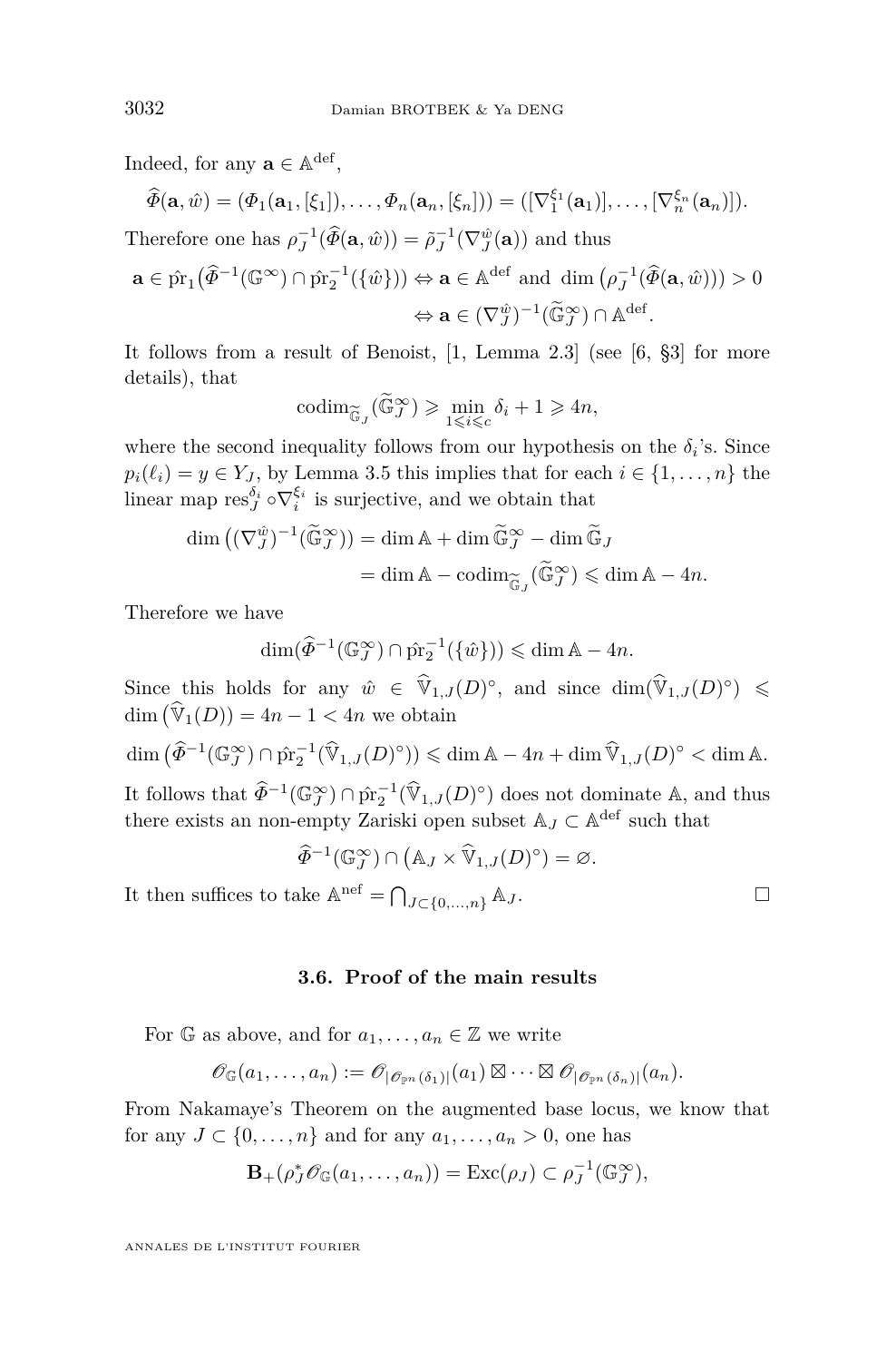where  $\text{Exc}(\rho_J) := \{y \in \mathscr{Y} \mid \dim_y(\rho_J^{-1}(\rho_J(y))) > 0\}$  is certainly contained in  $\rho_J^{-1}(\mathbb{G}_J^{\infty})$ . Recall that  $\rho_J : \mathscr{Y} \to \mathbb{G}$  is the map induced by the projection on the first factor  $q_1 : \mathbb{G} \times \mathbb{P}^n \to \mathbb{G}$ . Let us also denote by  $q_2 : \mathbb{G} \times \mathbb{P}^n \to \mathbb{P}^n$ the projection on the second factor.

In [\[16\]](#page-50-11) the second named author established the following "effective Nakamaye theorem" (which we present here in a weaker version):

THEOREM 3.11. — For any *n* positive integers  $\delta_1, \ldots, \delta_n \in \mathbb{N}^*$ , if  $a_i \geqslant b_i := \delta_i^{-1} \prod_{j=1}^n \delta_j$  for each *i*, then for any  $J \subset \{0, \ldots, n\}$ , the base locus of the line bundle  $q_1^* \mathcal{O}_{\mathbb{G}}(a_1, \ldots, a_n) \otimes q_2^* \mathcal{O}_{\mathbb{P}^n}(-1)|_{\mathscr{Y}_J}$  satisfies

(3.10) Bs (*q* ∗ <sup>1</sup>OG(*a*1*, . . . , an*) ⊗ *q* ∗ <sup>2</sup>O<sup>P</sup>*<sup>n</sup>* (−1)|<sup>Y</sup>*<sup>J</sup>* ) ⊂ *ρ* −1 *J* (G ∞ *J* )*.*

<span id="page-33-0"></span>We are now going to prove the following result.

THEOREM 3.12. — Same notation as above. Suppose  $\varepsilon_1, \ldots, \varepsilon_n \geq 1$  and  $\delta_1, \ldots, \delta_n \geq 4n - 1$ . Write  $b_i = \delta_i^{-1} \prod_{j=1}^n \delta_j$  for all  $i \in \{1, \ldots, n\}$ . If

$$
r > \sum_{i=1}^{n} b_i(\varepsilon_i + \delta_i),
$$

then, for any  $\mathbf{a} \in \mathbb{A}^{\text{nef}}$  the pair  $(Z_{\mathbf{a}}, D_{\mathbf{a}})$  satisfies Property  $(*)$ .

<span id="page-33-1"></span>Proof. — Let  $\mathbf{a} \in \mathbb{A}^{\text{nef}}$ . Let us first prove that

(3.11) 
$$
\widehat{\Psi}^*(q_1^*\mathscr{O}_{\mathbb{G}}(b_1,\ldots,b_n)\otimes q_2^*\mathscr{O}_{\mathbb{P}^n}(-1)|_{\mathscr{Y}_J})|_{\widehat{Z}_{\mathbf{a},1}(D_{\mathbf{a}})} \text{ is nef.}
$$

In order to prove that a line bundle is nef, it suffices to show that for any irreducible curve, its intersection with the given line bundle is nonnegative. Let  $C \subset \widehat{Z}_{\mathbf{a},1}(D_{\mathbf{a}})$  be an irreducible curve. There exists a unique  $J \subset \{0, \ldots, n\}$  such that  $C^{\circ} := C \cap \hat{\mathscr{Z}}_{1,J}^{\text{rel}}$  is a non-empty Zariski open subset of *C*. It follows from [\(3.9\)](#page-30-0) that  $\widehat{\Psi}(C^{\circ}) \subset \mathscr{Y}_J$ , and since  $\mathscr{Y}_J$  is closed in  $\mathscr{Y}$ , it follows that  $\widehat{\Psi}(C) \subset \mathscr{Y}_J$ . By Lemma [3.10,](#page-30-1) we have  $\widehat{\Psi}(C) \not\subset \rho_J^{-1}(\mathbb{G}_J^{\infty})$  in view of our assumption of the  $\delta_i$ 's. Then, from  $(3.10)$  one obtains that

$$
\widehat{\Psi}(C) \not\subset \text{Bs} \big( q_1^* \mathscr{O}_{\mathbb{G}}(b_1, \ldots, b_n) \otimes q_2^* \mathscr{O}_{\mathbb{P}^n}(-1) |_{\mathscr{Y}_J} \big).
$$

Thus one has

$$
\tilde{\Psi}^*(q_1^*\mathscr{O}_{\mathbb{G}}(b_1,\ldots,b_n) \otimes q_2^*\mathscr{O}_{\mathbb{P}^n}(-1)|_{\mathscr{Y}_J}) \cdot C \geq (q_1^*\mathscr{O}_{\mathbb{G}}(b_1,\ldots,b_n) \otimes q_2^*\mathscr{O}_{\mathbb{P}^n}(-1)|_{\mathscr{Y}_J}) \cdot \widehat{\Psi}(C) \geq 0.
$$

Since  $C$  is arbitrary,  $(3.11)$  is thus proved.

Form the definition of the map  $\hat{\Psi}$  and the definition of the exceptional divisors  $F_1, \ldots, F_n$ , see [\(3.7\)](#page-27-1), we obtain that, with the notation  $b := \sum_{i=1}^n b_i$ ,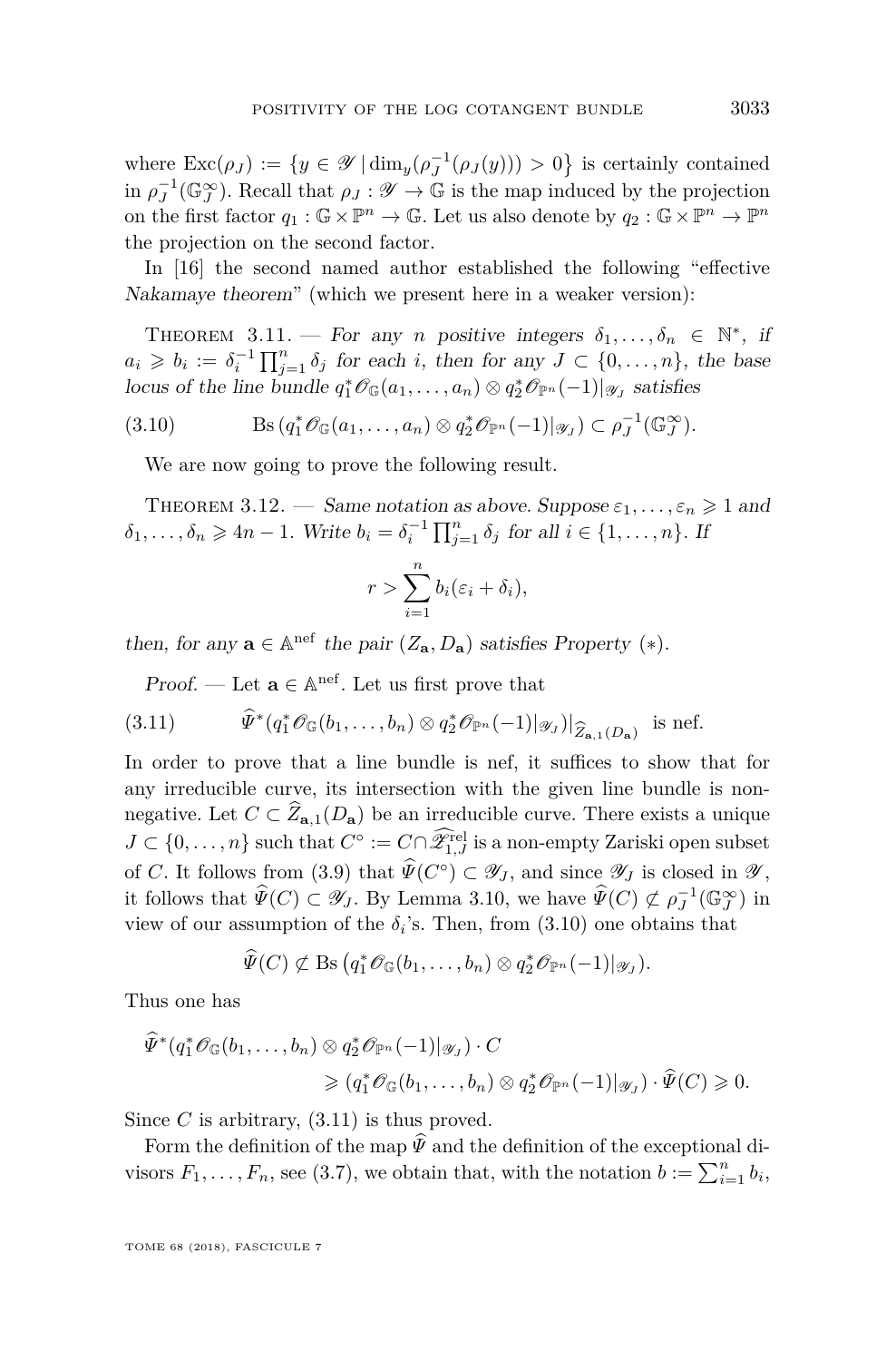$$
b' := \sum_{i=1}^{n} b_i(\varepsilon_i + \delta_i) \text{ and } F' = \sum_{i=1}^{n} b_i F_i,
$$
  

$$
\widehat{\Psi}^*(q_1^* \mathscr{O}_{\mathbb{G}}(b_1, \dots, b_n) \otimes q_2^* \mathscr{O}_{\mathbb{P}^n}(-1)|\mathscr{Y}_J)|_{\widehat{Z}_{\mathbf{a},1}(D_{\mathbf{a}})}
$$
  

$$
= (\mu^*(\mathscr{O}_{\mathbb{V}_1(D)}(b) \otimes \pi_{\mathbb{V}}^* p_{\mathbb{V}}^* L^{b'-r}) \otimes \mathscr{O}_{\widehat{\mathbb{V}}_1(D)}(-F'))|_{\widehat{Z}_{\mathbf{a},1}(D_{\mathbf{a}})}.
$$

Taking the  $\frac{1}{b}$ -th power of this last line bundle, and writing  $\theta = \frac{1}{b}(r - b')$ , we obtain that the Q-line bundle

$$
\mu^*(\mathscr{O}_{\mathbb{V}_1(D)}(1)\otimes \pi^*_{\mathbb{V}} p^*_{\mathbb{V}} L^{-\theta}) \otimes \mathscr{O}_{\widehat{\mathbb{V}}_1(D)}\Big(-\frac{1}{b}F'\Big)\Big|_{\widehat{Z}_{\mathbf{a},1}(D_{\mathbf{a}})}
$$

is nef. Our hypothesis on r precisely implies that  $\theta > 0$ . On the other hand, since  $p_{\mathbb{V}}|_{Z_{\mathbf{a}}}: Z_{\mathbf{a}} \to Y$  is a biholomorphism, there exists  $\alpha \in \mathbb{N}^*$  and another  $\mu$ -exceptional effective  $\mathbb Q$ -divisor  $F''$  such that the  $\mathbb Q$ -line bundle  $\mu^*(\mathscr{O}_{\widehat{V}_1(D)}(1) \otimes \pi^*_{\mathbb{V}} p^*_{\mathbb{V}} L^{\alpha}) \otimes \mathscr{O}_{\widehat{V}_1(D)}(-F'')|_{\widehat{Z}_{\mathbf{a},1}(D_{\mathbf{a}})}$  is ample. Therefore the line bundle

$$
\mu^*\Big(\mathscr{O}_{{\mathbb{V}}_1(D)}\Big(1+\frac{\theta}{\alpha}\Big)\Big)\otimes \mathscr{O}_{\widehat{{\mathbb{V}}}_1(D)}\Big(-\frac{1}{b}F'-\frac{\theta}{\alpha}F''\Big)\Big|_{\widehat{Z}_{{\mathbf{a}},1}(D_{\mathbf{a}})}
$$

is ample as sum of an ample and a nef line bundle. Let us denote by  $F_{\mathbf{a}} = \left(\frac{\alpha}{b(\theta+\alpha)}F' + \frac{\theta}{\theta+\alpha}F''\right)|_{\widehat{Z}_{\mathbf{a},1}(D_{\mathbf{a}})}, L_{\mathbf{a}} := p_{\mathbb{V}}^*L|_{Z_{\mathbf{a}}}, \pi_{\mathbf{a}} : Z_{\mathbf{a},1}(D_{\mathbf{a}}) \to Z_{\mathbf{a}}$  the natural projection map, and  $\mu_{\mathbf{a}} : \hat{Z}_{\mathbf{a},1}(D_{\mathbf{a}}) \to Z_{\mathbf{a},1}(D_{\mathbf{a}})$  the restriction of  $\mu$ . By [2.9](#page-16-0)[\(2\)](#page-16-3),  $\mu_a$  is the minimal resolution of  $Z_{a,1}(D_a)$  and one has

$$
\mu^*(\mathscr{O}_{V_1(D)}(1)) \otimes \mathscr{O}_{\widehat{V}_1(D)}\Big(-\frac{\alpha}{b(\theta+\alpha)}F' - \frac{\theta}{\theta+\alpha}F''\Big)\Big|_{\widehat{Z}_{a,1}(D_a)} \n= \mu_a^*(\mathscr{O}_{Z_{a,1}(D_a)}(1)) \otimes \mathscr{O}_{\widehat{Z}_{a,1}(D_a)}(-F_a),
$$

such that  $F_{\bf a}$  is  $\mu_{\bf a}$ -exceptional. Whence the result.

We can now prove Theorem [3.1.](#page-18-1)

Proof of Theorem [3.1.](#page-18-1) — Take  $\mathbf{a} \in \mathbb{A}^{nef}$ . Since  $(Z_{\mathbf{a}}, D_{\mathbf{a}})$  is biholomorphic to the pair  $(Y, H_a)$  and that  $(Z_a, D_a)$  satisfies property  $(*)$ , it follows that (*Y, H***a**) satisfies property ([∗](#page-17-1)). Since Property ([∗](#page-17-1)) is Zariski open, it follows that for general  $H_1 \in |L^{m_1}|, \ldots, H_n \in |L^{m_n}|$ , writing  $H = \sum_{i=1}^n H_i$  the pair  $(Y, H)$  satisfies  $(*),$  and therefore, by Corollary [2,](#page-17-3)  $(Y, H)$  has almost ample logarithmic cotangent bundle.

Let us now see that this implies that  $Y \setminus H$  is hyperbolically embedded. First observe that the complement  $Y \setminus H$  is Brody hyperbolic, which means that  $Y \setminus H$  doesn't contain any entire curve. This follows from a well known result in the theory of entire curves (see for instance [\[14,](#page-50-15) [23,](#page-50-1) [26,](#page-50-16) [30\]](#page-50-17)), which states that for any non-constant holomorphic morphism  $f: \mathbb{C} \to Y \setminus H$ , one has  $f(\mathbb{C}) \subset \pi_Y(\mathbf{B}_+(\mathscr{O}_{Y_1(H)}(1)))$ . Since in our case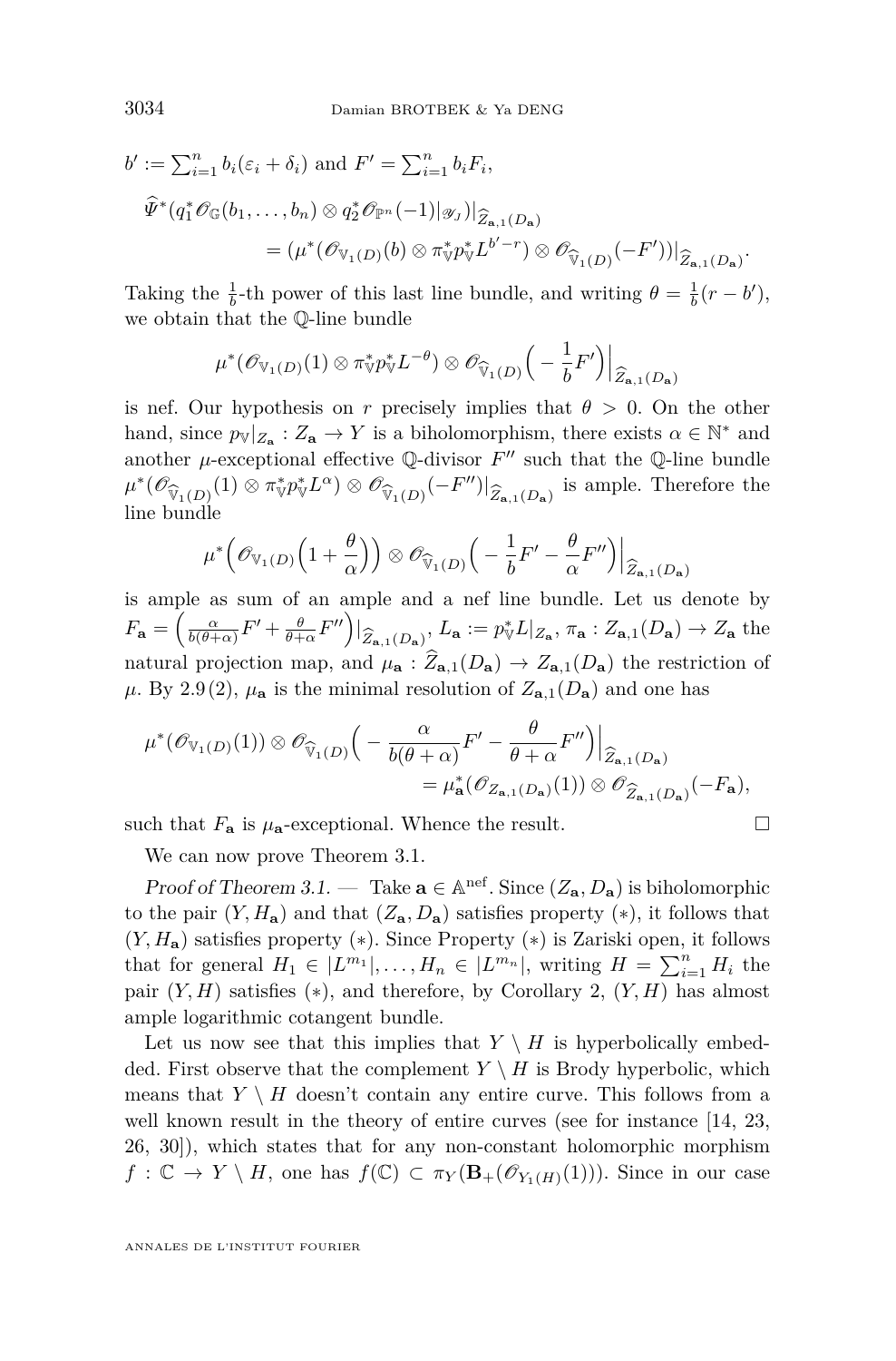$\pi_Y(\mathbf{B}_+(\mathscr{O}_{Y_1(H)}(1)) = D$ , such entire curves cannot exist. Moreover, for any  $I = \{i_1, \ldots, i_r\} \subset \{1, \ldots, n\}$  we can apply our result to the pair  $(D_I, D(I^{\complement})|_{D_I})$  where we recall that  $D_I = D_{i_1} \cap \cdots \cap D_{i_r}$  and  $D(I^{\complement}) =$  $\sum_{i \in I}$ **c** *D*<sub>*i*</sub>. Therefore the previous argument implies that for any such *I*, the variety  $D_I \setminus D(I^{\complement})$  is Brody hyperbolic. A result of Green [\[22\]](#page-50-3) now insures that this implies that  $Y \setminus H$  is hyperbolically embedded.

#### **4. Optimality on the number of components**

<span id="page-35-0"></span>In this section we mention two remarks concerning the number of components *c* of the divisor *D* in the case  $Y = \mathbb{P}^n$ . First we show that if the ambient variety is  $\mathbb{P}^n$  then our main result is optimal on the number of components. And then we recall that the logarithmic irregularity of the pair  $(\mathbb{P}^n, D)$  is  $c - 1$ .

The following vanishing result, is a generalization to the logarithmic setting of a vanishing result for symmetric differential forms which was first established by Sakai [\[35\]](#page-51-9) (see also [\[8,](#page-49-9) [36\]](#page-51-10)). We provide here a logarithmic adaptation of the arguments of [\[35\]](#page-51-9) and [\[3\]](#page-49-10). The one component case  $c = 1$ is a special case of a result proven in [\[19\]](#page-50-18) and the case  $n = 2$  was already established in [\[21\]](#page-50-19).

PROPOSITION 4.1. — Let  $D := \sum_{i=1}^{c} D_i$  be a simple normal crossing divisor in  $\mathbb{P}^n$ . If  $c < n$  then for any  $m \geq 1$ 

(4.1) 
$$
H^{0}(\mathbb{P}^{n}, S^{m}\Omega_{\mathbb{P}^{n}}(\log D) \otimes \mathscr{O}_{\mathbb{P}^{n}}(-1)) = 0
$$

In particular,  $\Omega_{\mathbb{P}^n}(\log D)$  can not be almost ample.

Proof. — For every  $i \in \{1, \ldots, c\}$ , set  $d_i = \deg D_i$  and let us denote by  $s_i \in H^0(\mathbb{P}^n, \mathcal{O}_{\mathbb{P}^n}(d_i))$  the homogeneous polynomials defining the hypersurfaces  $D_i$ . One can view  $\mathbb{P}^n \subset \mathbb{P}^{n+c}$  as the subspace in  $\mathbb{P}^{n+c}$  defined by  $z_{n+1} = \cdots = z_{n+c} = 0$ . Set  $D' = \sum_{i=1}^{c} D'_{i}$  with  $D'_{i} := \{ [z] \in \mathbb{P}^{n+c} | z_{n+i} = 0 \}$ for any  $i \in \{1, \ldots, c\}$ . Let  $H_1, \ldots, H_c$  be *c* hypersurfaces in  $\mathbb{P}^{n+c}$  defined by  ${z}_{n+i}^{d_i} - s_i(z_1, \ldots, z_n) = 0$ ,  $i \in \{1, \ldots, c\}$ . Since *D* is simple normal crossing, the sum of these hypersurfaces is a simple normal crossing divisor and therefore there intersection  $X = H_1 \cap \cdots \cap H_c$  is a smooth complete intersection. Let us define  $E := D'|_X$ . Then  $(X, E)$  is a sub-log pair of  $(\mathbb{P}^{n+c}, D')$ , and the natural projection  $p: \mathbb{P}^{n+c} \dashrightarrow \mathbb{P}^n$  induces a cover  $\pi: X \to \mathbb{P}^n$  ramified along *E*. One has a natural inclusion induced by  ${}^t d\pi|_X$ ,

$$
H^{0}(\mathbb{P}^{n}, S^{m}\Omega_{\mathbb{P}^{n}}(\log D) \otimes \mathscr{O}_{\mathbb{P}^{n}}(-1)) \hookrightarrow H^{0}(X, S^{m}\Omega_{X}(\log E) \otimes \mathscr{O}_{X}(-1)).
$$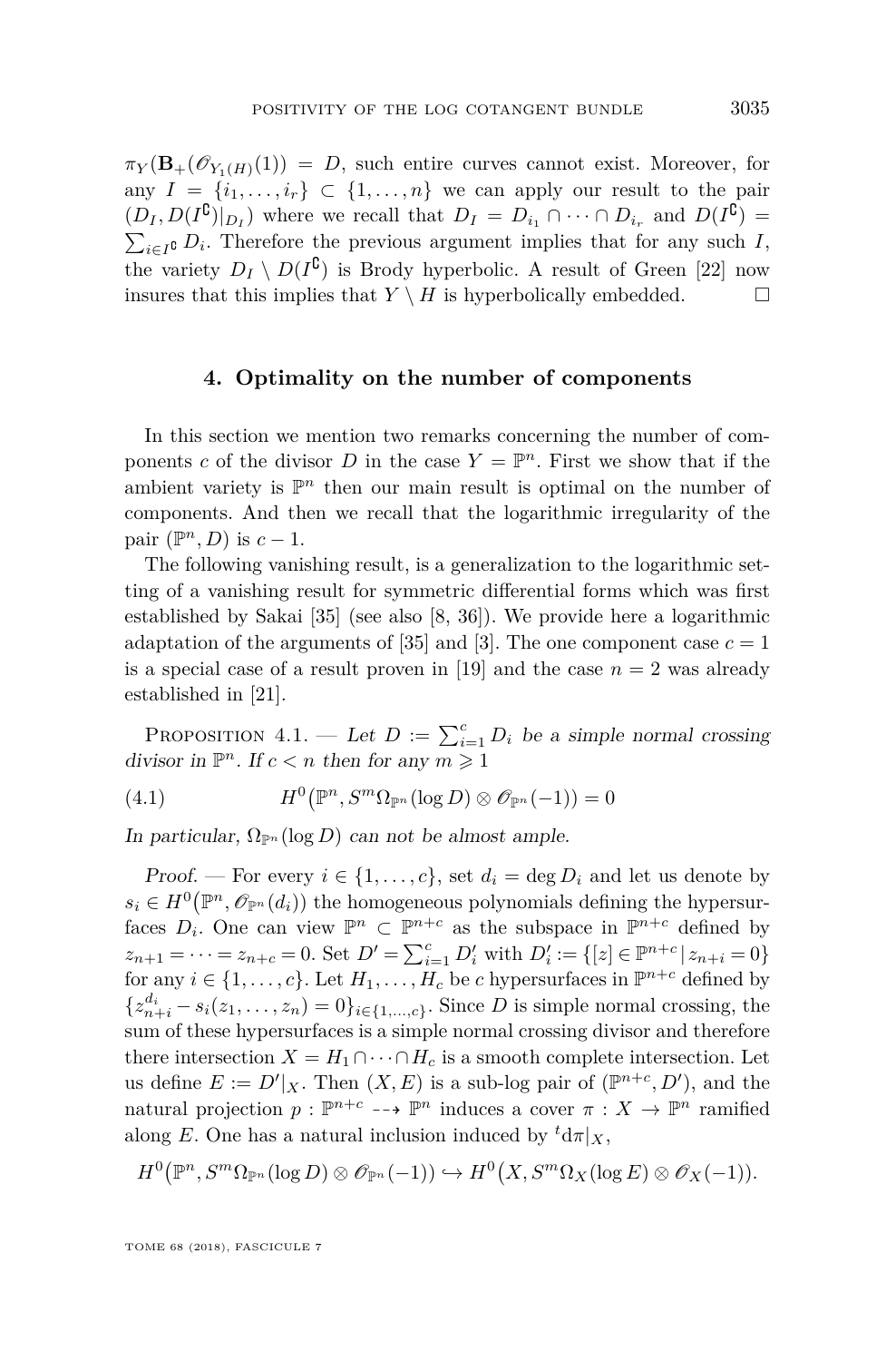It then suffices to prove the vanishing of the right hand side. Set  $N := n + c$ . Observe that one also has a logarithmic Euler exact sequence in this situation:

$$
0\longrightarrow \Omega_{\mathbb{P}^N}(\log D')\longrightarrow \tilde{\Omega}_{\mathbb{P}^N}(\log D')\longrightarrow \mathscr{O}_{\mathbb{P}^N}\longrightarrow 0,
$$

where we denote

$$
\tilde{\Omega}_{\mathbb{P}^N}(\log D'):=\mathscr{O}_{\mathbb{P}^N}(-1)^{\oplus n+1}\oplus \mathscr{O}_{\mathbb{P}^N}^{\oplus c}.
$$

This logarithmic Euler exact sequence is induced by the usual Euler exact sequence by observing that one has a morphism of log pairs  $p: (\mathbb{C}^{N+1} \setminus \{0\}, \tilde{D}') \to (\mathbb{P}^N, D')$ , where  $p: \mathbb{C}^{N+1} \setminus \{0\} \to \mathbb{P}^N$  denotes the canonical projection,  $\tilde{D}'_i := p^* D'_i$  for any  $i \in \{1, ..., c\}$ , and  $\tilde{D}' = \sum_{i=1}^c \tilde{D}'_i$ . It then suffices to observe that the inclusion  $\Omega_{\mathbb{C}^{N+1}\setminus\{0\}} \hookrightarrow \Omega_{\mathbb{C}^{N+1}\setminus\{0\}}(\log \tilde{D}')$ descends on  $\mathbb{P}^N$  to the morphism  $\mathcal{O}_{\mathbb{P}^N}^{\oplus N+1} \to \mathcal{O}_{\mathbb{P}^N}^{\oplus n+1} \oplus \mathcal{O}_{\mathbb{P}^N}^{\oplus c}(1)$  given by  $(\xi_0, \ldots, \xi_N) \mapsto (\xi_0, \ldots, \xi_n, z_{n+1} \xi_{n+1}, \ldots, z_N \xi_N)$  and to twist this map by  $\mathscr{O}_{\mathbb{P}^N}(-1)$  in order to make it fit in the following diagram

$$
0 \longrightarrow \Omega_{\mathbb{P}^N} \longrightarrow \mathscr{O}_{\mathbb{P}^N}^{\oplus N+1}(-1) \longrightarrow \mathscr{O}_{\mathbb{P}^N} \longrightarrow 0
$$
  
\n
$$
\downarrow \qquad \qquad \downarrow
$$
  
\n
$$
0 \longrightarrow \Omega_{\mathbb{P}^N}(\log D') \longrightarrow \tilde{\Omega}_{\mathbb{P}^N}(\log D') \longrightarrow \mathscr{O}_{\mathbb{P}^N} \longrightarrow 0.
$$

Let us denote by  $N^* = \bigoplus_{i=1}^c \mathcal{O}_X(-d_i)$  the conormal bundle of *X* in  $\mathbb{P}^N$ . Since  $(X, E)$  is a sub-log manifold of  $(\mathbb{P}^N, D')$ , one has the following exact sequence:

$$
0\longrightarrow N^*\longrightarrow \Omega_{\mathbb{P}^N}(\log D')|_X\longrightarrow \Omega_X(\log E)\longrightarrow 0,
$$

which induces a locally free sheaf  $\tilde{\Omega}_X(\log E)$  sitting in the following commutative diagram

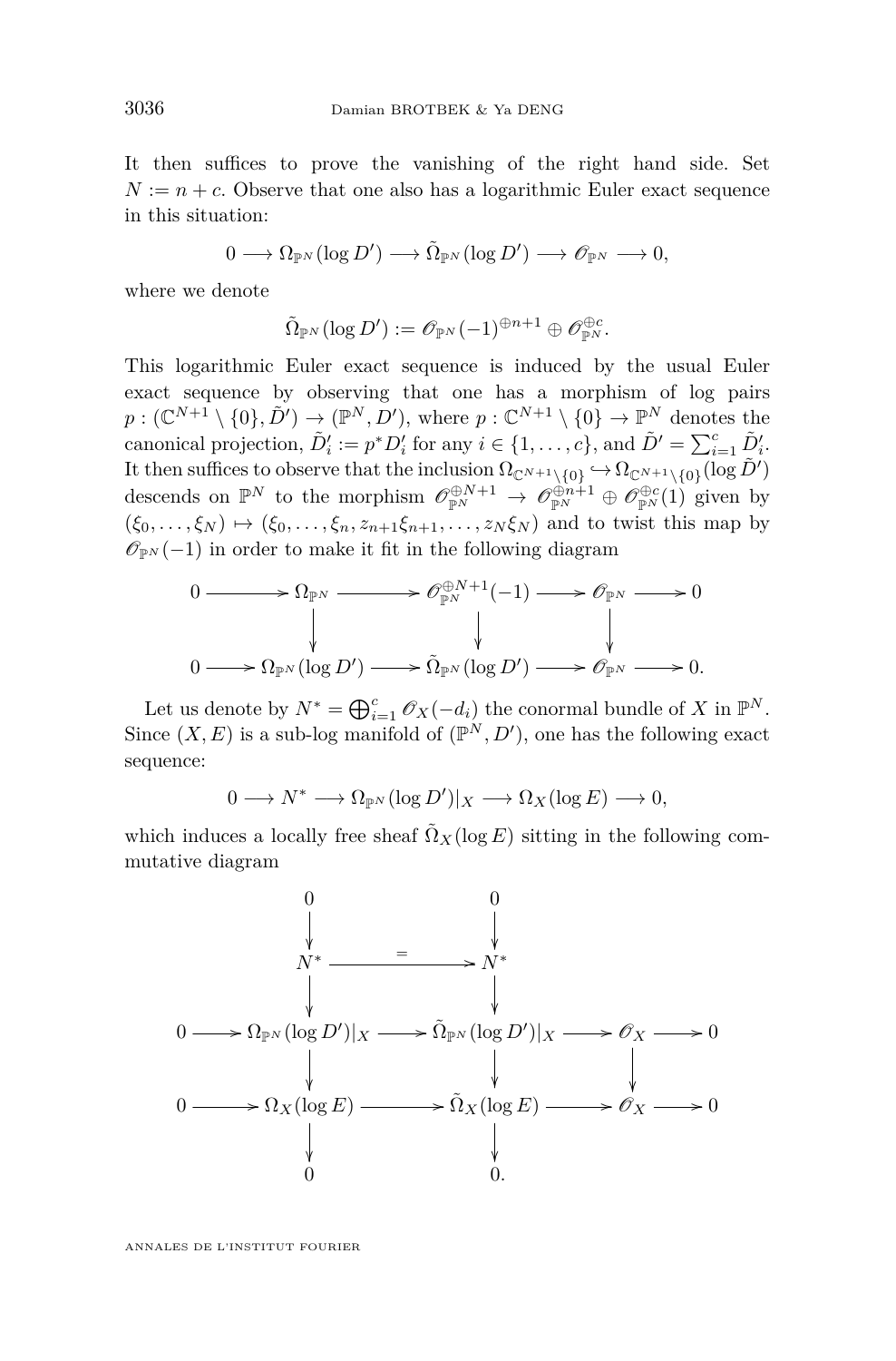We obtain an inclusion

$$
H^0(X, S^m \Omega_X(\log E) \otimes \mathscr{O}_X(-1)) \subset H^0(X, S^m \tilde{\Omega}_X(\log E) \otimes \mathscr{O}_X(-1))
$$

and we are therefore reduced to prove that  $H^0(X, S^m \tilde{\Omega}_X(\log E) \otimes \mathscr{O}_X(-1))$ vanishes.

Taking symmetric powers of the middle vertical exact sequence in the above diagram, and twisting it by  $\mathcal{O}_{\mathbb{P}^N}(-1)$  we obtain a resolution

$$
0 \longrightarrow \mathscr{E}_m \longrightarrow \dots \longrightarrow \mathscr{E}_1 \longrightarrow \mathscr{E}_0 \longrightarrow S^m \tilde{\Omega}_X(\log E) \otimes \mathscr{O}_X(-1) \longrightarrow 0,
$$

where

$$
\mathscr{E}_i:=\Lambda^iN^*\otimes S^{m-i}\tilde{\Omega}_{\mathbb{P}^N}(\log D')\otimes \mathscr{O}_{\mathbb{P}^N}(-1).
$$

Therefore the cohomology of  $S^m\tilde{\Omega}_X(\log E)\otimes \mathscr{O}_X(-1)$  can be computed be the hypercohomology spectral sequence  $(E_r^{p,q})$  of the complex  $\mathscr{E}_{\bullet}$ :

$$
E_1^{p,q} = H^q(X, \mathscr{E}_{-p}) \Rightarrow H^{p+q}(X, S^m \tilde{\Omega}_X(\log E) \otimes \mathscr{O}_X(-1)).
$$

Observe that since  $N^*$  is of rank *c*, one has  $\mathscr{E}_p = 0$  for all  $p > c$ . Moreover, for any  $p \geq 0$ , the vector bundle  $\mathcal{E}_p$  is a sum of duals of ample line bundles. Therefore, by Kodaira's vanishing theorem, we obtain  $H^q(X, \mathscr{E}_p) = 0$  for any  $q < n$ . But since  $c < n$ , this implies that  $E_1^{p,q} = 0$  if  $p + q = 0$ , and therefore we obtain the desired vanishing.

By contrast, one has the following result. This property is well known (see for instance [\[28\]](#page-50-20)), but we provide here a short proof for the reader's convenience.

PROPOSITION 4.2. — Let  $D = \sum_{i=1}^{c} D_i$  be a simple normal crossing divisor in P *<sup>n</sup>*. Then

$$
h^0(\mathbb{P}^n, \Omega_{\mathbb{P}^n}(\log D)) = c - 1
$$

Proof. — From the residue exact sequence and the vanishing  $H^0(\mathbb{P}^n, \Omega_{\mathbb{P}^n}) = 0$  we get an exact sequence

$$
0 \longrightarrow H^0(\mathbb{P}^n, \Omega_{\mathbb{P}^n}(\log D)) \longrightarrow \bigoplus_{i=1}^c H^0(D_i, \mathscr{O}_{D_i}) \cong \mathbb{C}^c \stackrel{\delta}{\longrightarrow} H^1(\mathbb{P}^n, \Omega_{\mathbb{P}^n}).
$$

Denoting  $e_i \in H^0(D_i, \mathcal{O}_{D_i})$  the constant section equal to 1, we can compute  $\delta(e_i)$  by a diagram chase in Cech cohomology and obtain that

$$
\delta(e_i) = c_1(\mathscr{O}_{\mathbb{P}^n}(D_i)) = \deg D_i \cdot c_1(\mathscr{O}_{\mathbb{P}^n}(1)).
$$

In particular rank $(\delta) = 1$  and therefore  $h^0(\mathbb{P}^n, \Omega_{\mathbb{P}^n}(\log D)) = c - 1.$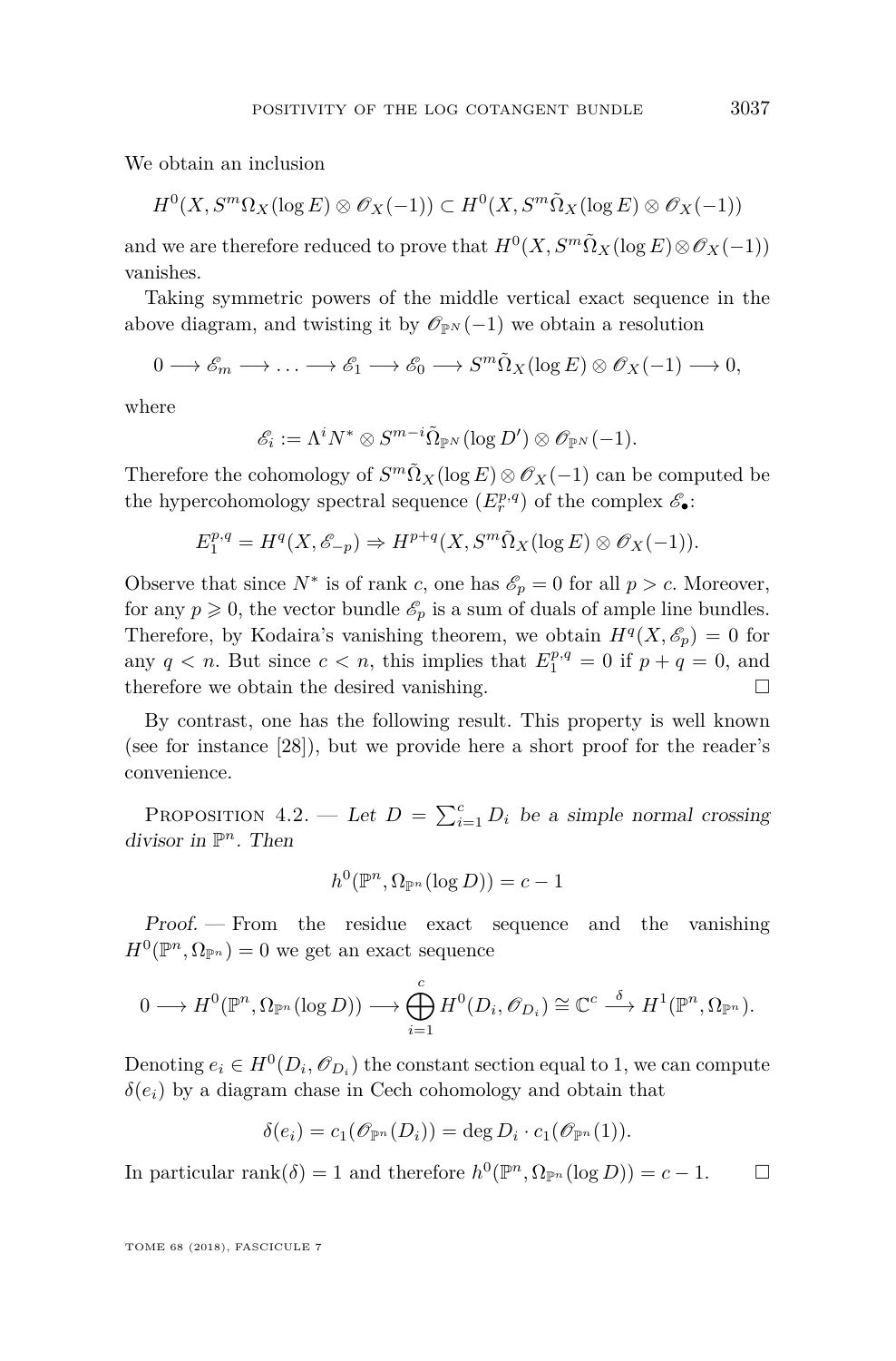#### **5. A resolution algorithm**

<span id="page-38-0"></span>In this section we give a proof of Proposition [2.9.](#page-16-0) To do so we will provide an explicit resolution algorithm for some particular configurations of subvarieties in any ambient complex manifold.

#### **5.1. Simple ideal sheaves**

<span id="page-38-1"></span>Let us start by a resolution procedure for some special configurations of linear subspaces in an affine space. This is purely algebraic and could be performed over any field. Fix an integer  $m \geqslant 2$  and let  $\mathbb{A}^m$  be the dimension *m* affine space over  $\mathbb{C}$ . We say that an ideal  $J \subset \mathbb{C}[x_1,\ldots,x_m]$  is simple if it is of the form

<span id="page-38-2"></span>
$$
(5.1) \t\t J = \langle x_1, \ldots, x_p, x_{p+1}x_{r+1}, x_{p+2}x_{r+2}, \ldots, x_rx_{2r-p} \rangle.
$$

Since  $J =$ √  $\overline{J}$ , one has  $J = I(\mathbb{V}(J))$ , where  $\mathbb{V}(J)$  is the (not necessarily irreducible) variety defined by *J*. In fact, one has

$$
J = \bigcap_{K \subset \{1,\ldots,r-p\}} \langle x_1,\ldots,x_p,x_{p+k_1},\ldots,x_{p+k_s},x_{r+\ell_1},\ldots,x_{r+\ell_{r-p-s}} \rangle
$$

Where  $K = (k_1, \ldots, k_s)$  and  $\{1, \ldots, r - p\} \setminus K = \{\ell_1, \ldots, \ell_{r-p-s}\}.$  We say that a subvariety of  $A^m$  is simple if its defining ideal is of the form  $\langle x_{i_1}, \ldots, x_{i_n} \rangle$  for some  $\{i_1, \ldots, i_n\} \subset \{1, \ldots, m\}$ . Therefore the above relation shows that  $V(J) = \bigcup_{i=1}^{N} V_i$  is the union of simple varieties of same dimensions.

<span id="page-38-3"></span>LEMMA 5.1. — Take a simple ideal  $J \subset \mathbb{C}[x_1,\ldots,x_m]$  as [\(5.1\)](#page-38-2) and write  $\mathbb{V}(J) = \bigcup_{i=1}^{N} V_i$  as above. Let  $i \in \{1, \ldots, m\}$ . Let  $\mu : \widetilde{X} \to \mathbb{A}^m$  be the blow-up of  $V_i$ . Let us write  $E_i := \mu^{-1}(V_i)$  the exceptional divisor and  $\tilde{V}_j$ the strict transform of *V*<sup>*j*</sup> for every  $j \neq i$ . Then  $\mu^* J = \mathcal{O}_{\widetilde{X}}(-E_i) \cdot J_i$ , where  $J_i$  denotes the ideal sheaf of the variety  $| \cdot | \cdot \tilde{V}_i$ . Moreover, one can cover *J*<sup>*i*</sup> denotes the ideal sheaf of the variety  $\bigcup_{j\neq i} \tilde{V}_j$ . Moreover, one can cover  $\tilde{X}$  by open sets which are all isomorphic to  $\mathbb{A}^m$  such that on every such open set, the ideal  $J_i$  is either a simple ideal or the trivial ideal  $\mathcal{O}(\mathbb{A}^m)$ .

Proof. — Without loss of generality, we can take  $V_1 = \{(x_1, \ldots, x_m) \mid$  $x_1 = x_2 = \cdots = x_r = 0$ , and it suffices to prove the lemma for the blow- $\sup \mu : \widetilde{X} \to \mathbb{A}^m$  of  $V_1$ . In the *x*<sub>1</sub>-direction, one can take an affine open set  $X_1 := \operatorname{spec} \mathbb{C}[x_1, \tilde{x}_2, \ldots, \tilde{x}_r, x_{r+1}, \ldots, x_m]$  of  $\tilde{X}$ , such that the blow-up  $\mu$  is given by

$$
\mu(x_1,\tilde{x}_2,\ldots,\tilde{x}_r,x_{r+1},\ldots,x_m)=(x_1,x_1\tilde{x}_2,\ldots,x_1\tilde{x}_r,x_{r+1},\ldots,x_m),
$$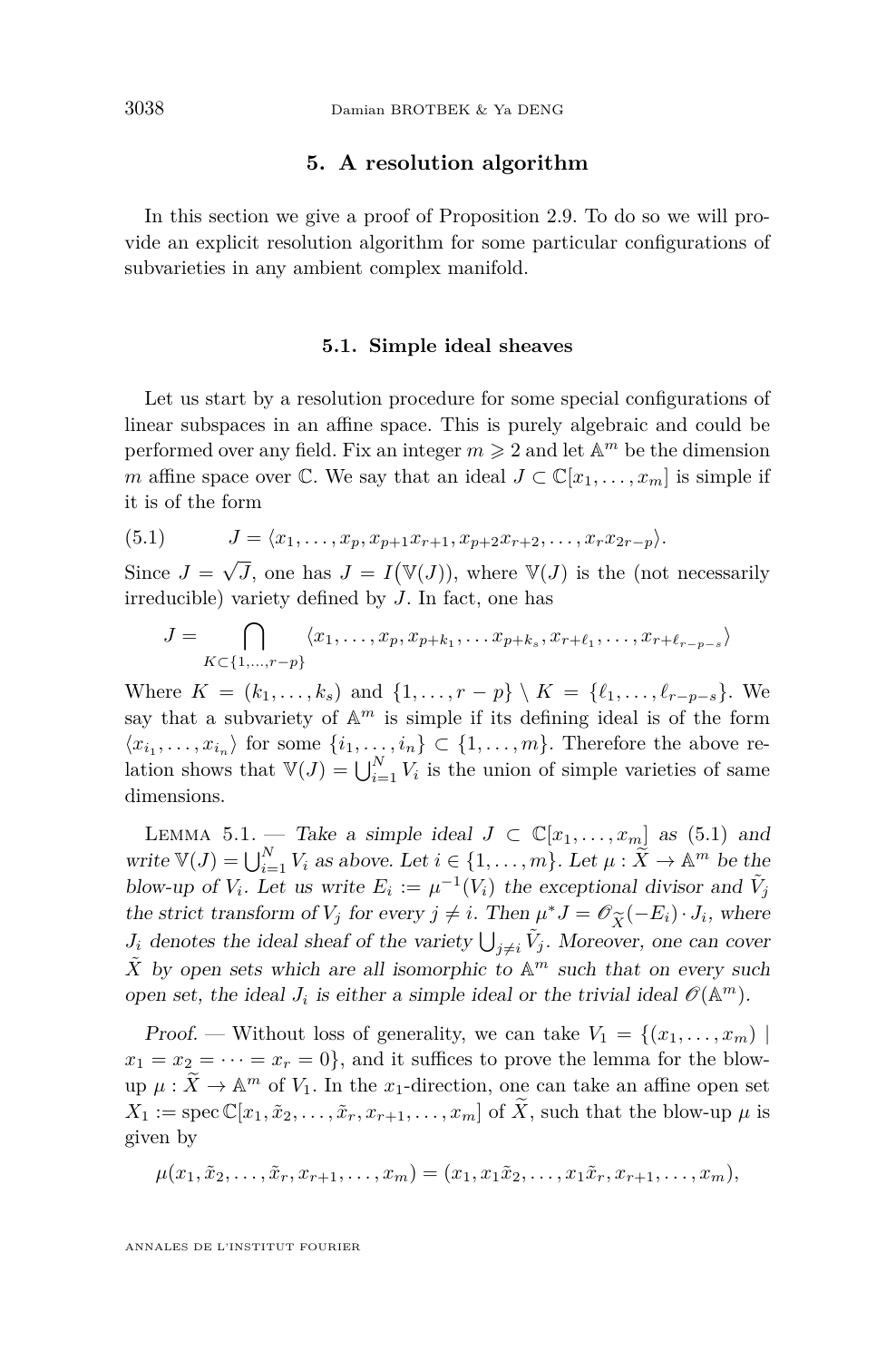and thus

$$
\mu^* J|_{X_1}=x_1\cdot\langle 1,\tilde{x}_2,\ldots,\tilde{x}_p,\tilde{x}_{p+1}x_{r+1},\tilde{x}_{p+2}x_{r+2},\ldots,\tilde{x}_r x_{2r-p}\rangle=\langle x_1\rangle,
$$

where  $\{x_1 = 0\}$  defines the exceptional divisor  $E_1$  on  $X_1$ . We then observe that

$$
J_1|_{X_1} = \mathbb{C}[x_1, \tilde{x}_2, \dots, \tilde{x}_r, x_{r+1}, \dots, x_m],
$$

which is the trivial ideal. This implies that  $\tilde{V}_i \cap X_1 = \emptyset$  for each  $i = 2, \ldots, N$ , which also holds on the affine open set  $X_i$  in the  $x_i$ -direction with  $j = 2, \ldots, p$  by [\(5.1\)](#page-38-2). In the  $x_r$  direction, one can take an affine open set  $X_r := \text{spec } \mathbb{C}[\tilde{x}_1,\ldots,\tilde{x}_{r-1},x_r,\ldots,x_m]$  of  $\tilde{X}$ , such that the blow-up  $\mu$  is given by

$$
\mu(\tilde{x}_1,\tilde{x}_2,\ldots,\tilde{x}_{r-1},x_r,\ldots,x_m)=(\tilde{x}_1x_r,\tilde{x}_2x_r,\ldots,\tilde{x}_{r-1}x_r,x_r,\ldots,x_m).
$$

We thus see that

$$
\mu^* J|_{X_r} = x_r \cdot \langle \tilde{x}_1, \tilde{x}_2, \dots, \tilde{x}_p, \tilde{x}_{p+1} x_{r+1}, \dots, \tilde{x}_{r-1} x_{2r-p-1}, \tilde{x}_{2r-p} \rangle,
$$

where  $\{x_r = 0\}$  defines the exceptional divisor  $E_1$ , and we see that

$$
J_1|_{X_r} = \langle \tilde{x}_1, \tilde{x}_2, \dots, \tilde{x}_p, \tilde{x}_{p+1}x_{r+1}, \dots, \tilde{x}_{r-1}x_{2r-p-1}, \tilde{x}_{2r-p} \rangle.
$$

Here  $\mathbb{V}(J_1|_{X_r}) = \bigcup_{1 \le j \le N} \tilde{V}_j|_{X_r}$  Thus  $J_1|_{X_r}$  is still a simple ideal sheaf, and  $\tilde{V}_j |_{X_r}$  is either empty or a simple variety for any  $j \neq 1$ . This also holds on the affine open sets  $X_\ell$  in the  $x_\ell$  directions with  $\ell = p + 1, \ldots, r - 1$ . Since  $\bigcup_{i=1}^r X_i = \tilde{X}$ , this proves the lemma.

The following lemma will be useful later.

<span id="page-39-0"></span>LEMMA 5.2. — Let  ${V_i}_{i=0,1,2,3} \subset \mathbb{A}^m$  be different simple varieties of the same dimension. Assume that  $V_1 \cap V_2 \subset V_3$ . Let  $\widetilde{X} \to \mathbb{A}^m$  be the blowing-up of  $V_0$ , with  $\tilde{V}_1, \tilde{V}_2, \tilde{V}_3$  the strict transforms of  $V_1, V_2, V_3$  and *E* the exceptional divisor. Then  $\tilde{V}_1 \cap \tilde{V}_2 \subset \tilde{V}_3$ . Moreover, if  $V_1 \cap V_2 \subset V_0$ , then  $\tilde{V}_1 \cap \tilde{V}_2 = \varnothing.$ 

Proof. — Since  $\mu : \widetilde{X} \setminus E \to \mathbb{A}^m \setminus V_0$  is an isomorphism, it follows from  $V_1 \cap V_2 \subset V_3$  that

$$
(\tilde{V}_1 \cap \tilde{V}_2 \setminus E) \subset \tilde{V}_3.
$$

Note that *E* can naturally be seen as the projectivization of the normal bundle  $N_{V_0/\mathbb{A}^m}$  of  $V_0$  in  $\mathbb{A}^m$ . Then for any  $\tilde{x} \in E$ , one can write  $\tilde{x} = (x, [v])$ with  $x \in V_0$  and  $v \in N_{V_0/\mathbb{A}^m,x}$ . If  $\tilde{x} \in \tilde{V}_1 \cap \tilde{V}_2 \cap E$ , one has  $x \in V_1 \cap V_2 \cap V_0$ , and  $v \in T_{V_1,x} \cap T_{V_2,x}$ . Since  $V_1$  and  $V_2$  are simple varieties, by the definition, one has  $T_{V_1,x} \cap T_{V_2,x} = T_{V_1 \cap V_2,x} \subset T_{V_3,x}$ . We then conclude that  $\tilde{x} \in \tilde{V}_3 \cap E$ , and  $\tilde{V}_1 \cap \tilde{V}_2 \subset \tilde{V}_3$ . This proves the first claim. When  $V_1 \cap V_2 \subset V_0$ , for any *x* ∈ *V*<sub>1</sub> ∩ *V*<sub>2</sub>, one has  $T_{V_1 \cap V_2, x}$  ⊂  $T_{V_0, x}$ , and thus  $\tilde{V}_1 \cap \tilde{V}_2 \cap E = \emptyset$ . Since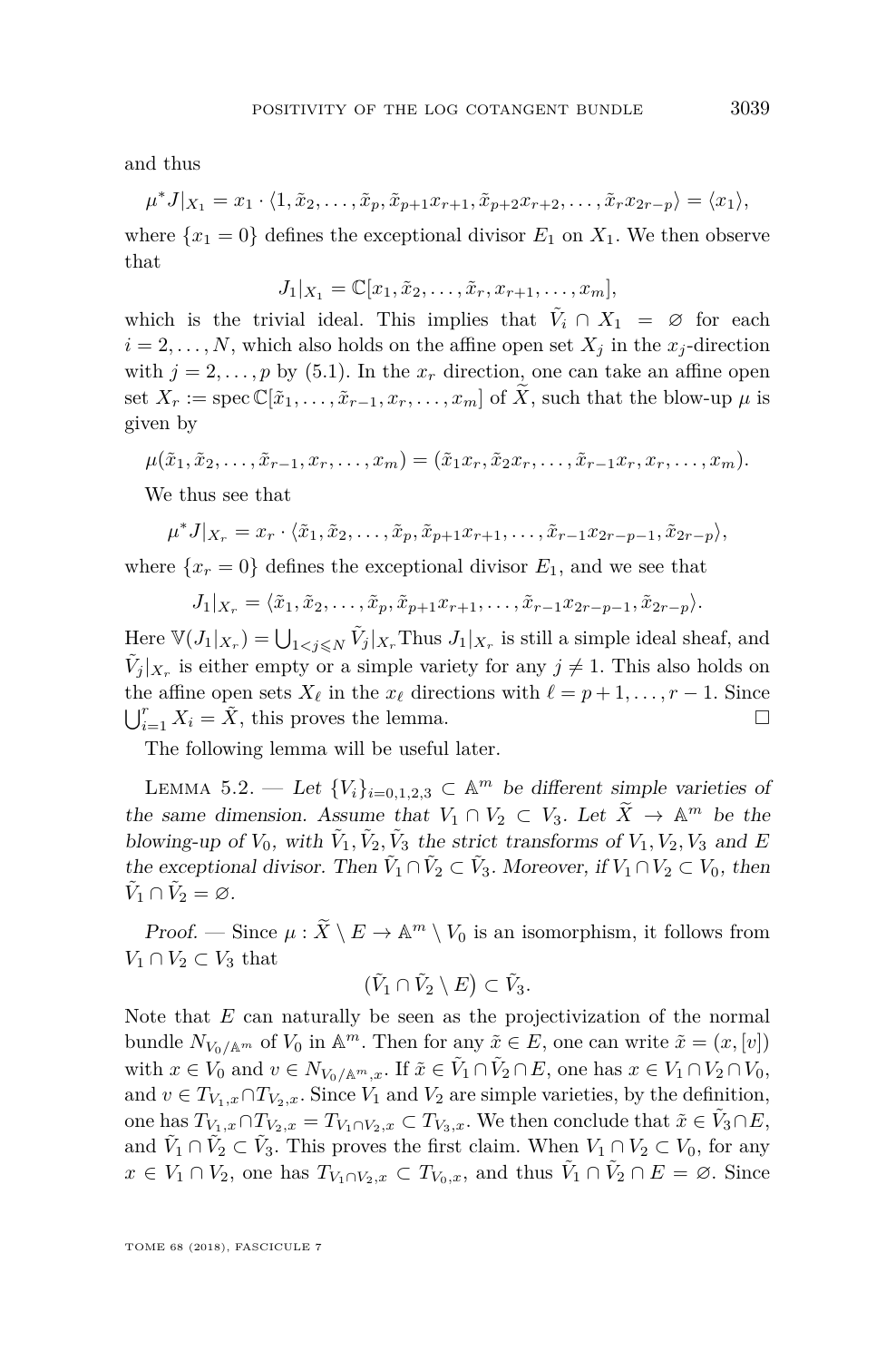$\tilde{V}_1 \cap \tilde{V}_2 \setminus E \simeq V_1 \cap V_2 \setminus V_0 = \emptyset$ , one has  $\tilde{V}_1 \cap \tilde{V}_2 = \emptyset$ . This proves the second claim, hence the lemma.

#### **5.2. Resolution of compatible systems**

<span id="page-40-0"></span>DEFINITION 5.3. — Let X be a smooth (not necessarily compact) complex manifold of dimension *m*. A finite collection of subvarieties of *X* is said to be a compatible system if this collection admits an indexation of the form  $\{Y_{ij}\}_{i=a,\dots,c}^{j=1,\dots,n_i}$  such that, denoting by  $\mathscr{J}$  the ideal sheaf of  $\bigcup_{i=a,\dots,c}^{j=1,\dots,n_i} Y_{ij}$ , the following conditions are satisfied.

- <span id="page-40-2"></span>(1) For any  $j \neq \ell$ , either there exists  $i' < i$  and  $j'$  such that  $Y_{ij} \cap Y_{i\ell} \subset Y_{i'j'}$  or  $Y_{ij} \cap Y_{i\ell} = \emptyset$ ; in particular,  $Y_{aj} \cap Y_{a\ell} = \emptyset$ .
- <span id="page-40-1"></span>(2) The manifold *X* can be covered by analytic open sets  $\{U_{\alpha}\}\$ , such that each  $U_{\alpha}$  is biholomorphic to some open set  $W_{\alpha} \subset \mathbb{C}^m$  containing the  $0 \in \mathbb{C}^m$  and satisfying the following. Let  $J_{i,\alpha} :=$  $\{j \mid Y_{ij} \cap U_\alpha \neq \emptyset\}$ , then via the isomorphism  $U_\alpha \cong W_\alpha \subset \mathbb{C}^m$ ,  $\{Y_{ij} \cap U_{\alpha}\}_{i=a,\dots,c}^{j \in J_{i,\alpha}}$  extends to  $\{Y_{ij}^{\alpha}\}_{i=a,\dots,c}^{j \in J_{i,\alpha}}$  in  $\mathbb{C}^m$ , such that  $Y_{ij}^{\alpha}$  is a simple variety and the ideal sheaf  $\mathscr{J}_{\alpha}$  defined by  $\bigcup_{i=a,\dots,c}^{j\in J_{i,\alpha}} Y_{ij}^{\alpha}$  is a simple ideal of the form [\(5.1\)](#page-38-2).

We say that *i* is the index of  $Y_{ij}$ , that *a* is the lowest index, that  $c - a + 1$  is the length of this compatible system, and that  $\mathscr J$  the ideal sheaf associated to this system.

Based on the Definition [5.3,](#page-40-0) we have the following observation.

<span id="page-40-3"></span>LEMMA 5.4. — With the notation of Definition [5.3.](#page-40-0) If  $Y_{ij} \cap Y_{i'j'} \subset Y_{k\ell}$ , then for each  $\alpha$ , one has  $Y_{ij}^{\alpha} \cap Y_{i'j'}^{\alpha} \subset Y_{k\ell}^{\alpha}$ . In particular,  $\#J_{a,\alpha} \leq 1$ .

Proof. — By assumption, for any  $\alpha$ , one has

 $(Y_{ij} \cap U_\alpha) \cap (Y_{i'j'} \cap U_\alpha) \subset Y_{k\ell} \cap U_\alpha.$ 

By  $5.3(2)$  $5.3(2)$ , this is equivalent to

$$
(Y_{ij}^{\alpha} \cap W_{\alpha}) \cap (Y_{i'j'}^{\alpha} \cap W_{\alpha}) \subset Y_{k\ell}^{\alpha} \cap W_{\alpha}.
$$

Since  $W_{\alpha}$  contains the origin, and  $\mathscr{J}_{\alpha}$  is a simple ideal, from the very definition [\(5.1\)](#page-38-2) we observes that

$$
Y_{ij}^{\alpha} \cap Y_{i'j'}^{\alpha} \subset Y_{k\ell}^{\alpha}.
$$

For any  $j \in J_{i,\alpha}$ ,  $Y_{ij}^{\alpha}$  contains the origin, and by [5.3](#page-40-0)[\(1\)](#page-40-2) one has  $\#J_{i,\alpha} \leqslant 1.$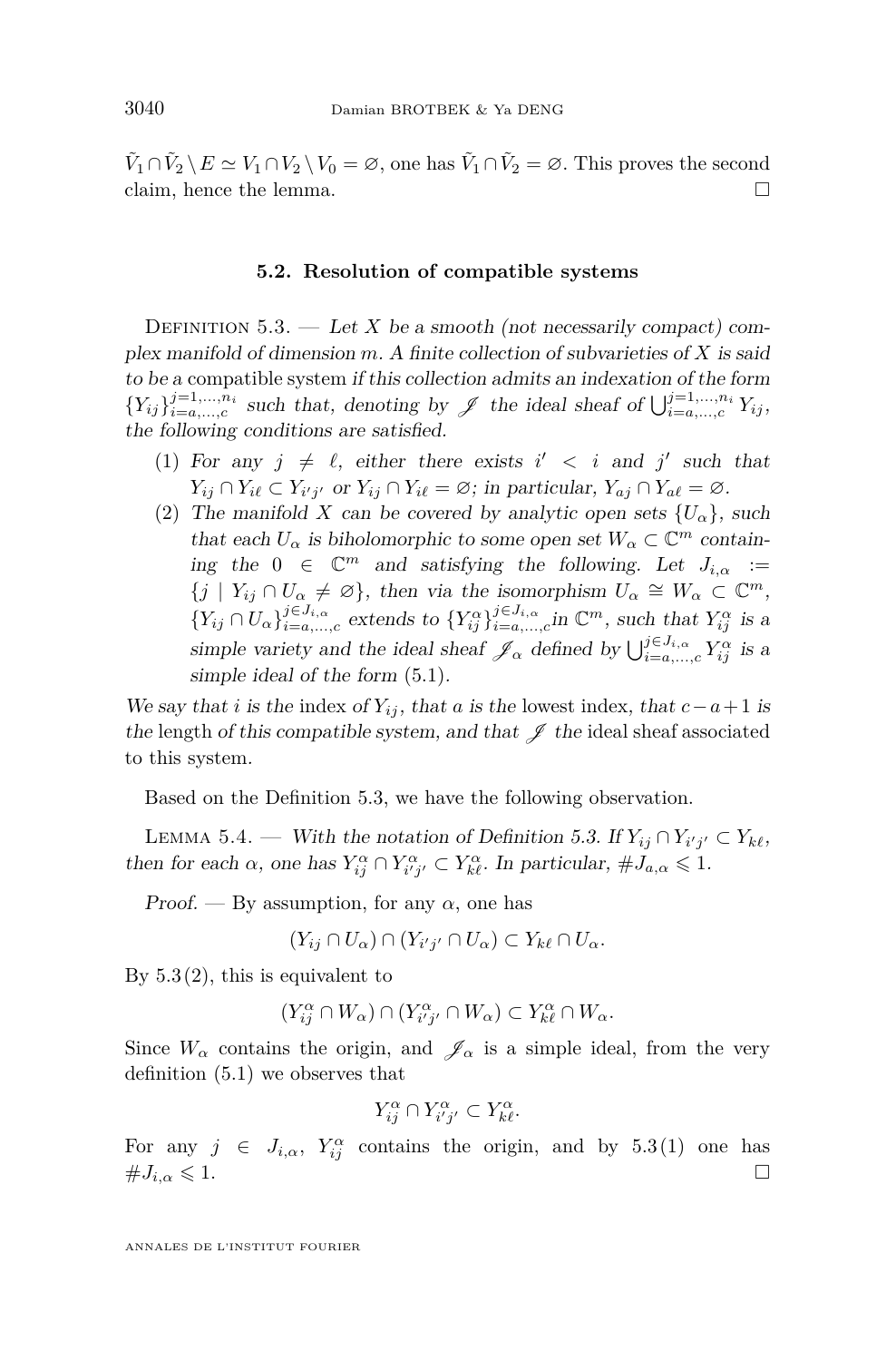Now we define a natural log resolution of the ideal sheaf  $\mathscr{J}$ . We first define  $\mu_1 : \widetilde{X}_1 \to X$  to be the blow-up of  $\bigcup_{j=1}^{n_a} Y_{aj}$ , with  $E_1$  the exceptional divisor and  $\tilde{Y}_{ij}$  the strict transform of  $Y_{ij}$  for  $i > a$ . By [5.3](#page-40-0)[\(1\)](#page-40-2),  $\bigcup_{j=1}^{n_a} Y_{aj}$  is a disjoint union of smooth submanifold of the same dimension, and thus  $\tilde{X}_1$ is also a smooth manifold. Write  $\tilde{Y}_{ij}$  for the strict transform of  $Y_{ij}$  under the blow-up  $\mu_1$  for any  $i > a$ , and  $j = 1, \ldots, n_i$ . Denote by  $\mathscr{J}_1$  the ideal sheaf of the variety  $\bigcup_{i=a+1,\dots,c}^{j=1,\dots,n_i} \tilde{Y}_{ij}$  in  $\tilde{X}_1$ .

<span id="page-41-4"></span>LEMMA 5.5. – If the index of  $\tilde{Y}_{ij}$  is defined to be *i* for any *i* ∈ {*a* + 1,...,*c*} and any *j* ∈ {1,...,*n<sub>i</sub>*}, then family { $\tilde{Y}_{ij}$ } $j_{i=a+1,...,n}^{j=1,...,n_i}$ is a compatible system in  $\tilde{X}_1$ . Moreover

<span id="page-41-1"></span>(5.2) 
$$
\mu_1^* \mathscr{J} = \mathscr{O}_{\widetilde{X}_1}(-E_1) \cdot \mathscr{J}_1.
$$

Proof. — On each  $U_{\alpha}$ , if  $J_{i,\alpha} \neq \emptyset$ , define  $\mu_{1,\alpha}: Z_{\alpha}^1 \to \mathbb{C}^m$  to be the blow-up of  $\bigcup_{j\in J_{a,\alpha}} Y_{aj}^{\alpha}$ , let  $E_{1,\alpha}$  be exceptional divisor and for any  $i > a$ and  $j \in J_{i,\alpha}$  let  $\tilde{Y}_{ij}^{\alpha}$  be the strict transform of  $Y_{ij}^{\alpha}$ . If  $J_{i,\alpha} = \emptyset$ , set  $\mu_{1,\alpha}$ to be the identity map. Then via the isomorphism  $U_{\alpha} \cong W_{\alpha}$ , one has  $\mathscr{J}_\alpha|_{W_\alpha} \cong \mathscr{J}|_{U_\alpha},$ 

<span id="page-41-3"></span>(5.3) 
$$
\tilde{Y}_{ij}^{\alpha}|_{\mu_{1,\alpha}^{-1}(W_{\alpha})} \cong \tilde{Y}_{ij}|_{\mu_{1}^{-1}(U_{\alpha})}
$$

and by  $5.3(2)$  $5.3(2)$  one has the following isomorphism

<span id="page-41-0"></span>(5.4) 
$$
\mu_{1,\alpha}^{-1}(W_{\alpha}) \xrightarrow{\mu_{1,\alpha}} W_{\alpha}
$$

$$
\cong \qquad \qquad \cong \qquad \qquad \cong \qquad \qquad \cong
$$

$$
\mu_1^{-1}(U_{\alpha}) \xrightarrow{\mu_1} U_{\alpha}.
$$

It follows from Lemma [5.1](#page-38-3) that

<span id="page-41-2"></span>
$$
\mu_{1,\alpha}^* \mathscr{J}_\alpha = \mathscr{O}_{Z_\alpha^1}(-E_{1,\alpha}) \cdot \mathscr{J}_{1,\alpha},
$$

where  $\mathscr{J}_{1,\alpha}$  denotes the ideal sheaf of the variety  $\bigcup_{i=a+1,\dots,c}^{j\in J_{i,\alpha}} \tilde{Y}_{ij}^{\alpha}$ . By [\(5.4\)](#page-41-0), one has

(5.5) 
$$
\mu_1^* \mathscr{J}|_{U_{\alpha}} = \mathscr{O}_{\mu_1^{-1}(U_{\alpha})}(-E_1) \cdot \mathscr{J}_1|_{\mu_1^{-1}(U_{\alpha})}.
$$

and [\(5.2\)](#page-41-1) follows from that  $U_{\alpha}$  is an open covering for *X*.

For any  $i > a$  any  $j \neq l$ , by [5.3](#page-40-0)[\(1\)](#page-40-2) either  $Y_{ij} \cap Y_{i\ell} = \emptyset$ , in which one also has

$$
(5.6) \t\t\t \tilde{Y}_{ij} \cap \tilde{Y}_{i\ell} = \varnothing;
$$

or there exists  $i' < i$  and  $j'$  such that  $Y_{ij} \cap Y_{i\ell} \subset Y_{i'j'}$ . In the second case, we claim that  $\tilde{Y}_{ij} \cap \tilde{Y}_{i\ell} \subset \tilde{Y}_{i'j'}$  when  $i' > a$ , and [\(5.6\)](#page-41-2) holds when  $i' = a$ .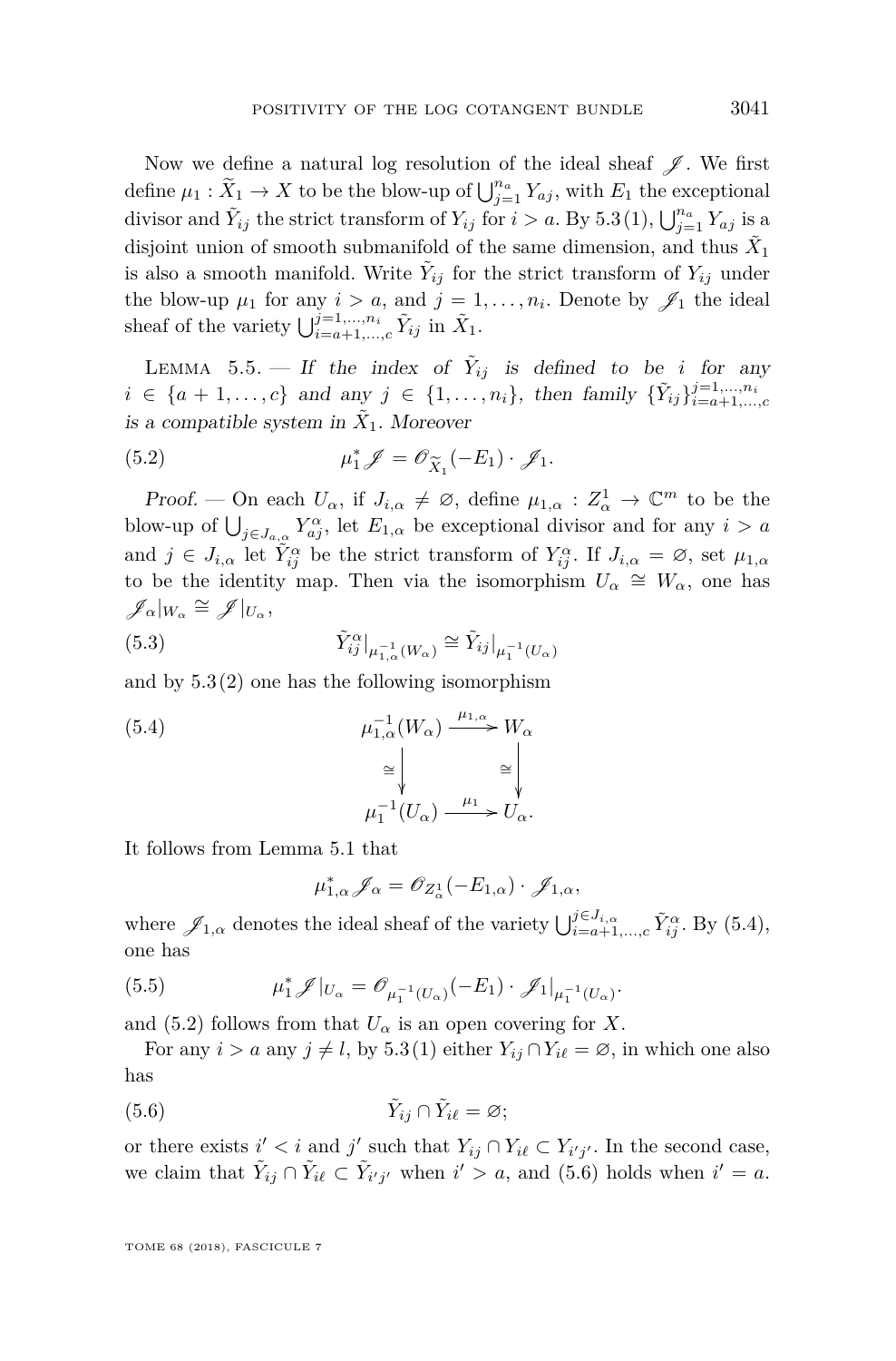since  $U_{\alpha}$  is a covering of *X* and since the  $Y_{ij}$ 's are irreducible, it suffices to check this on each  $\mu_1^{-1}(U_\alpha)$ . By Lemma [5.4,](#page-40-3)  $Y_{ij}^\alpha \cap Y_{i\ell}^\alpha \subset Y_{i'j'}^\alpha$ , and from [5.3](#page-40-0)[\(2\)](#page-40-1) they are all simple varieties in  $\mathbb{C}^m$ . Applying Lemma [5.2,](#page-39-0) one has

$$
\tilde{Y}_{ij}^{\alpha} \cap \tilde{Y}_{i\ell}^{\alpha} \subset \begin{cases} \tilde{Y}_{i'j'}^{\alpha} & \text{if } i' > a \text{ and } j' \in J_{i'\alpha} \\ \varnothing & \text{if } i' = a \text{ or } j \notin J_{i'\alpha}. \end{cases}
$$

The claim then follows immediately from [\(5.3\)](#page-41-3). The set  $\{\tilde{Y}_{ij}\}_{i=a+1,\dots,c}^{j=1,\dots,n_i}$  satisfies  $5.3(1)$  $5.3(1)$ .

For any  $Z_{1,\alpha}$ , by the proof of Lemma [5.1](#page-38-3) it can be covered by finitely many open sets which are all isomorphic to affine spaces spec  $\mathbb{C}[x_1, \ldots, x_m]$ , such that the restriction of  $\mathscr{J}_{1,\alpha}$  to each affine space is still a simple ideal. Since  $W_{\alpha}$  contains the origin, the restriction of  $\mu_{1,\alpha}^{-1}(W_{\alpha})$  to each affine space still contains the origin. From [\(5.3\)](#page-41-3), this gives an open covering which verifies [5.3](#page-40-0)[\(2\)](#page-40-1). We define *i* to be the index of  $\tilde{Y}_{ij}$  for any  $i = a+1, \ldots, c$  and any  $j = 1, \ldots, n_i$ .  $\{\tilde{Y}_{ij}\}_{i=a+1,\ldots,c}^{j=1,\ldots,n_i}$  is then a compatible system in  $\tilde{X}_1$ .  $\Box$ 

Observe that after the blow-up  $\mu_1 : \tilde{X}_1 \to X$ , and with our choice of indices, the length of the compatible system is decreased by one. We then blow up  $\bigcup_{j=1}^{n_{a+1}} \tilde{Y}_{a+1,j}$  to obtain  $\mu_2 : \tilde{X}_2 \to \tilde{X}_1$ , and continuing in this way, we obtain a sequence of blow-ups with smooth centers

<span id="page-42-1"></span>
$$
(5.7) \qquad \widetilde{X}_{c-a+1} \xrightarrow{\mu_{c-a+1}} \widetilde{X}_{c-a} \xrightarrow{\mu_{c-a}} \dots \xrightarrow{\mu_3} \widetilde{X}_2 \xrightarrow{\mu_2} \widetilde{X}_1 \xrightarrow{\mu_1} X,
$$

such that their composition  $\mu$  :  $\hat{X} := \tilde{X}_{c-a+1} \to X$  gives rise to a log resolution of  $\mathscr J$ . Indeed, this algorithm is blowing-up the varieties of lowest index in each newly obtained compatible system. Since after each blow-up, the inverse image of the ideal sheaf is, up to some exceptional divisors, the ideal sheaf associates to a compatible system whose length is decreased by 1, we see that after  $(c - a + 1)$ -blow-ups, one resolves the ideal sheaf  $\mathscr{J}$ . We say that  $\mu$  :  $\widetilde{X}_{c-a+1} \to X$  the canonical log resolution of the ideal sheaf  $\mathscr J$  associated to the compatible system  $\{Y_{ij}\}_{i=a,\dots,c}^{j=1,\dots,n_i}$  in *X*. We will now prove that this log resolution also resolves certain subsheaves of  $\mathscr I$ simultaneously.

<span id="page-42-0"></span>DEFINITION  $5.6.$  — Same notation as Definition [5.3.](#page-40-0) We say that  ${Y_{ij}}_{i=a,...,b}^{j=1,...,n_i}$  with  $b \leqslant c$  and  $r_i \leqslant n_i$  is a subsystem of  ${Y_{ij}}_{i=a,...,c}^{j=1,...,n_i}$ , if it is also a compatible system in *X*, and satisfies that for any  $i = a, \ldots, b$ ,  $j = r_i + 1, \ldots, n_i, k = i, i + 1, \ldots, b$ , and  $\ell = 1, \ldots, r_k$ , either  $Y_{ij} \cap Y_{k\ell} = \emptyset$ , or there exists  $p < i$  and  $1 \leqslant q \leqslant r_p$  such that

$$
(5.8) \t\t Y_{ij} \cap Y_{k\ell} \subset Y_{pq}.
$$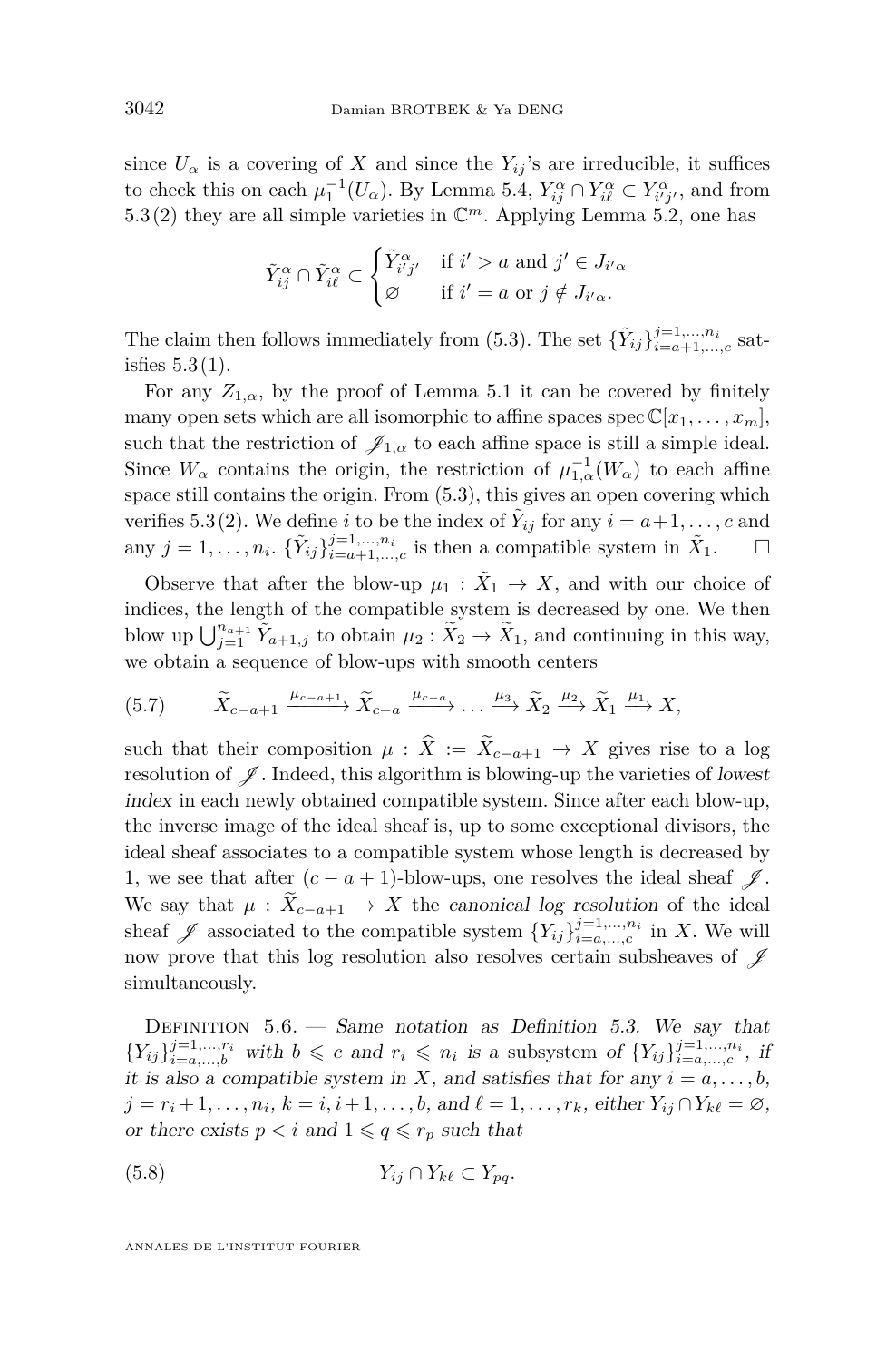In particular, one has

<span id="page-43-0"></span>(5.9) 
$$
\left(\bigcup_{j=r_a+1,\ldots,n_a} Y_{aj}\right) \cap \left(\bigcup_{\substack{i=a,\ldots,b\\j=1,\ldots,r_i}} Y_{ij}\right) = \varnothing.
$$

<span id="page-43-1"></span>LEMMA 5.7. — Let  ${Y_{ij}}_{i=a,...,c}^{j=1,...,n_i}$  be a compatible system on a quasiprojective variety *X*, and let  $\{Y_{ij}\}_{i=a,\dots,b}^{j=1,\dots,r_i}$  be a subsystem. Let  $\mathscr{J}'$  be the ideal sheaf of  $\bigcup_{i=a,\dots,b}^{j=1,\dots,r_i} Y_{ij}$ , then  $\mu : \hat{X} \to X$  is also a log resolution for  $\mathscr{J}'$ .

Proof. — Since  $\{Y_{aj}\}_{j=1,\ldots,n_a}$  are pairwise disjoint, it follows from [\(5.9\)](#page-43-0) and Lemma [5.5](#page-41-4) that for the blow-up  $\mu_1 : \widetilde{X}_1 \to X$  of  $\bigcup_{j=1}^{n_a} Y_{aj}$ , one has

$$
\mu_1^*\mathscr{J}'=\mathscr{O}_{\widetilde{X}}(-E_1')\cdot \mathscr{J}_1',
$$

 $\mu_1^* \mathscr{J}' = \mathscr{O}_{\widetilde{X}}(-E'_1) \cdot \mathscr{J}'_1,$ <br>where  $E'_1$  is the inverse image of  $\bigcup_{j=1}^{r_a} Y_{aj}$  and  $\mathscr{J}'_1$  is the sheaf of the variety  $\bigcup_{i=a+1,\dots,b}^{j=1,\dots,r_i} \tilde{Y}_{ij}$ . By Lemma [5.5](#page-41-4) again we note that  $\{\tilde{Y}_{ij}\}_{i=a+1,\dots,b}^{j=1,\dots,r_i}$ is also a compatible system in  $\tilde{X}_1$ . We will prove it is also a subsystem of  ${\{\tilde{Y}_{ij}\}}_{i=a+1,\ldots,c}^{j=1,\ldots,n_i}$ .

For any  $i = a + 1, \ldots, b, j = r_i + 1, \ldots, n_i, k = i, i + 1, \ldots, b$ , and  $\ell = 1, \ldots, r_k$ , by Definition [5.6](#page-42-0) either  $Y_{ij} \cap Y_{k\ell} = \emptyset$ , or there exists  $p < i$ and  $1 \leq q \leq r_p$  such that  $Y_{ij} \cap Y_{k\ell} \subset Y_{pq}$ . As in the proof of Lemma [5.5,](#page-41-4) we can prove that

$$
\tilde{Y}_{ij} \cap \tilde{Y}_{k\ell} \subset \begin{cases} \tilde{Y}_{pq} & \text{if } p > a \\ \varnothing & \text{if } p = a \text{ or } i = a + 1. \end{cases}
$$

This verifies the conditions in Definition [5.6.](#page-42-0) Thus  $\{\tilde{Y}_{ij}\}_{i=a+1,\ldots,b}^{j=1,\ldots,r_i}$  is a subsystem of the compatible system  $\{\tilde{Y}_{ij}\}_{i=a+1,\dots,c}^{j=1,\dots,n_i}$ . We conclude by induction on the length of the system of compatible subvarieties that for the composition of the blow-ups

$$
\tilde{X}_{b-a+1} \xrightarrow{\mu_{b-a+1}} \tilde{X}_{b-a} \xrightarrow{\mu_{b-a}} \dots \xrightarrow{\mu_2} \tilde{X}_1 \xrightarrow{\mu_1} X,
$$

it resolves the ideal sheaf  $\mathscr{J}'$ . This proves the lemma.

#### **5.3. Functorial properties**

This resolution algorithm is functorial under restrictions.

<span id="page-43-2"></span>LEMMA  $5.8.$  — Let  $Z$  be a regular subvariety of  $X$ . Assume that  ${Y_{ij} \cap Z}_{i=a,...,c}^{j=1,...,n_i}$  is also a compatible system in *Z* if we define the index of  $Y_{ij} \cap Z$  to be *i* for each  $Y_{ij}$ . We emphasize here that we consider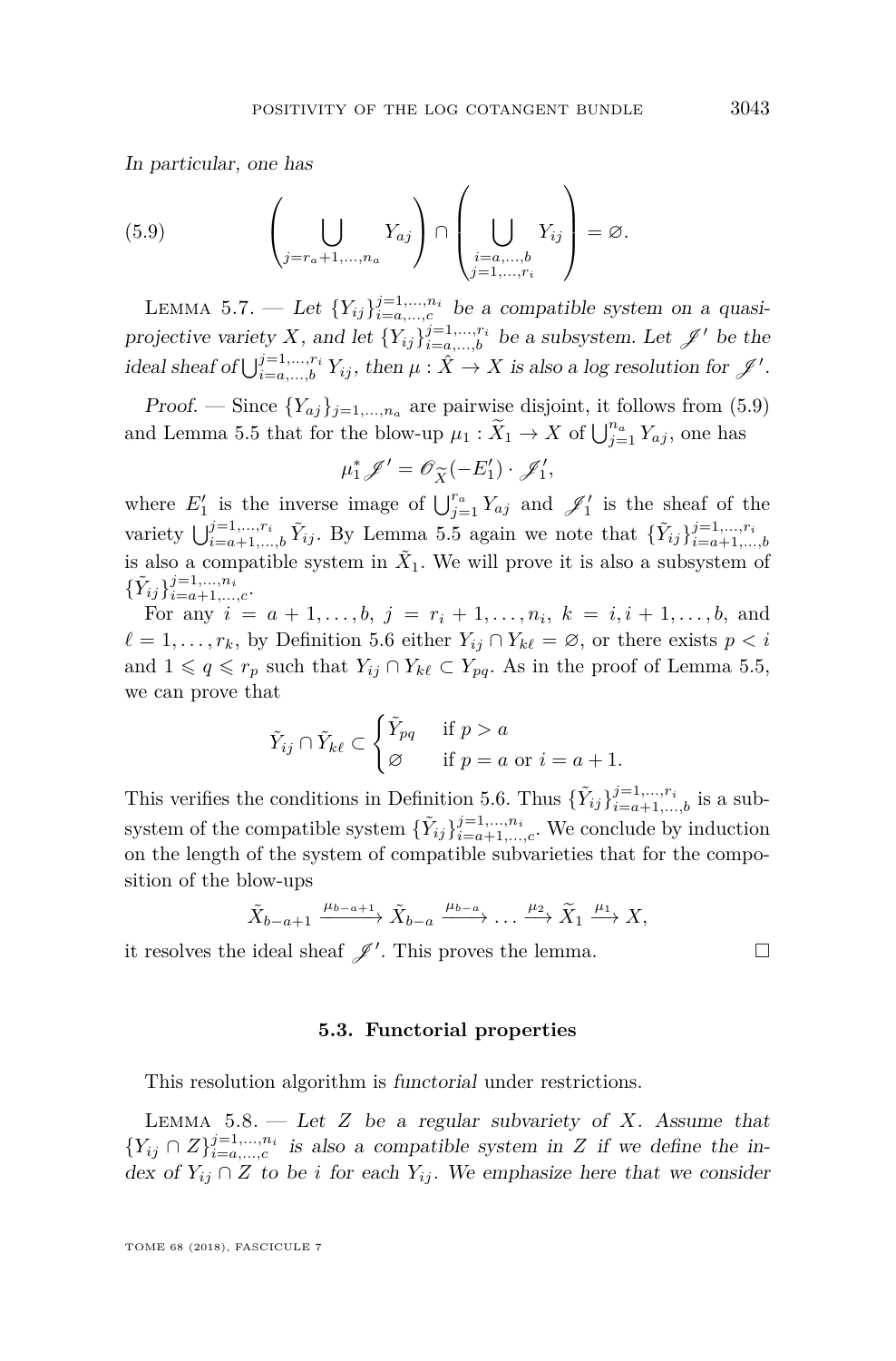the scheme theoretic intersection  $Z \cap Y_{ij}$ . Denote by  $\widetilde{Z}$  the strict transform of *Z* under  $\mu$ . Then the restriction of the canonical log resolution  $\mu$  associated to  ${Y_{ij}}\}_{i=a,...,c}^{j=1,...,n_i}$  to  $\widetilde{Z}$  is also the canonical log resolution associated to the compatible system  ${Y_{ij} \cap Z}^{j=1,...,n_i}_{i=a,...,c}$  in *Z*. In particular,  $\mu|_{\widetilde{Z}}$  is the  $\log$  resolution of the ideal sheaf of the subvariety  $\bigcup_{i=a,\dots,b}^{j=1,\dots,n_i} (Y_{ij} \cap Z)$ .

Proof. — By induction on the length of the compatible system. Assume that the lemma holds when the length is less than  $c-a$ . Since  $\mu_1 : \widetilde{X}_1 \to X$ is the blow-up of the variety  $\bigcup_{j=1,\dots,n_a} Y_{aj}$ , we deduce that  $\mu_1|_{\widetilde{Z}_1}: Z_1 \to Z$ is the blow-up of the variety  $\bigcup_{j=1,\dots,n_a}(Y_{aj} \cap Z)$ , where  $\widetilde{Z}_1$  denotes the strict transform of  $Z$  under  $\mu_1$ . By our definition of the indices of the subvarieties  $Z \cap Y_{ij}$ ,  $\mu_1|_{\widetilde{Z}_i}$  is the first blow-up of the canonical log resolution associated to the compatible system  $\{Y_{ij} \cap Z\}_{i=a,\dots,n}^{j=1,\dots,n_i}$  in *Z*, such that the strict transform of  $Y_{ij} \cap Z$  is  $\tilde{Y}_{ij} \cap \tilde{Z}_1$ . Then  $\{\tilde{Y}_{ij} \cap \tilde{Z}_1\}_{i=a+1,\dots,c}^{j=1,\dots,n_i}$  is a compatible system in  $\widetilde{Z}_1$ , with the index  $\widetilde{Y}_{ij} \cap \widetilde{Z}_1$  equal to *i*. By the induction on the length, the canonical log resolution associated to the compatible system  $\{\tilde{Y}_{ij}\}_{i=a+1,\dots,c}^{j=1,\dots,n_i}$  in  $\tilde{X}_1$ , which is the composition of the blow-ups,  $\tilde{X}_{b-a+1} \xrightarrow{\mu_{b-a+1}} \tilde{X}_{b-a} \xrightarrow{\mu_{b-a}} \ldots \xrightarrow{\mu_2} \tilde{X}_1$ , gives rise to the canonical log resolution associated to the compatible system  $\{\tilde{Y}_{ij} \cap \tilde{Z}_1\}_{i=a+1,\dots,c}^{j=1,\dots,n_i}$  in  $\tilde{Z}_1$ . The lemma is thus proved.

This resolution algorithm is also compatible with families.

<span id="page-44-0"></span>DEFINITION 5.9. — Let  $f : \mathcal{X} \to S$  be a surjective smooth morphism between regular quasi-projective varieties, and let  $\mathscr Y$  be (non necessarily irreducible) subvariety of  $\mathscr X$  of pure dimension  $r$  such that its image under *f* is surjective. We say that the family  $f : (\mathcal{X}, \mathcal{Y}) \to S$  is locally analytically trivial if for any  $y \in \mathcal{Y}$ , setting  $s := f(y)$  and  $X_s$  the fiber of f, the following two conditions hold:

- (1) There exists  $\mathscr{U} \subset \mathscr{X}, U_s \subset S$  open neighborhoods of *y*, *s*, such that  $f(\mathscr{U}) = U_s$ .
- <span id="page-44-1"></span>(2) Write  $U := \mathscr{U} \cap X_s$ , which is an analytic open set of  $X_s$ . There exists a biholomorphism  $\theta : \mathscr{U} \to U \times U_s$  such that the following diagram is commutative:

(5.10) 
$$
\mathcal{U} \xrightarrow{0} U \times U_s \xrightarrow{\mathrm{pr}_1} U
$$

$$
f \xrightarrow{\downarrow} U_s
$$

$$
U_s
$$

 $\text{such that } (\mathcal{U}, \mathscr{Y} \cap U) \cong (U \times U_s, \text{pr}_1^*(Y_U)) \text{ via } \theta, \text{ where } Y_U := \mathscr{Y} \cap U.$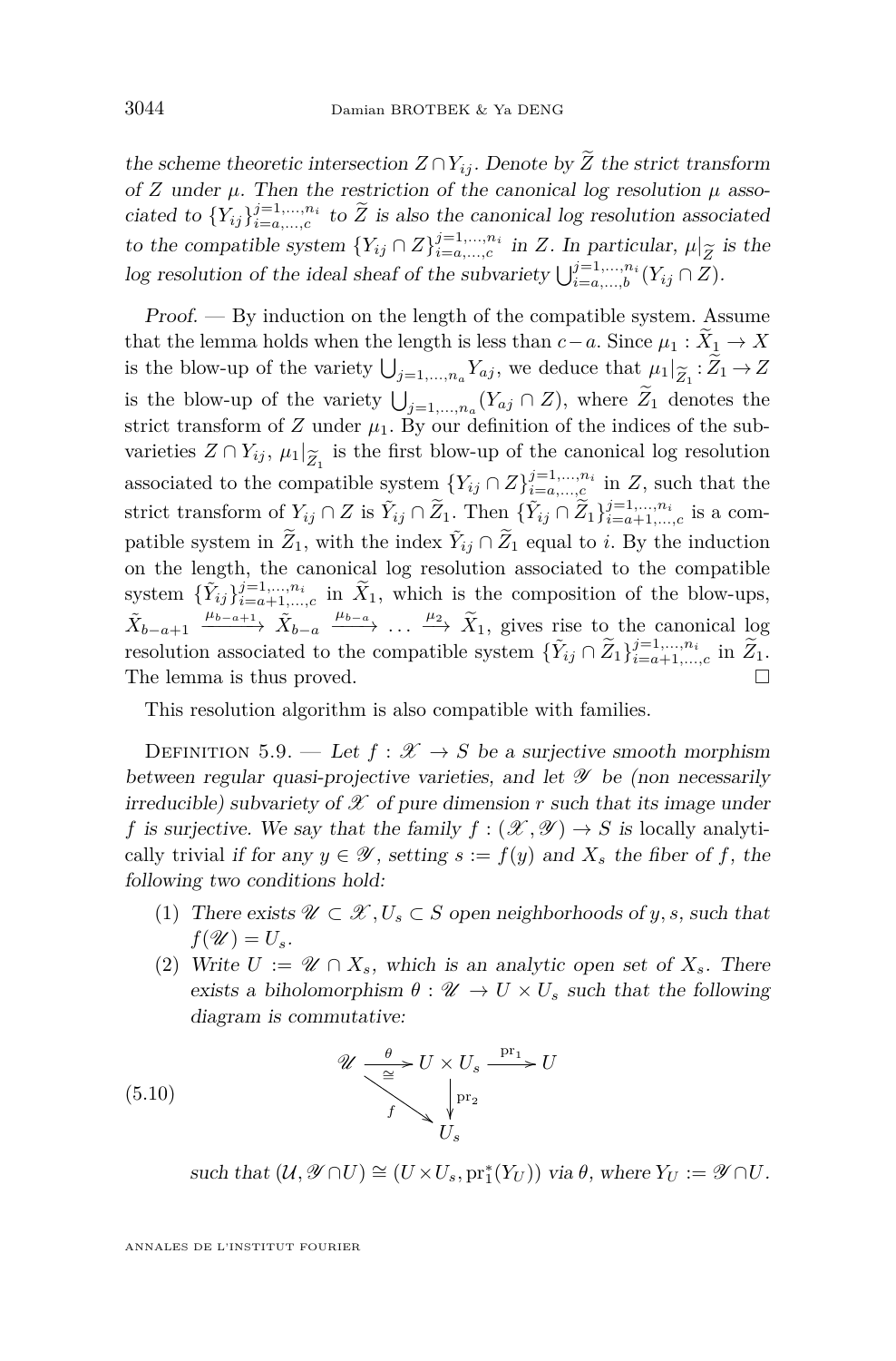<span id="page-45-2"></span>LEMMA 5.10. — Let  $f : (\mathcal{X}, \mathcal{Y}) \to S$  be a locally analytically trivial family. Suppose that  $\mathscr{Y} = \bigcup_{i=a,\dots,c}^{j=1\dots,n_i} \mathscr{Y}_{ij}$  such that for any  $s \in S$ , setting  $Y_{s,ij} = \mathscr{Y}_{ij}|_{X_s}$ , the induced configuration  $\{Y_{s,ij}\}_{i=a,\dots,c}^{j=1,\dots,n_i}$  is a compatible system on  $X_s$ . Then we can perform the algorithm of canonical resolu-tion defined in [\(5.7\)](#page-42-1) for  $\{\mathscr{Y}_{ij}\}_{i=a,\dots,c}^{j=1\dots,n_i}$ , in order to obtain a birational map  $\mu_{\mathscr{X}}:\mathscr{X}\to\mathscr{X}$ , such that, for any  $s\in S$ , the restriction

$$
\mu_{\mathscr{X}}|_{X_s} : \mu_{\mathscr{X}}^{-1}(X_s) \longrightarrow X_s
$$

is the canonical resolutions of the compatible system  $\{Y_{s,ij}\}_{i=a,\dots,c}^{j=1\ldots,n_i}$ , denoted by  $\mu_s : \tilde{X}_s \to X_s$ . If one denotes the irreducible exceptional divisors of  $\mu_{\mathcal{X}}$  by  $\mathcal{E}_1 \ldots, \mathcal{E}_r$  then, the set of irreducible exceptional divisor of  $\mu_s$  is  $\{\mathscr{E}_1|_{\mu_{\mathscr{X}}^{-1}(X_s)}\ldots,\mathscr{E}_r|_{\mu_{\mathscr{X}}^{-1}(X_s)}\}.$ 

Proof. — We will also prove by induction on the length of the compatible system. Assume that the lemma holds when the length is less than  $c - a$ . We make same notation in  $5.9(2)$  $5.9(2)$ . By the assumption of the lemma, one observes that  $\{\mathscr{Y}_{aj}\}_{j=1,\ldots,n_a}$  is disjoint from each other since this holds on each fiber. Define  $\mu_{\mathscr{X},1} : \tilde{\mathscr{X}}_1 \to \mathscr{X}$  to be the blow-up of  $\{\mathscr{Y}_{aj}\}_{j=1,\dots,n_a}$ , with  $\{\tilde{\mathscr{Y}}_{ij}\}_{i=a+1,...,c}^{j=1...,n_i}$  the strict transforms of  $\{\mathscr{Y}_{ij}\}_{i=a+1,...,c}^{j=1...,n_i}$ . By [5.9](#page-44-0)[\(2\)](#page-44-1), its restriction to each fiber  $X_s$  is precisely the first blow-up of the canonical log resolution of the compatible system  $\{Y_{s,ij}\}_{i=a,\dots,c}^{j=1\dots,n_i}$ . From Lemma [5.5,](#page-41-4) the sets  $\{\tilde{\mathscr{Y}}_{ij}\}_{i=a+1,\dots,c}^{j=1\dots,n_i}$  verify the conditions of the lemma with the length decreased by 1. Hence we prove the lemma.

#### <span id="page-45-0"></span>**5.4. Application to the projectivized logarithmic cotangent bundle**

In this section, we prove Proposition [2.9.](#page-16-0) From Proposition [2.4](#page-12-2) we can assume that  $c \leq n$ .

<span id="page-45-1"></span>LEMMA 5.11. — Let  $(X, D)$  be a log pair. The family  $\{\tilde{D}_J\}_{\emptyset \subsetneq J \subset \{1, ..., c\}}$ is a compatible system in  $X_1(D)$  when the index of  $D_J$  is defined to be #*J*. Its lowest index is 1 and its length is *c*. Moreover, for any  $\emptyset \neq I \subsetneq$  $\{1, \ldots, c\}, \{\tilde{D}_J\}_{\varnothing \neq J \subset I}$  is a subsystem of length #*I*. In particular, the canonical log resolution provides a birational map  $\hat{\mu}: X_1(D)^c \to X_1(D)$ which is a simultaneous log resolution for the ideal sheaves  $\{\mathscr{J}_I\}_{\emptyset \neq I \subset \{1,\dots,c\}}$ .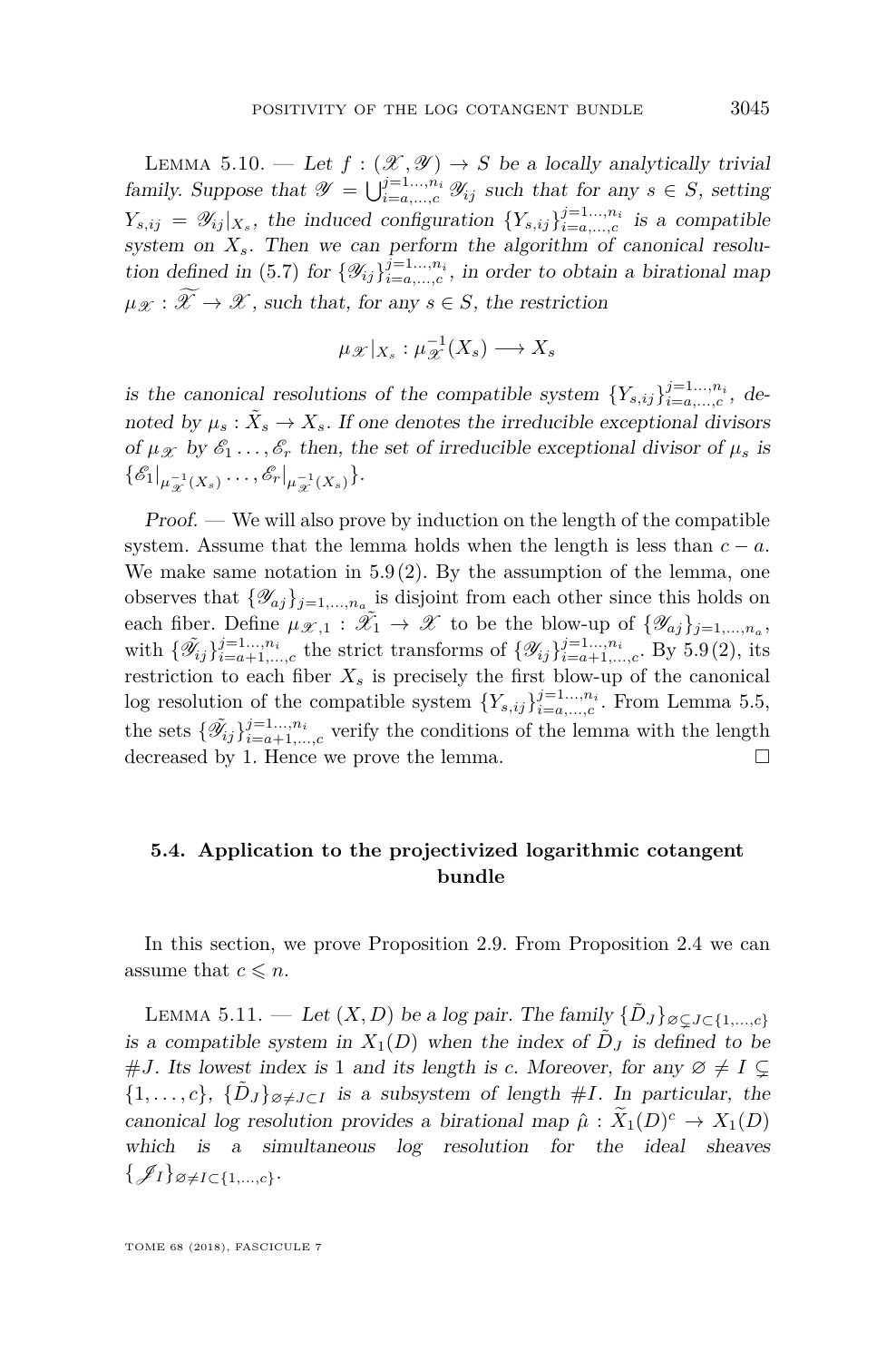Proof. — For any  $\emptyset \neq I, J \subset \{1, \ldots, c\}$  with  $1 \leq \#I = \#J < c$ , and  $I \neq J$ , note that  $\#(I \cap J) < \#I = \#J < \#(I \cup J)$  and by [\(2.4\)](#page-9-1) one has

<span id="page-46-0"></span>(5.11) 
$$
\tilde{D}_I \cap \tilde{D}_J \begin{cases} = \varnothing & \text{if } I \cap J = \varnothing \\ \subset \tilde{D}_{I \cap J} & \text{if } I \cap J \neq \varnothing \end{cases}
$$

where in the second case,  $1 \leq \#(I \cap J)$ . In particular, when  $\#I = \#J = 1$ , we always have  $\tilde{D}_I \cap \tilde{D}_J = \varnothing$ .

Now, for any  $\emptyset \neq J \subset \{1, \ldots, c\}$ , we define the index of  $\tilde{D}_J$  to be  $\#J$ . For any  $i = 1, \ldots, c$ , set  $S_i := \{I \subset \{1, \ldots, c\} \mid \#I = i\}$ , equipped with the lexicographical ordering, which is a total order. Then we can write  ${\lbrace \tilde{D}_J \rbrace_{\varnothing \neq J \subset \{1,\dots,c\}} = {\lbrace Y_{ij} \rbrace_{i=1,\dots,c}^{j=1,\dots,n_i}}$  with  $n_i = {c \choose i}$  in a canonical way, such that, for any  $I, J \in S_i$  with  $I \leq J$ , there exists  $1 \leq a \leq b \leq n_i$  such that  $D_I = Y_{ia}$  and  $D_J = Y_{ib}$ . With this setting, from [\(5.11\)](#page-46-0) one can see that, for any  $i > 1$  and any  $1 \leq j < l \leq n_i$ , either  $Y_{ij} \cap Y_{i\ell} = \emptyset$ , or there exists  $1 \leq i' < i$  and  $1 \leq j' \leq n_{i'}$  such that  $Y_{ij} \cap Y_{i\ell} \subset Y_{i'j'}$ . Thus the set  ${Y_{ij}}_{i=1,\ldots,c}^{j=1,\ldots,n_i}$  satisfies [5.3](#page-40-0)[\(1\)](#page-40-2). Since we can cover  $X_1(D)$  by open sets with  $\mathscr{J}_I$  in the form of [\(2.7\)](#page-11-0), which satisfies [5.3](#page-40-0)[\(2\)](#page-40-1), we conclude that  ${\lbrace \tilde{D}_J \rbrace_{\varnothing \neq J \subset \lbrace 1,...,c \rbrace}}$  is a compatible system in  $X_1(D)$ . We thus prove the first statement.

To prove the second statement, without loss of generality, we can assume that  $I = \{1, \ldots, b\}$  for some  $1 \leq b < c$ . From  $(2.4)$  we first observe that  ${\lbrace \tilde{D}_J \rbrace_{\varnothing \neq J \subset I}}$  satisfies [5.3](#page-40-0)[\(1\)](#page-40-2), and thus is a compatible system on  $X_1(D)$ . Within the above representation  ${\{\tilde{D}_J\}_{\varnothing \neq J \subset \{1,\ldots,c\}}} = {\{Y_{ij}\}}_{i=1,\ldots,c}^{j=1,\ldots,n_i}$ , one has  $\{\tilde{D}_J\}_{\emptyset \neq J \subset I} = \{Y_{ij}\}_{i=1,\dots,b}^{j=1,\dots,r_i}$ , where  $r_i = \binom{b}{i}$ . For any  $i = 1,\dots,b$ ,  $j = r_i + 1, \ldots, n_i$ ,  $k = i, i + 1, \ldots, b$ , and  $\ell = 1, \ldots, r_k$ , let us denote by  $\tilde{D}_J = Y_{ij}, \tilde{D}_K = Y_{k\ell}$ . If follows from the definition that  $J \not\subset I$ ,  $\#J = i$ , and  $K \subset I$ ,  $\#K = k \geqslant i$ , and from [\(2.4\)](#page-9-1) that either  $\tilde{D}_J \cap \tilde{D}_K = \emptyset$ , in which case  $J \cap K = \emptyset$ , or  $\tilde{D}_J \cap \tilde{D}_K = \tilde{D}_{J \cap K}$ , in which case  $1 \leq \#(J \cap K) < \#J$ . Thus by Definition [5.6](#page-42-0)  $\{\tilde{D}_J\}_{\varnothing \neq J\subset I}$  is a subsystem of  $\{\tilde{D}_J\}_{\varnothing \neq J\subset \{1,\ldots,c\}}$ . This proves the second statement.

Since the length of the compatible system  ${\lbrace \tilde{D}_J \rbrace}_{\emptyset \subsetneq J \subset \lbrace 1, ..., c \rbrace}$  is *c*, after a successive blow-ups of the varieties of the lowest index in each newlyobtained compatible system

$$
\widetilde{X}_1(D)^{(c)} \xrightarrow{\mu_c} \widetilde{X}_1(D)^{(c-1)} \xrightarrow{\mu_{c-1}} \dots \xrightarrow{\mu_2} \widetilde{X}_1(D)^{(1)} \xrightarrow{\mu_1} X_1(D),
$$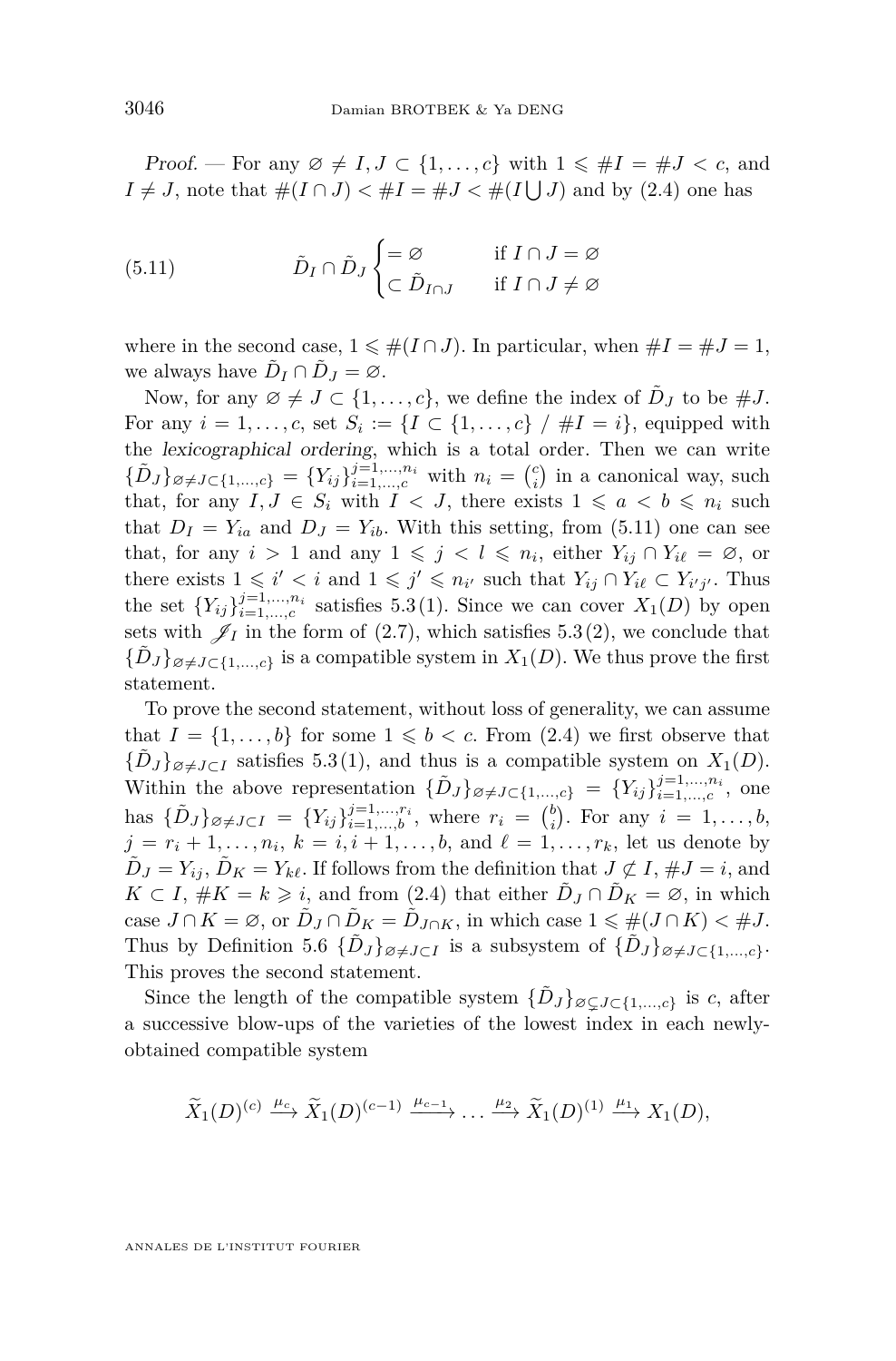their composition  $\hat{\mu}: \tilde{X}_1(D)^{(c)} \to X_1(D)$  is the canonical log resolution of the ideal sheaf  $\mathscr{J}_D$  associated to the compatible system  $\{\tilde{D}_J\}_{\varnothing \subsetneq J \subset \{1,\ldots,c\}}$ in  $X_1(D)$ . The simultaneous log resolution for  $\mathscr{J}_I$  follows from Lemma [5.7](#page-43-1) directly. This concludes the proof of the lemma.

As we saw in [\(3.8\)](#page-28-0), we only need to find a simultaneous resolution for the indeterminacies of the rational maps  $X_1(D) \dashrightarrow X_1(D_i)$  for every  $i = 1, \ldots, c$ , which by [2.3](#page-10-1)[\(1\)](#page-10-2) is equivalent to finding a simultaneous log resolution for the ideal sheaves  $\{\mathscr{J}_i\}_{i=1,\dots,c}$  defined in Definition [2.2.](#page-9-0) Observe that for each  $i = 1, \ldots, c$ , the length of the subsystem  $\{\tilde{D}_J\}_{\varnothing \neq J \subset \{i\}}$ **c** is equal to  $c - 1$  by Lemma [5.11.](#page-45-1) Thus by [\(5.7\)](#page-42-1) the composition of  $(c - 1)$ steps of the blow-ups,  $\mu_{c-1} \circ \mu_{c-2} \circ \cdots \circ \mu_1 : \tilde{X}_1(D)^{(c-1)} \to X_1(D)$ , is a log resolution for each  $\mathscr{J}_i$ . We will denote this simultaneous log resolution by  $\mu: \widehat{X}_1(D) \to X_1(D)$ , and call it the minimal resolution.

From this definition, it follows that Lemma [5.11](#page-45-1) already implies [2.9\(](#page-16-0)[1\)](#page-16-2). From Lemma [2.7,](#page-15-0) given a family of smooth pairs  $(\mathscr{X}, \mathscr{D}) \stackrel{\rho}{\to} S$  as defined in Definition [2.6,](#page-14-0) denoting by  $(X_s, D_s)$  the fiber of  $\rho$ , one obtains a locally analytically trivial family

$$
\left(\mathbb{P}(\Omega_{\mathscr{X}/S}(\log \mathscr{D})), \bigcup_{I \subset \{1,\dots,c\}} \tilde{\mathscr{D}}_I^{\text{rel}} \right) \xrightarrow{\rho_1} S
$$

such that for any  $s \in S$ , the fiber of  $\rho_1$  is  $(X_{s,1}(D_s), \bigcup_{I \subset \{1,\dots,c\}} \tilde{D}_{s,I})$ . [2.9](#page-16-0)[\(3\)](#page-16-1) follows from Lemma [5.10.](#page-45-2)

Let us now see how to obtain the announced fonctoriality property in [2.9](#page-16-0)[\(2\)](#page-16-3). Let *Z* be any regular subvariety of *X*, such that  $\sum_{i=1}^{c} D_i |z|$  is also a simple normal crossing divisor on *Z*. Denote by  $E_i := D_i | z$ , and  $E_I := \bigcap_{i \in I} E_i$  for any  $\emptyset \neq I \subset \{1, \ldots, c\}$ . Note that  $Z_1(E)$  is a regular subvariety of  $X_1(D)$ . Moreover, for  $\tilde{E}_I \subset Z_1(E)$  associated to  $E_I$  as defined in Section [2.6,](#page-17-0) one has  $\tilde{E}_I = Z_1(E) \cap \tilde{D}_I$ . Thus  $\{\tilde{D}_J \cap Z_1(E)\}_{\varnothing \neq J \subset \{1,\dots,c\}}$ is a compatible system in  $Z_1(E)$ , with the index of  $\tilde{D}_J \cap Z_1(E)$  equal to  $#J$ . It then follows from Lemma [5.8](#page-43-2) that the restriction of the canonical log resolution (resp. minimal resolution) associated to  $\{D_J\}_{\emptyset \neq J \subset \{1,\dots,c\}}$  in  $X_1(D)$ , gives rise to the canonical log resolution (resp. minimal resolution) associated to  $\{\tilde{D}_J \cap Z_1(E)\}_{\varnothing \neq J \subset \{1,\dots,c\}}$  in  $Z_1(E)$ . In particular, for any  $i = 1, \ldots, c$ , let us denote by  $\mu_Z : \widehat{Z}_1(E) \to Z_1(E)$  the minimal resolution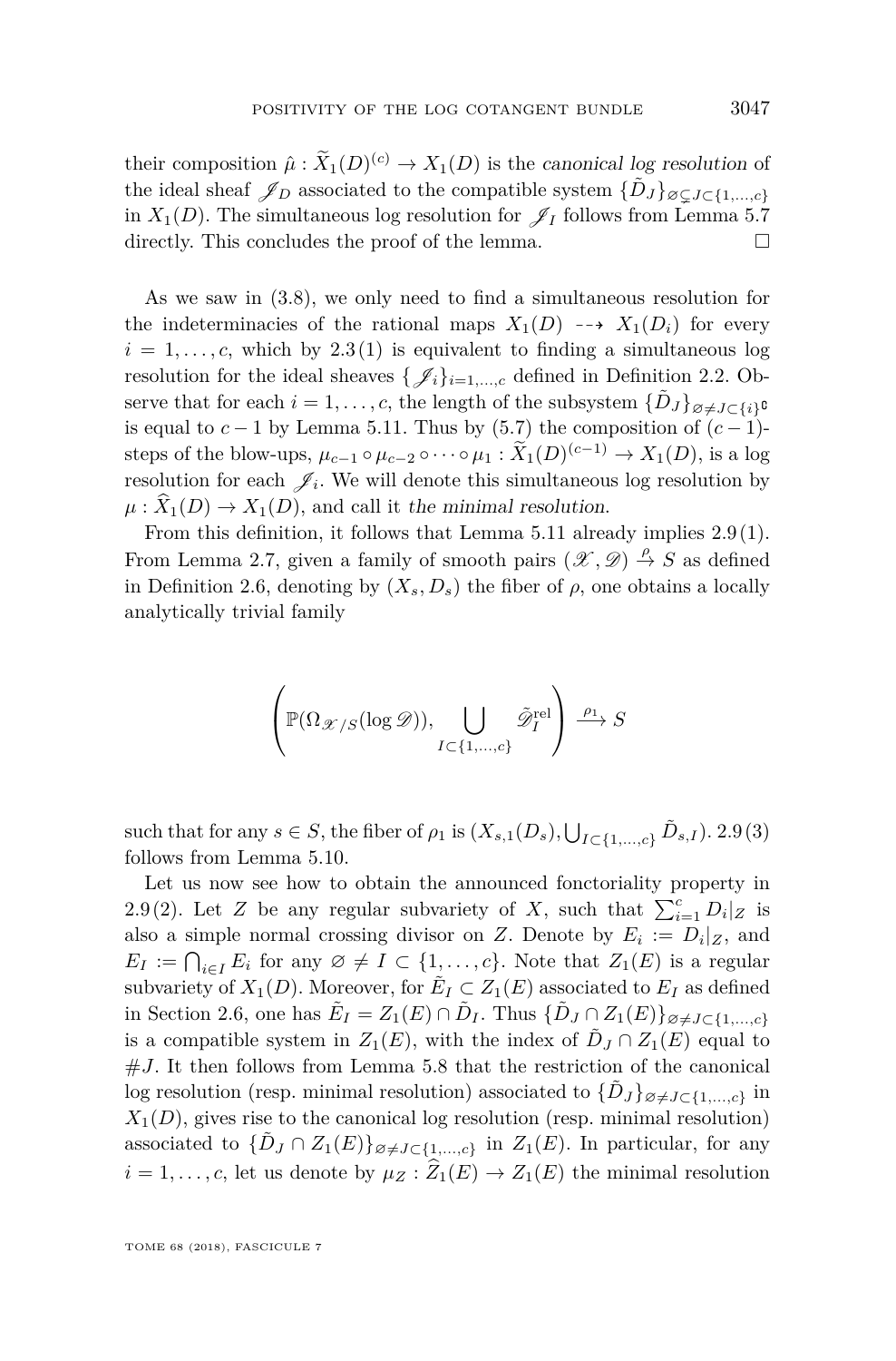of  $Z_1(E)$ , and one has the following commutative diagram



(5.12)

Lastly, let us conclude by observing that this resolution procedure resolves the indeterminacies of the different maps  $\gamma_I$  defined in [\(2.5\)](#page-10-3) step by steps in the following sense. Say that

$$
D \supset \sum_{i \in I_1} D_i \supset \sum_{i \in I_2} \supset \cdots \supset \sum_{i \in I_{c-1}} D_i
$$

is a filtration of compatible divisors if  $I_1 \supset I_2 \supset \cdots \supset I_{c-1}$  is a sequence of subsets of  $\{1, \ldots, c\}$  with the cardinalities  $\#I_i = c - i$ . From Section [2.2,](#page-6-1) one then has a sequence of rational maps

$$
X_1(D) \dashrightarrow X_1(D(I_1)) \dashrightarrow \ldots \dashrightarrow X_1(D(I_{c-1})) \dashrightarrow X_1 := \mathbb{P}(\Omega_X)
$$

Since  $\#I_j^{\complement} = j$ , by Lemmas [5.7](#page-43-1) and [5.11,](#page-45-1) after taking *j*-blow-ups

$$
\widetilde{X}_1(D)^{(j)} \xrightarrow{\mu_j} \widetilde{X}_1(D)^{(j-1)} \xrightarrow{\mu_{j-1}} \cdots \xrightarrow{\mu_2} \widetilde{X}_1(D)^{(1)} \xrightarrow{\mu_1} X_1(D),
$$

the composition resolves  $\mathscr{J}_{I_j^6}$  defined in Definition [2.2,](#page-9-0) and by Prop-osition [2.3,](#page-10-1) it also resolves the indeterminacy of the rational map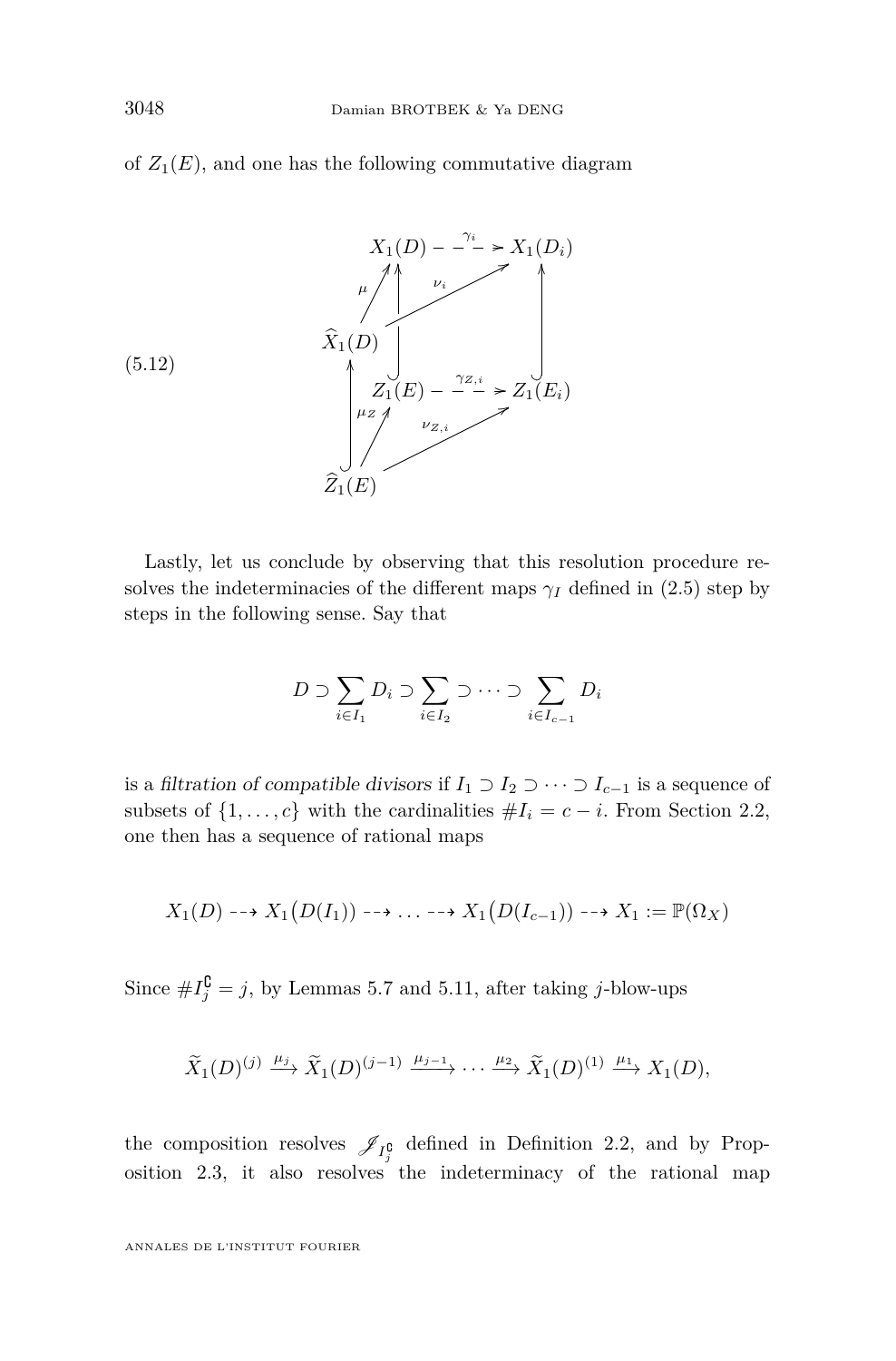$X_1(D) \longrightarrow X_1(D(I_j))$ . Namely, we have the following commutative diagram for any filtration of compatible divisors:



#### BIBLIOGRAPHY

- <span id="page-49-6"></span>[1] O. Benoist, "Le théorème de Bertini en famille", Bull. Soc. Math. Fr. **139** (2011), no. 4, p. 555-569.
- <span id="page-49-0"></span>[2] B. BERNDTSSON, M. PĂUN & X. WANG, "Algebraic fiber spaces and curvature of higher direct images", <https://arxiv.org/abs/1704.02279>, 2017.
- <span id="page-49-10"></span>[3] D. BROTBEK, "Differential equations as embedding obstructions and vanishing theorems", <https://arxiv.org/abs/1111.5324>, 2011.
- <span id="page-49-7"></span>[4] ——— , "Symmetric differential forms on complete intersection varieties and applications", Math. Ann. **366** (2016), no. 1-2, p. 417-446.
- <span id="page-49-4"></span>[5] ——— , "On the hyperbolicity of general hypersurfaces", Publ. Math., Inst. Hautes Étud. Sci. **126** (2017), p. 1-34.
- <span id="page-49-5"></span>[6] D. BROTBEK & L. DARONDEAU, "Complete intersection varieties with ample cotangent bundles", Invent. Math. **212** (2018), no. 3, p. 913-940.
- <span id="page-49-8"></span>[7] D. BROTBEK & Y. DENG, "Hyperbolicity of the complements of general hypersurfaces of high degree", <https://arxiv.org/abs/1804.01719>, 2018.
- <span id="page-49-9"></span>[8] P. Brückmann & H.-G. Rackwitz, "*T*-symmetrical tensor forms on complete intersections", Math. Ann. **288** (1990), no. 4, p. 627-635.
- <span id="page-49-1"></span>[9] Y. BRUNEBARBE, "Symmetric differentials and variations of Hodge structures", J. Reine Angew. Math. **743** (2018), p. 133-161.
- <span id="page-49-2"></span>[10] Y. BRUNEBARBE & B. CADOREL, "Hyperbolicity of varieties supporting a variation of Hodge structure", <https://arxiv.org/abs/1707.01327>, 2017.
- <span id="page-49-3"></span>[11] B. Cadorel, "Symmetric differentials on complex hyperbolic manifolds with cusps", <https://arxiv.org/abs/1606.05470>, 2016.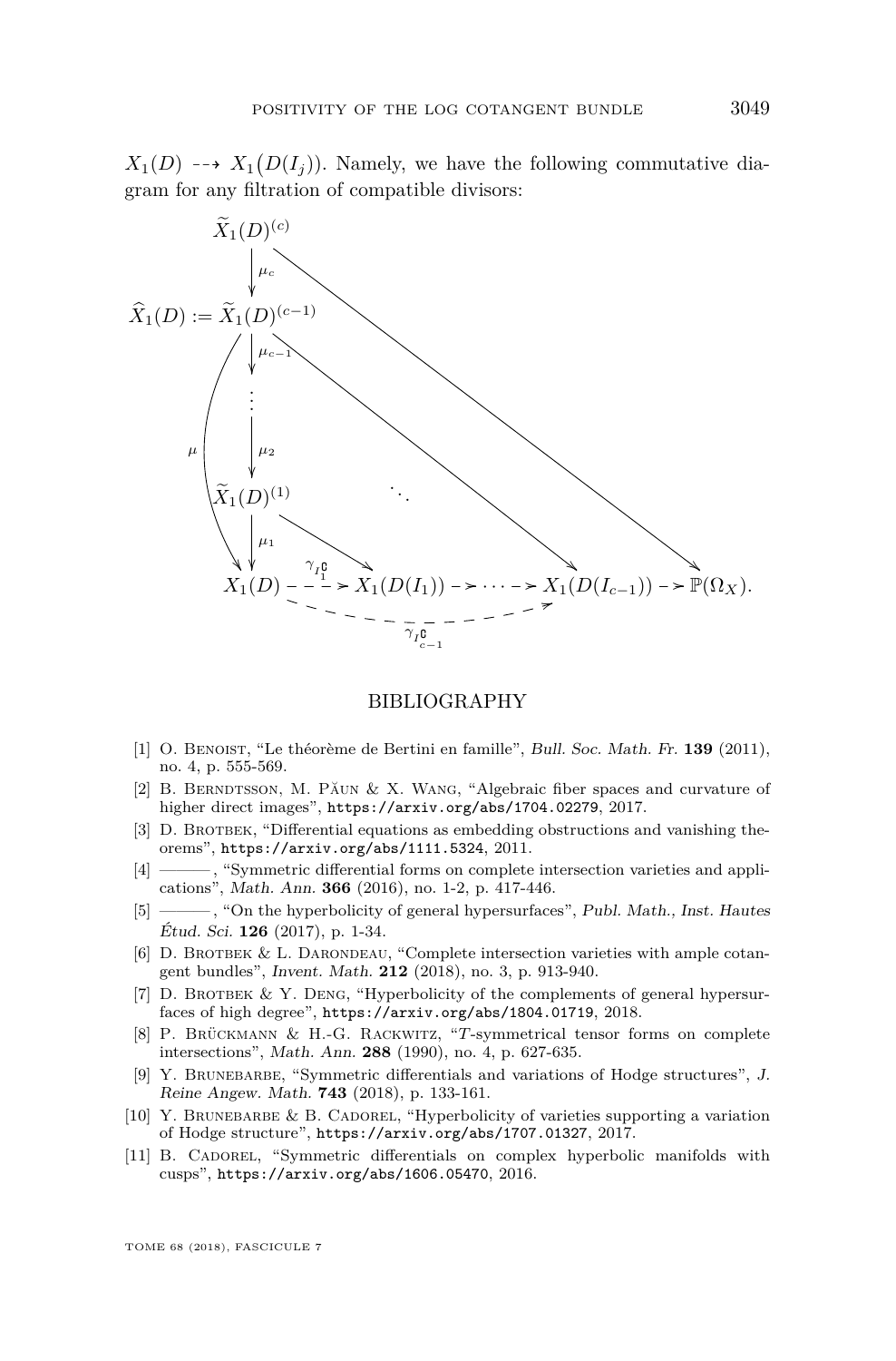- <span id="page-50-2"></span>[12] L. DARONDEAU, "On the logarithmic Green-Griffiths conjecture", Int. Math. Res. Not. (2016), no. 6, p. 1871-1923.
- <span id="page-50-12"></span>[13] O. Debarre, "Varieties with ample cotangent bundle", Compos. Math. **141** (2005), no. 6, p. 1445-1459.
- <span id="page-50-15"></span>[14] J.-P. Demailly, "Algebraic criteria for Kobayashi hyperbolic projective varieties and jet differentials", in Algebraic geometry (Santa Cruz, 1995), Proceedings of Symposia in Pure Mathematics, vol. 62, American Mathematical Society, 1997, p. 285-360.
- <span id="page-50-10"></span>[15] Y. Deng, "Effectivity in the Hyperbolicity-related problems", [https://arxiv.org/](https://arxiv.org/abs/1606.03831) [abs/1606.03831](https://arxiv.org/abs/1606.03831), 2016.
- <span id="page-50-11"></span>[16] ——— , "On the Diverio-Trapani Conjecture", [https://arxiv.org/abs/1703.](https://arxiv.org/abs/1703.07560) [07560](https://arxiv.org/abs/1703.07560), to appear in Ann. Sci. Éc. Norm. Supér., 2017.
- <span id="page-50-8"></span>[17] ——— , "Kobayashi hyperbolicity of moduli spaces of minimal projective manifolds of general type (with the appendix by Dan Abramovich)", [https://arxiv.org/abs/](https://arxiv.org/abs/1806.01666) [1806.01666](https://arxiv.org/abs/1806.01666), 2018.
- <span id="page-50-9"></span>[18] ——— , "Pseudo Kobayashi hyperbolicity of base spaces of families of minimal projective manifolds with maximal variation", <https://arxiv.org/abs/1809.05891>, 2018.
- <span id="page-50-18"></span>[19] S. Diverio, "Existence of global invariant jet differentials on projective hypersurfaces of high degree", Math. Ann. **344** (2009), no. 2, p. 293-315.
- <span id="page-50-4"></span>[20] S. Diverio, J. Merker & E. Rousseau, "Effective algebraic degeneracy", Invent. Math. **180** (2010), no. 1, p. 161-223.
- <span id="page-50-19"></span>[21] J. El Goul, "Logarithmic jets and hyperbolicity", Osaka J. Math. **40** (2003), no. 2, p. 469-491.
- <span id="page-50-3"></span>[22] M. L. GREEN, "The hyperbolicity of the complement of  $2n + 1$  hyperplanes in general position in  $P_n$  and related results", Proc. Am. Math. Soc. **66** (1977), no. 1, p. 109-113.
- <span id="page-50-1"></span>[23] S. Kobayashi, Hyperbolic complex spaces, Grundlehren der Mathematischen Wissenschaften, vol. 318, Springer, 1998, xiv+471 pages.
- <span id="page-50-14"></span>[24] R. Lazarsfeld, Positivity in algebraic geometry. II, Ergebnisse der Mathematik und ihrer Grenzgebiete. 3. Folge., vol. 49, Springer, 2004, Positivity for vector bundles, and multiplier ideals, xviii+385 pages.
- <span id="page-50-7"></span>[25] S. S. Y. Lu & J. Winkelmann, "Quasiprojective varieties admitting Zariski dense entire holomorphic curves", Forum Math. **24** (2012), no. 2, p. 399-418.
- <span id="page-50-16"></span>[26] M. McQuillan, "Diophantine approximations and foliations", Publ. Math., Inst. Hautes Étud. Sci. (1998), no. 87, p. 121-174.
- <span id="page-50-13"></span>[27] M. Nakamaye, "Stable base loci of linear series", Math. Ann. **318** (2000), no. 4, p. 837-847.
- <span id="page-50-20"></span>[28] J. Noguchi, "Lemma on logarithmic derivatives and holomorphic curves in algebraic varieties", Nagoya Math. J. **83** (1981), p. 213-233.
- <span id="page-50-0"></span>[29] ——— , "Logarithmic jet spaces and extensions of de Franchis' theorem", in Contributions to several complex variables, Aspects of Mathematics, vol. E9, Vieweg & Sohn, 1986, p. 227-249.
- <span id="page-50-17"></span>[30] J. Noguchi & J. Winkelmann, Nevanlinna theory in several complex variables and Diophantine approximation, Grundlehren der Mathematischen Wissenschaften, vol. 350, Springer, 2014, xiv+416 pages.
- <span id="page-50-5"></span>[31] J. Noguchi, J. Winkelmann & K. Yamanoi, "Degeneracy of holomorphic curves into algebraic varieties", J. Math. Pures Appl. **88** (2007), no. 3, p. 293-306.
- <span id="page-50-6"></span>[32] ——— , "The second main theorem for holomorphic curves into semi-abelian varieties. II", Forum Math. **20** (2008), no. 3, p. 469-503.